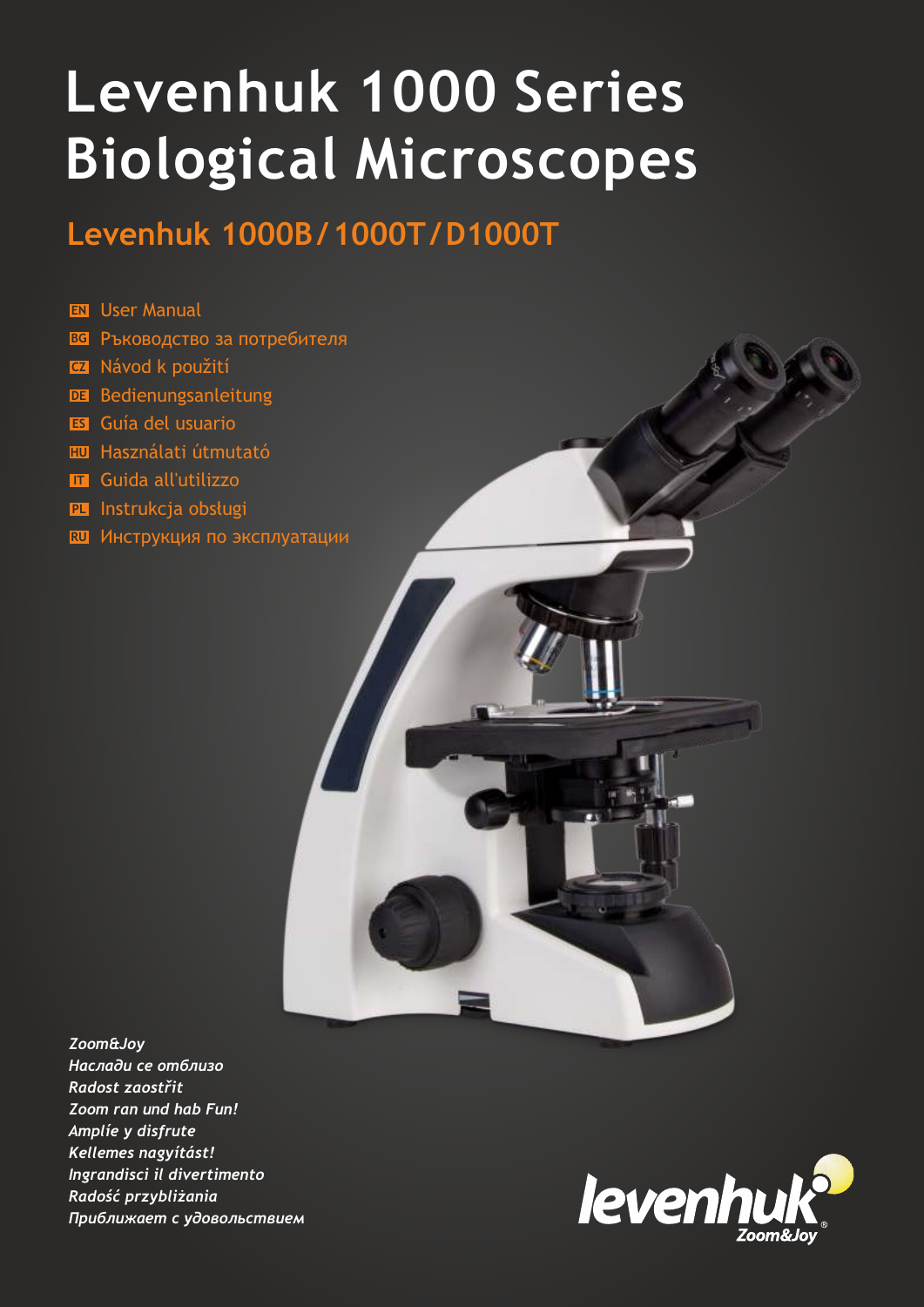![](_page_1_Picture_0.jpeg)

#### **EN**

- 1 Eyepiece head
- 2 Eyepiece
- 3 Trinocular (Levenhuk 1000T and  $D1000T$ )
- 4 Revolving nosepiece
- 5 Objective
- 6 Slide holder
- 7 Stage
- 8 Condenser
- 9 Condenser adjusting knob
- 10 Coarse focusing knob
- 11 Fine focusing knob
- 12 Stage movement Y
- 13 Stage movement X
- 14 Illumination
- 15 Brightness adjustment wheel

#### **DE**

- 1 Okularkopf
- 2 Okular
- 3 Trinokular (Levenhuk 1000T und D1000T)
- 4 Revolver
- 5 Objektiv
- 6 Objektträger
- 7 Objekttisch
- 8 Kondensor
- 9 Kondensoreinstellknopf
- 10 Grobtrieb
- 11 Feintrieb
- 12 Objektträgerverstellung Y
- 13 Objektträgerverstellung X
- 14 Beleuchtung
- 15 Helligkeitsregler

#### **IT**

- 1 Testata degli oculari
- 2 Oculare
- 3 Trinoculare (Levenhuk 1000T
- e D1000T) 4 Revolver porta obiettivi
- 5 Obiettivo
- 6 Ferma-vetrino
- 7 Tavolino
- 8 Condensatore
- 9 Manopola di regolazione del diaframma
- 10 Vite macrometrica
- 11 Vite micrometrica
- 12 Traslazione tavolino asse Y
- 13 Traslazione tavolino asse X
- 14 Illuminazione
- 15 Rotella regolazione luminosità

#### **BG**

- 1 Окулярна глава
- 2 Окуляр
- 3 Тринокулярен микроскоп
- (Levenhuk 1000T и D1000T)
- 4 Револверна глава
- 5 Обектив
- 6 Държач за образец
- 7 Предметна маса
- 8 Кондензатор
- 9 Бутон за регулиране на кондензатора
- 10 Бутон за грубо регулиране на фокуса
- 11 Бутон за фино регулиране на фокуса
- 12 Движение на предметната маса по ос Y
- 13 Движение на предметната маса по ос Х
- 14 Осветление
- 15 Колело за регулиране на яркостта

#### **ES**

- 1 Cabezal
- 2 Ocular
- 3 Trinocular (Levenhuk 1000T
- y D1000T) 4 Revólver
- 
- 5 Objetivo 6 Soporte para las muestras
- 7 Platina
- 8 Condensador
- 9 Tornillo de ajuste del condensador
- 10 Tornillo macrométrico
- 11 Tornillo micrométrico
- 12 Desplazamiento de platina Y
- 13 Desplazamiento de platina X
- 14 Iluminación
- 15 Rueda de ajuste de brillo

#### **PL**

- 1 Głowica okularowa
- 2 Okular
- 3 Głowica trójokularowa (Levenhuk 1000T i D1000T)
- 4 Miska rewolwerowa
- 5 Obiektyw
- 6 Uchwyt na preparaty
- 7 Stolik
- 8 Kondensor
- 9 Pokrętło regulacji kondensora
- 10 Pokrętło zgrubnej regulacji ostrości
- 11 Pokrętło precyzyjnej regulacji ostrości
- 12 Regulacja stolika w osi Y
- 13 Regulacja stolika w osi X
- 14 Оświetlenie
- 15 Pokrętło regulacji jasności

#### **CZ**

2 Okulár

 a D1000T) Otočná hlavice Objektiv Držák preparátů Pracovní stolek Kondenzor

1 Hlava okuláru

3 Trinokulár (Levenhuk 1000T

Stavěcí šroub kondenzoru Makrošroub pro hrubé zaostření Makrošroub pro jemné zaostření Osa Y posunu pracovního stolku Osa X posunu pracovního stolku

15 Regulátor nastavení jasu

 1 Szemlencse fejrész 2 Szemlencse

 és D1000T) Revolverfej Objektív Metszettartó Tárgyasztal Kondenzor

**HU**

14 Osvětlení

14 Megvilágítás

2 Окуляр

**RU**

и D1000T)

5 Объектив

14 Блок подсветки

3 Trinokuláris (Levenhu 1000T

Kondenzor beállítógomb Durva-fókuszállító gomb Finom-fókuszállító gomb Tárgyasztal mozgatás Y Tárgyasztal mozgatás X

15 Fényerő szabályzókerék

1 Окулярная насадка

3 Тринокуляр (Levenhuk 1000T

 9 Ручка регулировки конденсора 10 Ручка грубой фокусировки 11 Ручка тонкой фокусировки 12 Перемещение столика по вертикали 13 Перемещение столика по горизонтали

15 Колесико регулировки яркости подсветки

4 Револьверное устройство

 6 Держатель препарата 7 Предметный столик 8 Конденсор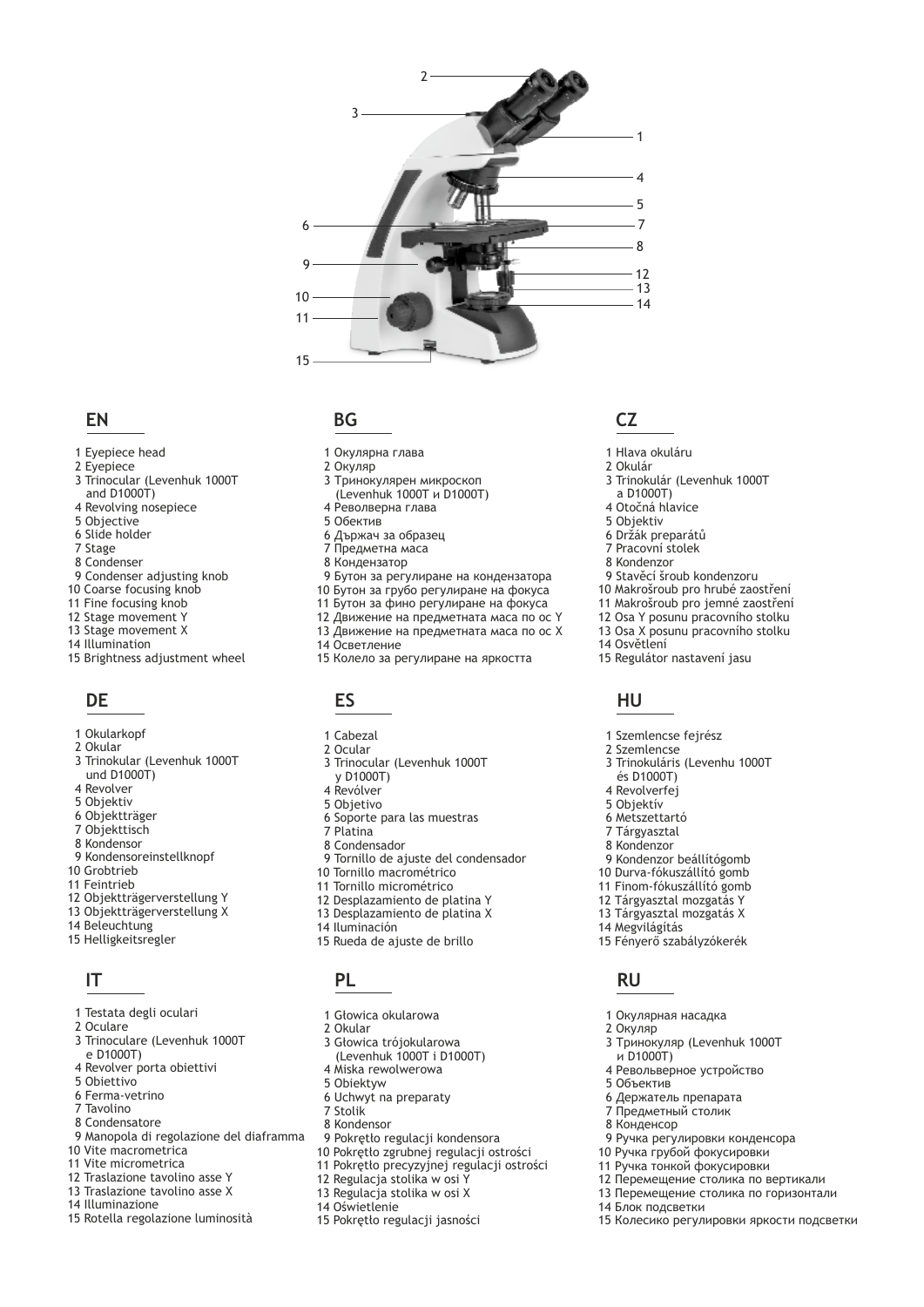- **Caution:** Please remember that mains voltage in most European countries is 220–240V. EN If you want to use your device in a country with a different mains voltage standard, remember that use of a converter is absolutely necessary. **Vigyázat:** Kérjük, hogy ne feledd, hogy a legtöbb európai országban az elektromos hálózat 220 V HU és 240 V közötti tápfeszültséget biztosít. Ha olyan országban szeretnéd használni az eszközödet, amelyben az elektromos hálózat ettől eltérő tápfeszültséget biztosít, akkor okvetlenül használnod kell egy konvertert (átalakítót). ́в⊙̀ Внимание: Не забравяйте, че напрежението в повечето европейски страни е 220–240V. Ако искате да използвате устройството си в страна с различен стандарт на мрежово напрежение, използването на трансформатор е абсолютно необходимо. **Upozornění:** Mějte na paměti, že síťové napětí ve většině evropských zemí je 220–240 V. CZ Chcete-li svůj přístroj používat v zemi s odlišnou normou síťového napětí, nezapomeňte, že je naprosto nezbytné použít napěťový měnič. **VORSICHT:** In den meisten europäischen Ländern beträgt die Netzspannung 220–240 V. DE Soll das Gerät in einem Land mit abweichender Netzspannung eingesetzt werden, ist unbedingt ein Spanungswandler zu verwenden. **Advertencia:** Tenga en cuenta que la tensión de red en la mayor parte de los países europeos ES es 220–240 V. Si va a utilizar este aparato en un país con una tensión de red diferente, recuerde que es absolutamente necesario utilizar un convertidor. **Attenzione:** Si tenga presente che la tensione di rete nella maggior parte dei paesi europei è IT di 220–240 V. Si tenga presente che, se si desidera utilizzare il dispositivo in un paese in cui la tensione di rete standard è differente, è assolutamente indispensabile utilizzare un convertitore di tensione. **Uwaga:** Prosimy pamiętać, że napięcie sieciowe w większości państw europejskich wynosi PL 220–240 V. Jeśli urządzenie ma być używane w państwie, w którym napięcie sieciowe ma inną wartość, należy koniecznie pamiętać o stosowaniu przetwornika. **Внимание:** помните, что напряжение сети в России и большинстве европейских стран RU составляет 220–240 В. Если вы хотите использовать устройство в стране с другим стандартом сетевого напряжения, необходимо включать его в розетку только через соответствующий конвертер (преобразователь напряжения).
- EN **Caution: Children should only use the device under an adult's supervision.**
- **Внимание: Децата могат да използват устройството само под наблюдение**  BG **от възрастен.**

![](_page_2_Picture_3.jpeg)

- CZ **Upozornění: Děti by měly teleskop používat pouze pod dohledem dospělé osoby.**
- DE **VORSICHT: Kinder sollten das Gerät nur unter Aufsicht eines Erwachsenen verwenden.**
- ES **Advertencia: Los niños solo deben usar el dispositivo bajo la supervisión de un adulto.**
- HU **Vigyázat: Gyerekek csak felnőtt felügyelete mellett használhatják a készüléket.**
- IT **Attenzione: I bambini dovrebbero usare il dispositivo solo sotto la supervisione dei genitori.**
- PL **Uwaga: Dzieci mogą używać urządzenia wyłącznie pod opieką dorosłych.**
- RU **Внимание: дети должны пользоваться прибором только под присмотром взрослых.**

![](_page_2_Picture_11.jpeg)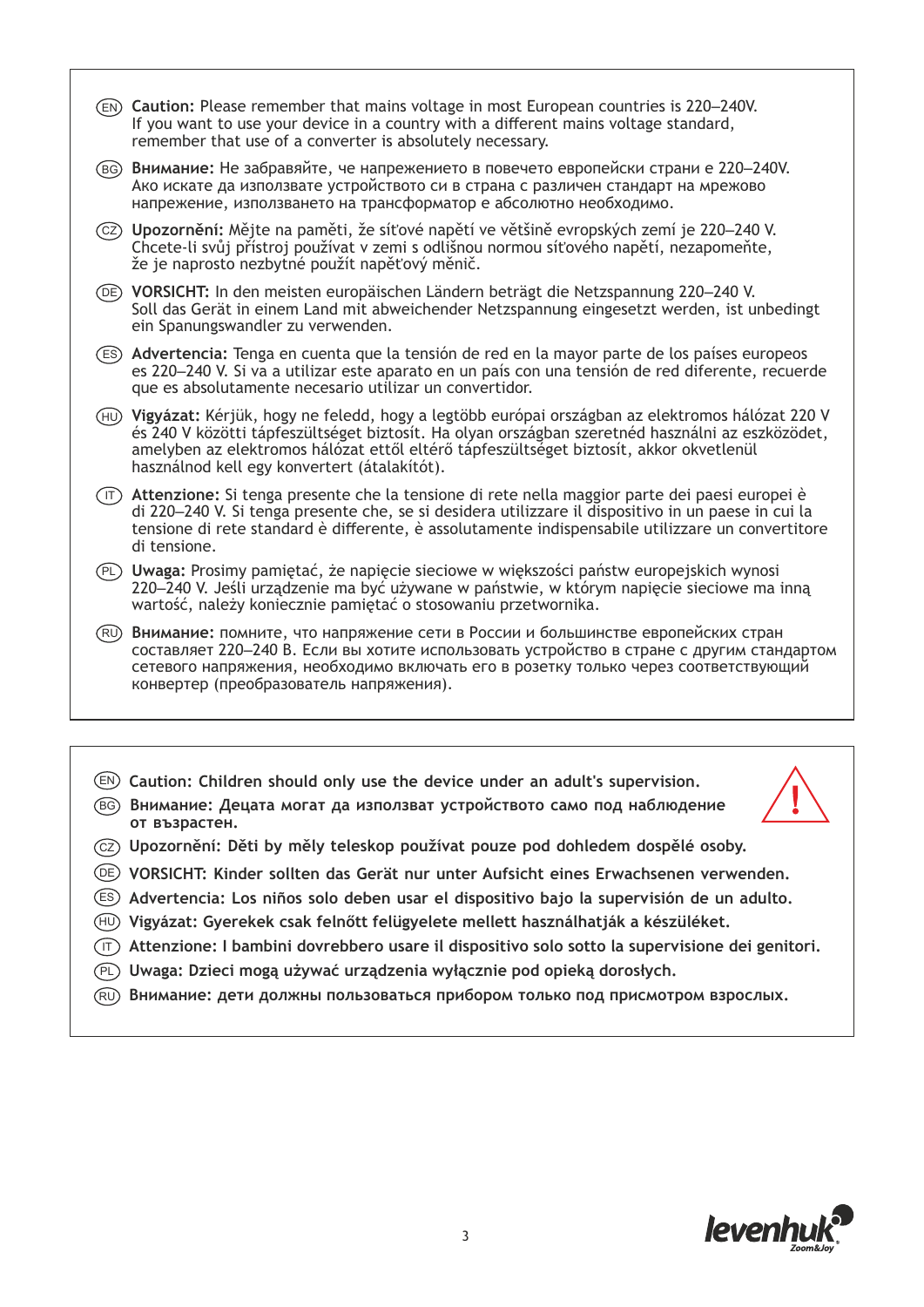#### **General Information**

Levenhuk 1000 Series biological microscopes are safe for health, life and property of the consumer and the environment when properly used, and meets the requirements of international standards. These microscopes are designed for observing transparent objects in the transmitted light using the bright field method. They perform well in clinical research and tests; teaching demonstrations; bacterioscopy and cytoscopy in medical and health establishments, laboratories, universities, and schools; and may be used for scientific research in agriculture and microbiology.

#### **The kit includes**

- microscope body
- eyepiece head: binocular (Levenhuk 1000B), trinocular (Levenhuk 1000T and D1000T)
- infinity-corrected planar objectives: 4x, 10x, 40xs, 100xs (oil)
- evepieces: WF10x/22mm (2pcs)
- blue filter
- vial of immersion oil
- џ C-mount for camera (Levenhuk 1000T and D1000T)
- dust cover
- power cable
- LED lamp
- user manual and warranty

The Levenhuk D1000T kit additionally includes: 14Mpx digital camera, a USB cable and a CD with software & drivers.

#### **Optional accessories**

You can increase the possibilities of your microscope by equipping it with the optional Levenhuk accessories: eyepieces of different magnification, reticle eyepieces, planar objectives, dark-field condenser, LCD microscope camera, etc. Visit our website to choose and buy optional accessories: www.levenhuk.com

#### **Microscope assembly**

- 1. **Eyepiece head**. Loosen the locking screw on the bottom of the microscope body. Install the eyepiece head and tighten the locking screw.
- 2. **Eyepiece**. There is a special ring to fix the eyepiece firmly in the tube of eyepiece head. Make sure to install the proper end of the eyepiece in the tube.
- 3. **Installing objective lenses**. To install the objective lenses, screw them in by turning clockwise. Attach objective lenses to the revolving nosepiece in ascending order of magnification.
- 4. **Condenser**. The condenser was mounted, focused and centered at the factory. There is no need to make any adjustments.
- 5. **Digital camera** (Levenhuk D1000T). Insert the camera into the C-mount and tighten the locking screw. Then, insert the C-mount into the trinocular tube.

![](_page_3_Picture_24.jpeg)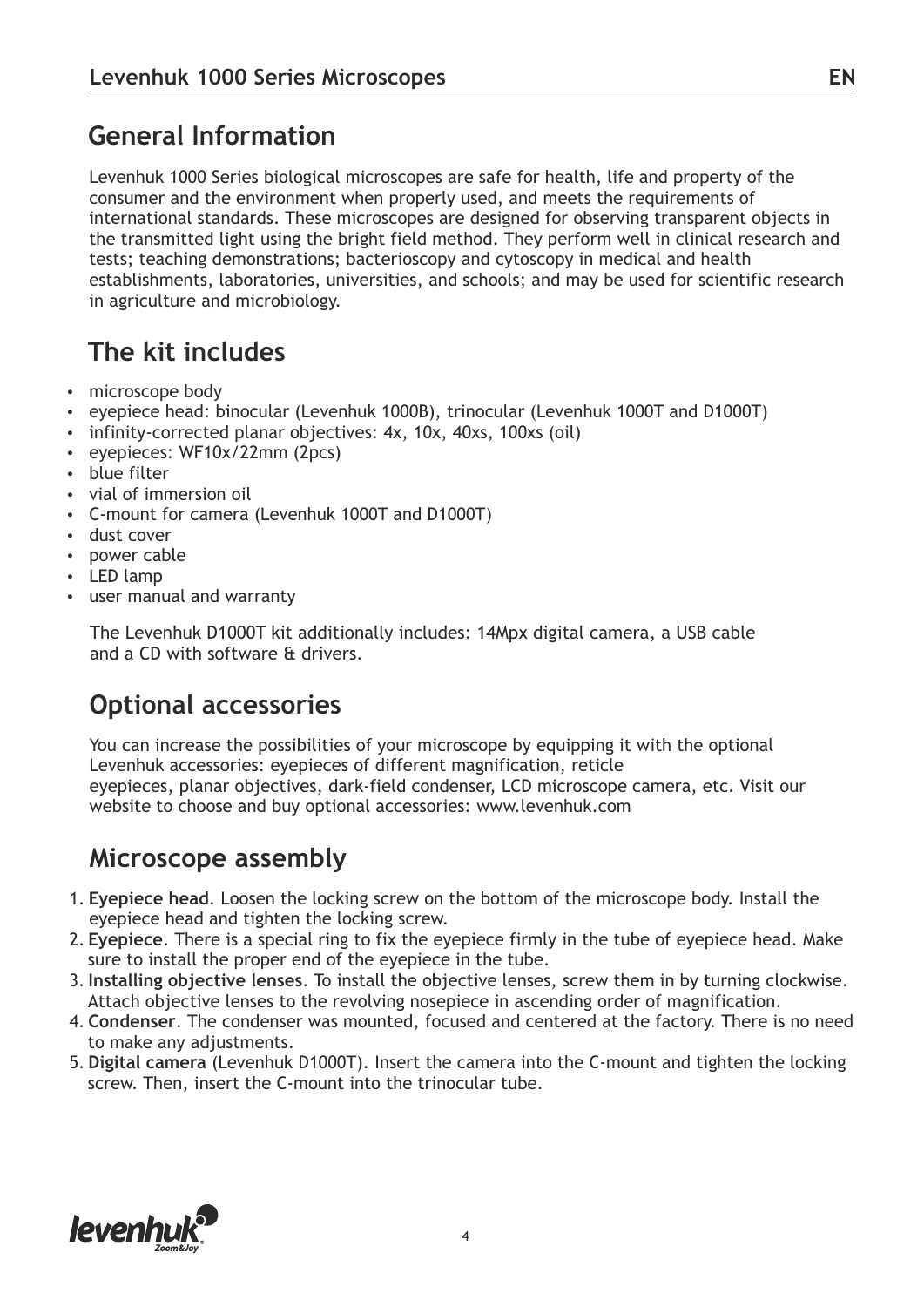#### **Use**

- џ **Illumination**. Connect your microscope to a power outlet. Turn the power on; the power indicator will come on. You can change the level of brightness with the brightness adjustment wheel.
- џ **Iris diaphragm** is incorporated into the condenser. Adjust the iris diaphragm to match the numerical aperture of different objectives. Open or close the iris diaphragm with the adjusting knob. When the knob is on the right, the iris diaphragm is fully opened.
- џ **Placing the specimen**. Place the specimen on the stage and cover it with glass. Make sure to fix the specimen securely with the stage clips. Move the stage in horizontal and vertical directions to point the objective lens at the specimen.
- џ **Focusing**. Select the objective lens with the lowest magnification rotating the revolving nosepiece. Raise the stage turning the coarse focus knob. While observing through the objective lens, turn the coarse focus knob slowly to let the stage down until you see an image of the observed specimen. Turning the fine focus knob, make the image sharp. CAUTION: The objective should not touch the specimen; otherwise, the objective and/or the specimen might be damaged.
- Adjusting the eyepiece head. Adjust the eyepiece tubes to make the view in the left and right eyepiece even. Start the diopter adjustment with "0" value and continue until the image becomes sharp.
- Immersion oil. For observing at high magnifications with a 100x objective lens, you have to use immersion oil. Place a drop of immersion oil on the specimen. Turn the revolving nosepiece to place the 100x objective lens in its working position. Raise the microscope stage with a coarse focus knob until the bottom of the objective lens touches the oil drop. Move the revolving nosepiece back and forth to get rid of air bubbles in the oil. Then, fix the objective lens in its working position. Make sure that oil fills the entire space between the objective lens and the specimen.
- Changing the bulb. The microscope is equipped with built-in LED illumination. Change the bulb only if necessary.

# **Digital camera**

Levenhuk D1000T comes with a 14Mpx digital camera. The camera allows you to observe specimens in fine detail and true colors on your PC monitor and save images on the hard drive. Connect the camera to your PC via a USB cable that also acts as a power cable.

![](_page_4_Picture_10.jpeg)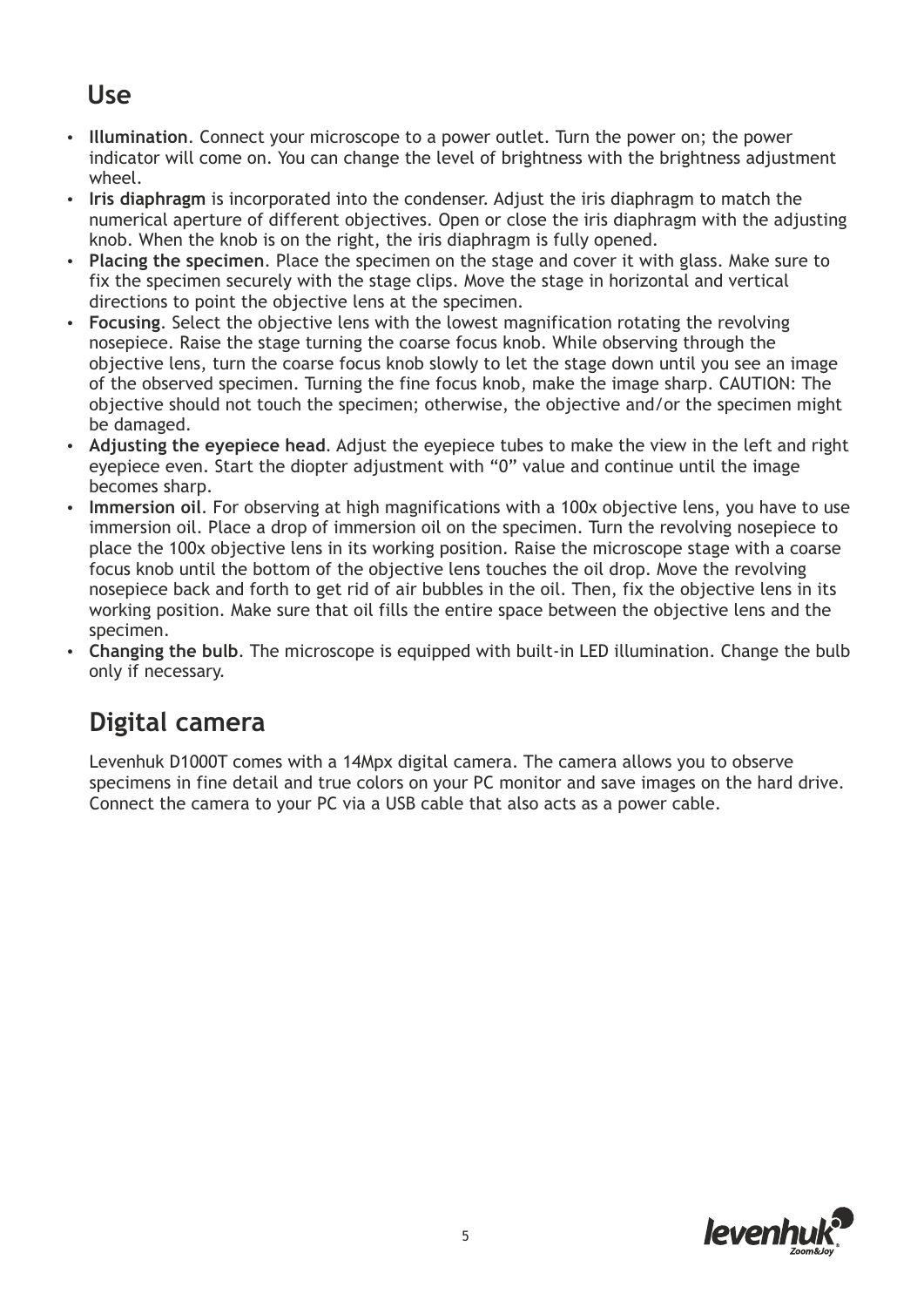# **Digital camera specifications**

| Max. resolution (still images) | 4096x3288px                                                                  |
|--------------------------------|------------------------------------------------------------------------------|
| Megapixels                     | 14                                                                           |
| Sensor                         | 1/2.3" CMOS                                                                  |
| Mounting location              | third eyepiece (with a C-mount)                                              |
| Pixel size                     | $1.4x1.4\mu m$                                                               |
| Sensitivity                    | 0.724V/lux.sec@550nm                                                         |
| Spectral range                 | 380-650nm                                                                    |
| Image format                   | *.jpg, *.bmp, *.png, *.tif                                                   |
| Video format                   | recording: *.wmv, *.avi, *h.264 (Win 8 and above), *h.265 (Win 10 and above) |
| Exposure                       | ERS (Electronic Rolling Shutter)                                             |
| White balance                  | auto/manual                                                                  |
| Exposure control               | auto/manual                                                                  |
| Software features              | image size, brightness, exposure control                                     |
| Port                           | USB 2.0, 480Mb/s                                                             |
| System requirements            | Mac OS 10.12, Linux Ubuntu 14.04, Windows XP/Vista/7/8/10 (32 and            |
|                                | 64 bits), CPU 2.8GHz Intel Core 2 or higher, RAM not less than 2Gb,          |
|                                | USB port 2.0, CD-Rom                                                         |
| Software                       | Levenhuk                                                                     |
| Camera power supply            | USB 2.0 cable                                                                |

# **Microscopes specifications**

|                        | Levenhuk 1000B                                              | Levenhuk 1000T                                                  | Levenhuk D1000T                             |
|------------------------|-------------------------------------------------------------|-----------------------------------------------------------------|---------------------------------------------|
| <b>Type</b>            | biological                                                  | biological                                                      | digital, biological                         |
| Eyepiece head          | binocular, 360° rotatable,<br>inclined at 30°               |                                                                 | trinocular, 360° rotatable, inclined at 30° |
| Revolving nosepiece    |                                                             | quadruple                                                       |                                             |
| Magnification          |                                                             | 40-1000x                                                        |                                             |
| Objectives             |                                                             | infinity-corrected planar objectives 4x, 10x, 40xs, 100xs (oil) |                                             |
| Eyepieces              |                                                             | WF10x/22mm (2pcs)                                               |                                             |
| Optics material        | glass                                                       |                                                                 |                                             |
| Body material          | aluminum, plastic                                           |                                                                 |                                             |
| Eyepiece tube diameter | 30mm                                                        |                                                                 | 30mm (binocular eyepiece head)              |
|                        |                                                             |                                                                 | 23.2mm (third vertical tube)                |
| Stage                  | double layer mechanical stage, 216x150mm, with slide holder |                                                                 |                                             |
|                        |                                                             | and graphite-coated surface                                     |                                             |
| Stage movement range   | 75mm/55mm                                                   |                                                                 |                                             |
| Condenser              | Abbe N.A. 1.25 iris diaphragm and filter                    |                                                                 |                                             |
| Focus system           | coaxial, coarse (37.7mm) and fine (0.001mm)                 |                                                                 |                                             |
| Illumination           | Koehler illumination                                        |                                                                 |                                             |
|                        |                                                             | lower (3W LED, brightness adjustment)                           |                                             |
| Power source           |                                                             | AC adapter 100-220V / 50-60Hz                                   |                                             |
| Camera                 |                                                             |                                                                 | 14Mpx                                       |

Levenhuk reserves the right to modify or discontinue any product without prior notice.

![](_page_5_Picture_5.jpeg)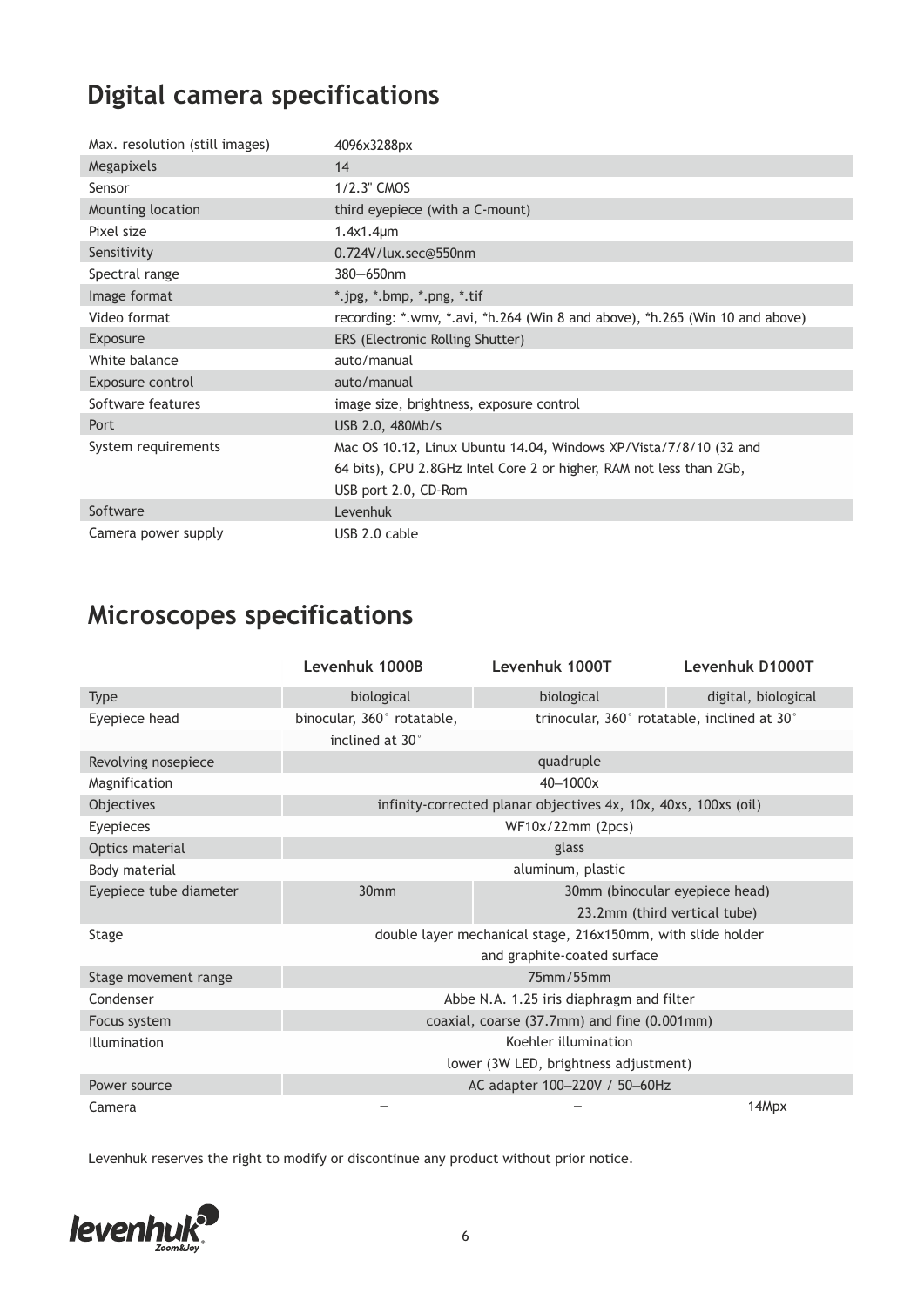### **Care and maintenance**

- џ **Never, under any circumstances, look directly at the Sun, another bright source of light or at a laser through this device, as this may cause PERMANENT RETINAL DAMAGE and may lead to BLINDNESS.**
- Take necessary precautions when using the device with children or others who have not read or who do not fully understand these instructions.
- After unpacking your microscope and before using it for the first time check for integrity and durability of every component and connection.
- Do not try to disassemble the device on your own for any reason. For repairs and cleaning of any kind, please contact your local specialized service center.
- Protect the device from sudden impact and excessive mechanical force. Do not apply excessive pressure when adjusting focus. Do not overtighten the locking screws.
- џ Do not touch the optical surfaces with your fingers. To clean the device exterior, use only special cleaning wipes and special optics cleaning tools from Levenhuk. Do not use any corrosive or acetone-based fluids to clean the optics.
- Abrasive particles, such as sand, should not be wiped off lenses, but instead blown off or brushed away with a soft brush.
- Do not use the device for lengthy periods of time, or leave it unattended in direct sunlight. Keep the device away from water and high humidity.
- Be careful during your observations, always replace the dust cover after you are finished with observations to protect the device from dust and stains.
- џ If you are not using your microscope for extended periods of time, store the objective lenses and eyepieces separately from the microscope.
- Store the device in a dry, cool place away from hazardous acids and other chemicals, away from heaters, open fire and other sources of high temperatures.
- When using the microscope, try not to use it near flammable materials or substances (benzene, paper, cardboard, plastic, etc.), as the base may heat up during use, and might become a fire hazard.
- Always unplug the microscope from a power source before opening the base or changing the illumination lamp. Regardless of the lamp type (halogen or incandescent), give it some time to cool down before trying to change it, and always change it to a lamp of the same type.
- Always use the power supply with the proper voltage, i.e. indicated in the specifications of your new microscope. Plugging the instrument into a different power outlet may damage the electric circuitry of the microscope, burn out the lamp, or even cause a short circuit.
- Seek medical advice immediately if a small part or a battery is swallowed.

#### **Levenhuk International Lifetime Warranty**

All Levenhuk telescopes, microscopes, binoculars and other optical products, except for accessories, carry a **lifetime warranty** against defects in materials and workmanship. Lifetime warranty is a guarantee on the lifetime of the product on the market. All Levenhuk accessories are warranted to be free of defects in materials and workmanship for **six months** from date of retail purchase.

Levenhuk will repair or replace such product or part thereof which, upon inspection by Levenhuk, is found to be defective in materials or workmanship. As a condition to the obligation of Levenhuk to repair or replace such product, the product must be returned to Levenhuk together with proof of purchase satisfactory to Levenhuk.

This warranty does not cover consumable parts, such as bulbs (electrical, LED, halogen, energy-saving and other types of lamps), batteries (rechargeable and non-rechargeable), electrical consumables etc. For further details, please visit our web site: www.levenhuk.com/warranty

If warranty problems arise, or if you need assistance in using your product, contact the local Levenhuk branch.

![](_page_6_Picture_21.jpeg)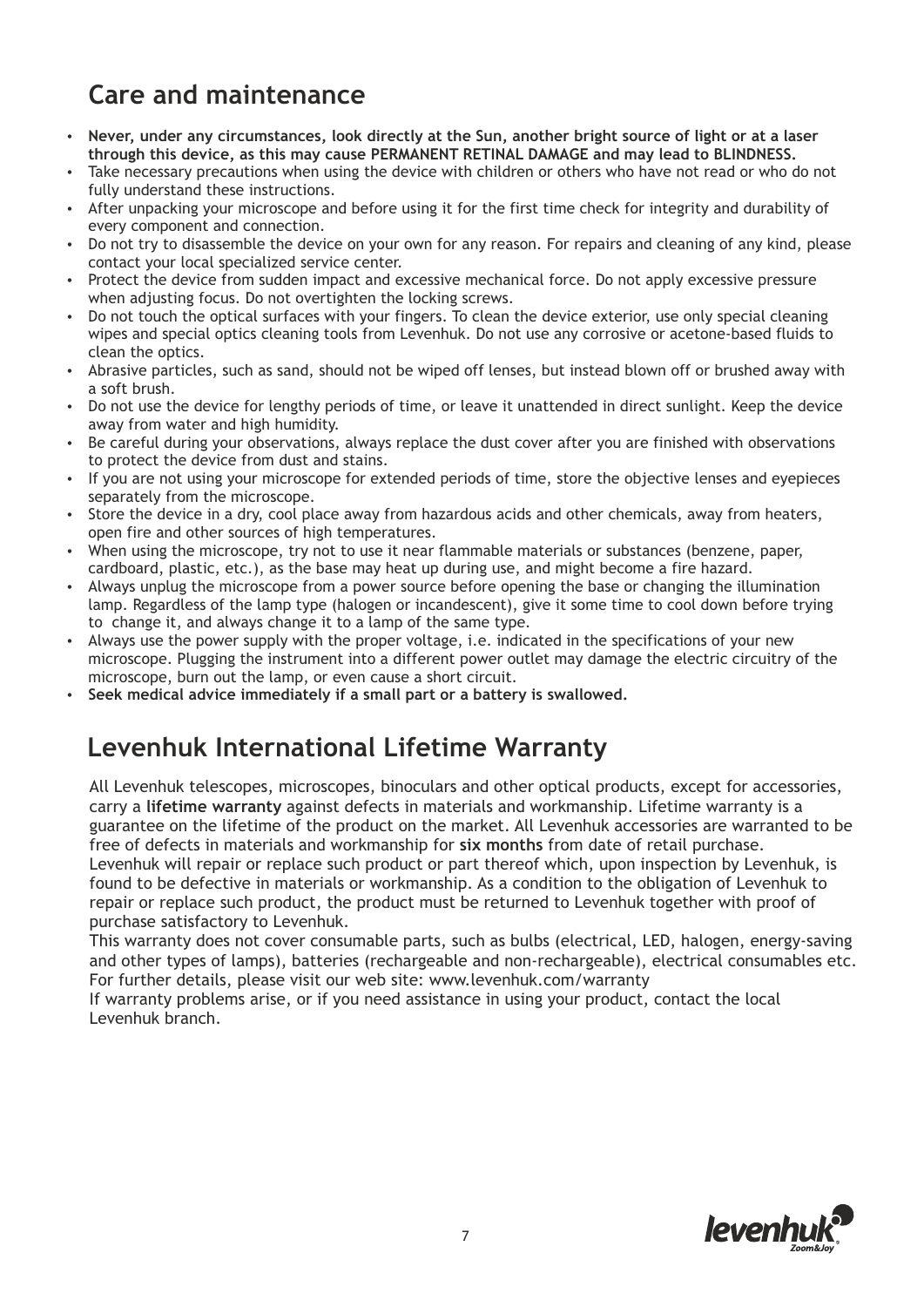#### **Обща информация**

Биологичните микроскопи Levenhuk серия 1000 са безопасни за здравето, живота и имуществото на потребителя, както и за околната среда, когато се използват правилно, и отговарят на изискванията на международните стандарти. Микроскопите са предназначени за наблюдение на прозрачни обекти в предавана светлина с помощта на метода на светлото поле. Те показват добри характеристики при клинични изследвания и тестове, при учебни демонстрации, бактериоскопия и цитоскопия в медицински и здравни заведения, лаборатории, университети и училища и могат да се използват за научни изследвания в селското стопанство и микробиологията.

#### **Комплектът включва**

- тяло на микроскопа
- џ окулярна глава: бинокулярна (Levenhuk 1000B), тринокулярна (Levenhuk 1000T и D1000T)
- коригирани на безкрайност планарни обективи: 4x, 10x, 40xs, 100xs (масло)
- џ окуляри: WF10x/22 mm (2 бр.)
- син филтър
- бутилка с имерсионно масло
- џ C-образна монтировка за камера/фотоапарат (Levenhuk 1000T и D1000T)
- покривало против прах
- захранващ кабел
- светодиодна лампа
- џ ръководство за потребителя и гаранция

Комплектът на Levenhuk D1000T включва допълнително: 14 Mpx цифрова камера, USB кабел и CD със софтуер и драйвери.

#### **Допълнителни принадлежности**

Можете да увеличите възможностите на своя микроскоп, като го оборудвате с допълнителните принадлежности от Levenhuk: окуляри с различно увеличение, окуляри с окулярна решетка, планарни обективи, кондензатор за тъмно поле, LCD микроскопска камера, стандартно устройство за контраст и т.н. Посетете нашия уебсайт, за да изберете и да закупите допълнителни принадлежности www.levenhuk.bg

#### **Сглобяване на микроскопа**

- 1. **Окулярна глава.** Развийте заключващия винт върху долната част на тялото на микроскопа. Монтирайте окулярната глава и затегнете заключващия винт.
- 2. **Окуляр**. Има специален пръстен за здраво фиксиране на окуляра в тръбата на окулярната глава. Уверете се, че поставяте правилния край на окуляра в тръбата.
- 3. **Монтиране на лещите на обектива**. За да монтирате лещите на обектива, завинтете ги, като ги въртите по часовниковата стрелка. Закрепвайте лещите на обектива към револверната глава в низходящ ред на увеличението.
- 4. **Кондензатор**. Кондензаторът е монтиран, фокусиран и центрован във фабриката. Той не се нуждае от никакви регулировки.
- 5. **Цифрова камера** (Levenhuk D1000T). Вкарайте камерата в C-образната монтировка и затегнете заключващия винт. След това вкарайте C-образната монтировка в тринокулярната тръба.

![](_page_7_Picture_24.jpeg)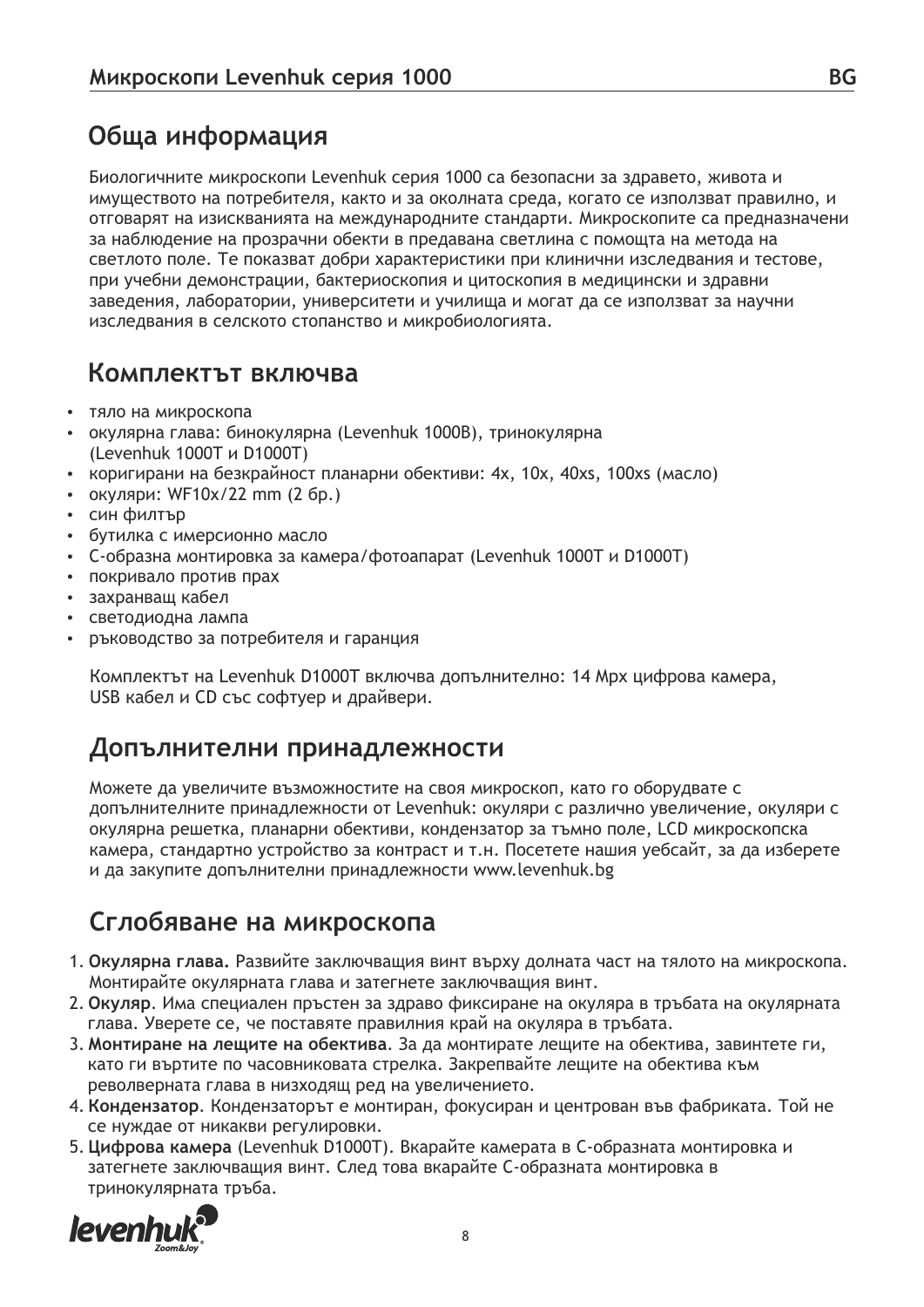#### **Използване**

- џ **Oсветление**. Свържете Вашия микроскоп към захранващ контакт. Включете захранването; индикаторът за захранването ще светне. Можете да променяте нивото на яркостта с колелото за регулиране на яркостта.
- џ **Ирисова диафрагма**, която е вградена в кондензатора. Регулирайте ирисовата диафрагма така, че да съвпада с числената апертура на различните обективи. Отваряйте и затваряйте ирисовата диафрагма с бутона за регулиране. Когато бутонът е надясно, ирисовата диафрагма е напълно отворена.
- џ **Поставяне на образец**. Поставете образеца на предметната маса и го покрийте със стъкло. Закрепете здраво образеца с щипките на предметната маса. Местете предметната маса в хоризонтална и вертикална посока, за да насочите лещата на обектива към образеца.
- џ **Регулиране на фокуса**. Изберете леща на обектива с най-малко увеличение чрез въртене на револверната глава. Повдигайте предметната маса чрез въртене на бутона за грубо фокусиране. Като гледате през лещата на обектива, въртете бавно бутона за грубо фокусиране, за да може предметната маса да се спуска надолу, докато не видите изображение на наблюдавания образец. Направете изображението по-остро чрез въртене на бутона за фино фокусиране. ВНИМАНИЕ: Обективът не трябва да се опира в образеца, защото в противен случай обективът и/или образецът може да се повредят.
- џ **Регулиране на окулярната глава**. Регулирайте тръбите на окулярите, така че да виждате еднакво с левия и с десния окуляр. Започнете да регулирате диоптъра със стойността "0" и продължете, докато изображението не се изостри.
- џ **Имерсионно масло**. За да наблюдавате с големи увеличения при леща на обектив с увеличение 100x, трябва да използвате имерсионно масло. Поставете капка имерсионно масло върху образеца. Въртете револверната глава, за да установите лещата на обектива 100x в работна позиция. Повдигайте предметната маса на микроскопа с бутона за грубо фокусиране, докато долната част на лещата на обектива докосне капката масло. Местете револверната глава назад и напред, за да изтласкате въздушните мехурчета от маслото. След това фиксирайте лещата на обектива в неговата работна позиция. Уверете се, че маслото запълва цялото пространство между лещата на обектива и образеца.
- џ **Смяна на крушката.** Микроскопът е оборудван с вградено светодиодно осветление. Сменяйте крушката само ако е необходимо.

#### **Цифрова камера**

Levenhuk D1000T се доставя с цифрова камера 14 Mpx. Камерата Ви позволява да наблюдавате образци с висока детайлност и реални цветове на монитора на Вашия компютър и да запаметявате изображения на твърдия диск. Свържете камерата към Вашия компютър с USB кабел, който също изпълнява функцията на захранващ кабел.

![](_page_8_Picture_10.jpeg)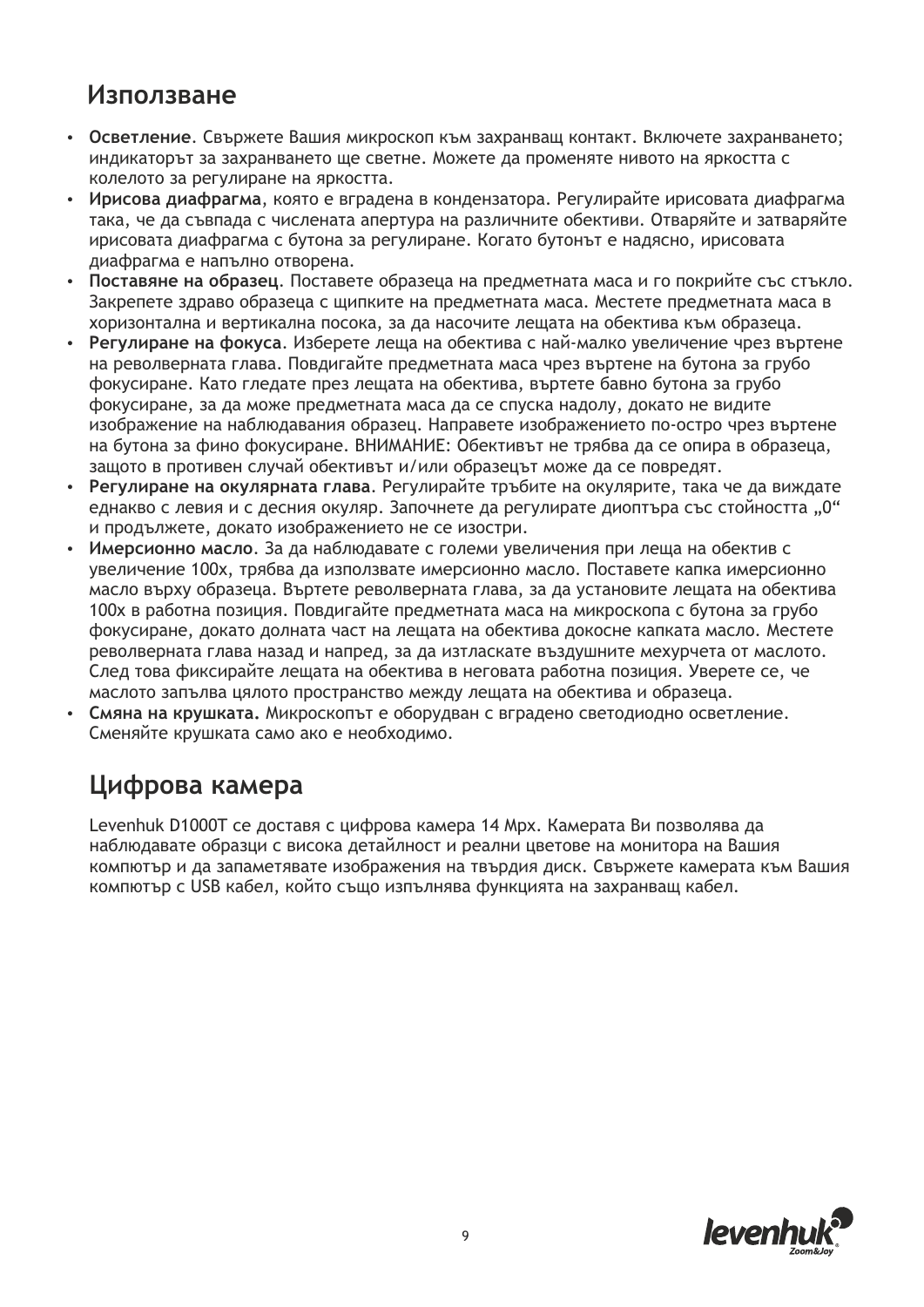# **Спецификации на цифровата камера**

| Максимална разделителна      | 4096x3288 px                                                                |
|------------------------------|-----------------------------------------------------------------------------|
| способност (неподвижни       |                                                                             |
| изображения)                 |                                                                             |
| Мегапиксела                  | 14                                                                          |
| Сензор                       | 1/2,3" CMOS                                                                 |
| Местоположение за монтировка | трети окуляр (с С-образна монтировка)                                       |
| Размер на пикселите          | $1,4x1,4 \mu m$                                                             |
| Чувствителност               | 0,724 V/lux.sec@550 nm                                                      |
| Спектрален обхват            | $380 - 650$ nm                                                              |
| Формат на изображението      | *.jpg, *.bmp, *.png, *.tif                                                  |
| Видеоформат                  | запис: *.wmv, *.avi, *.h.264 (Windows 8 или по-нова),                       |
|                              | *h.265 (Windows 10 или по-нова)                                             |
| Експозиция                   | ERS (електронен преместващ се затвор)                                       |
| Баланс на бялото             | автоматичен/ръчен                                                           |
| Контрол на експозицията      | автоматичен/ръчен                                                           |
| Софтуерни характеристики     | размери на изображението, яркост, контрол на експозицията                   |
| Порт                         | USB 2.0, 480 Mb/s                                                           |
| Изисквания към системата     | Mac OS 10.12, Linux Ubuntu 14.04, Windows XP/Vista/7/8/10 (32- и 64-битов), |
|                              | процесор 2,8 GHz Intel Core 2 или по-висок клас, RAM - не по-малко          |
|                              | от 2 Gb, USB порт 2.0, CD-ROM                                               |
| Софтуер                      | Levenhuk                                                                    |
| Захранване на камерата       | USB 2.0 кабел                                                               |

### **Спецификации на микроскопа**

|                       | Levenhuk 1000B                                                       | Levenhuk 1000T                                                           | Levenhuk D1000T                           |
|-----------------------|----------------------------------------------------------------------|--------------------------------------------------------------------------|-------------------------------------------|
| Тип                   | биологичен                                                           | биологичен                                                               | цифров, биологичен                        |
| Окулярна глава        | бинокулярна, може да                                                 |                                                                          | тринокулярна, може да се завърта на 360°, |
|                       | се завърта на 360°,<br>наклонена на 30°                              | наклонена на 30°                                                         |                                           |
| Револверна глава      |                                                                      | четворна                                                                 |                                           |
| Увеличение            |                                                                      | 40-1000x                                                                 |                                           |
| Обективи              |                                                                      | коригирани на безкрайност планарни обективи 4x, 10x, 40xs, 100xs (масло) |                                           |
| Окуляри               | WF10x/22 mm (2 6p.)                                                  |                                                                          |                                           |
| Материал на оптиката  | СТЪКЛО                                                               |                                                                          |                                           |
| Материал на корпуса   | алуминий, пластмаса                                                  |                                                                          |                                           |
| Диаметър на тръбата   | 30 mm<br>30 mm (бинокулярна глава)                                   |                                                                          |                                           |
| на окуляра            | 23,2 mm (трета вертикална тръба)                                     |                                                                          |                                           |
| Предметна маса        | двуслойна механична предметна маса, 216x150 mm, с държач за образци; |                                                                          |                                           |
|                       | с покрита с графит повърхност                                        |                                                                          |                                           |
| Диапазон на движение  | 75 mm/55 mm                                                          |                                                                          |                                           |
| на предметната маса   |                                                                      |                                                                          |                                           |
| Кондензатор           | Abbe N.A. 1,25 ирисова диафрагма и филтър                            |                                                                          |                                           |
| Система за фокусиране | коаксиална, грубо (37,7 mm) и фино (0,001 mm)                        |                                                                          |                                           |
| Осветление            | осветление Koehler, долно (3W LED, с регулиране на яркостта)         |                                                                          |                                           |
| Захранващ източник    | променливотоков адаптер 100-220 V/50-60 Hz                           |                                                                          |                                           |
| Камера                |                                                                      |                                                                          | 14 Mpx                                    |

Levenhuk си запазва правото да променя или да преустанови предлагането на продукта без предварително уведомление.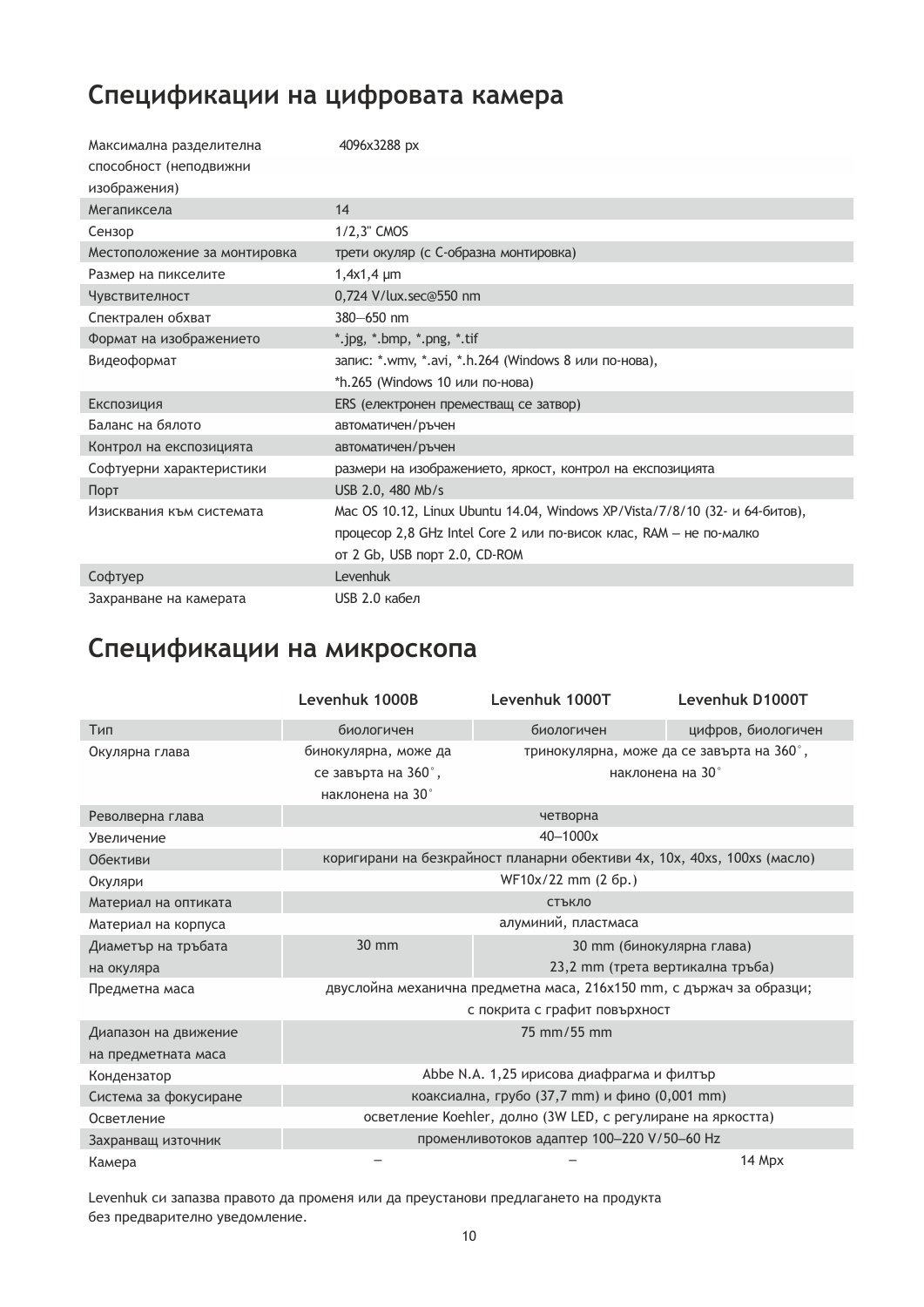## **Грижи и поддръжка**

- џ **Никога и при никакви обстоятелства не гледайте директно към слънцето, друг ярък източник на светлина или лазер през това устройство, тъй като това може да предизвика ПЕРМАНЕНТНО УВРЕЖДАНЕ НА РЕТИНАТА и може да доведе до СЛЕПОТА.**
- џ Предприемете необходимите превантивни мерки при използване на това устройство от деца или други, които не са прочели или които не са разбрали напълно тези инструкции.
- След като разопаковате Вашия микроскоп и преди да го използвате за първи път, проверете дали всички компоненти и връзки са здрави и с ненарушена цялост.
- Не се опитвайте да разглобявате устройството самостоятелно. За всякакви ремонти се обръщайте към местния специализиран сервизен център.
- Предпазвайте устройството от внезапни удари и прекомерна механична сила. Не прилагайте прекомерен натиск при настройване на фокусирането. Не пренатягайте заключващите винтове.
- Не пипайте повърхностите на оптиката с пръсти. За почистване на отвън, използвайте само специални кърпички и течности за почистване на оптика от Levenhuk. Не използвайте корозивни течности или такива на основата на ацетон за почистване на оптиката.
- Абразивните частици, като напр. пясък, не трябва да бъдат забърсвани от лещите, а трябва да бъдат издухвани или изчетквани с мека четка.
- Не използвайте устройството за продължителни периоди от време и не го оставяйте без надзор на директна слънчева светлина. Пазете устройството далече от вода и висока влажност.
- Бъдете внимателни по време на наблюдения, винаги поставяйте покривалото против прах обратно на мястото му, след като сте приключили с наблюдението, за да предпазите устройството от прах и поява на петна.
- Ако не използвате Вашия микроскоп за продължителни периоди от време, съхранявайте лещите на обектива и окулярите отделно от микроскопа.
- Съхранявайте устройството на сухо и хладно място, далеч от опасни киселини и други химикали, далеч от отоплителни уреди, открит огън и други източници на високи температури.
- џ Когато използвате микроскопа, опитайте да не го използвате в близост до запалими материали или вещества (бензен, хартия, картон, пластмаса и т.н.), тъй като основата може да се нагрее по време на употреба и може да възникне опасност от пожар.
- Винаги изключвайте микроскопа от източника на захранване, преди да отворите основата или да смените осветителната лампа. Независимо от вида на лампата (халогенна или с нажежаема жичка) я оставете да се охлади за кратко, преди да опитате да я смените, и винаги я сменяйте с лампа от същия тип.
- џ Винаги използвайте захранване с подходящо напрежение, т.е. посоченото в спецификациите на Вашия нов микроскоп. Включването на инструмента в електрически контакт с различно напрежение ще повреди електрическата верига на микроскопа, ще изгори лампата или може дори да причини късо съединение.
- џ **Потърсете веднага медицинска помощ, ако погълнете малка част или батерия.**

#### **Международна доживотна гаранция от Levenhuk**

Всички телескопи, микроскопи, бинокли и други оптични продукти от Levenhuk, с изключение на аксесоарите, имат **доживотна гаранция** за дефекти в материалите и изработката. Доживотната гаранция представлява гаранция, валидна за целия живот на продукта на пазара. За всички аксесоари Levenhuk се предоставя гаранция за липса на дефекти на материалите и изработката за период от **две години** от датата на покупка на дребно. Levenhuk ще ремонтира или замени всеки продукт или част от продукт, за които след проверка от страна на Levenhuk се установи наличие на дефект на материалите или изработката. Задължително условие за задължението на Levenhuk да ремонтира или замени такъв продукт е той да бъде върнат на Levenhuk заедно с документ за покупка, който е задоволителен за Levenhuk.

Тази гаранция не покрива консумативи, като крушки (електрически, LED, халогенни, енергоспестяващи или други типове лампи), батерии (акумулаторни и неакумулаторни), електрически консумативи и т.н.

За повече информация посетете нашата уебстраница:

www.levenhuk.bg/pravila-i-usloviya/#garantsiya

Ако възникнат проблеми с гаранцията или ако се нуждаете от помощ за използването на Вашия продукт, свържете се с местния представител на Levenhuk.

![](_page_10_Picture_22.jpeg)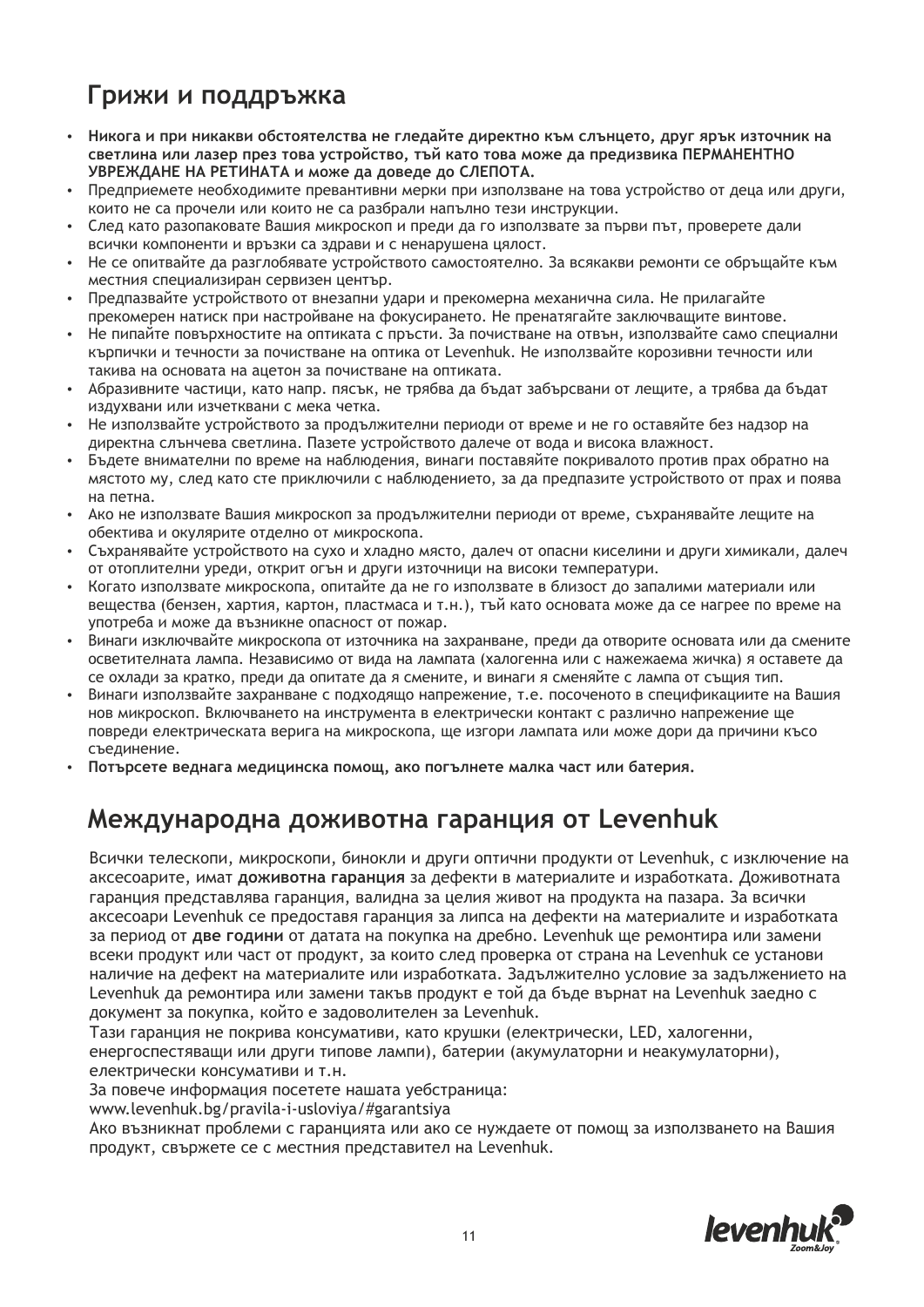#### **Obecné informace**

Při správném používání jsou biologické mikroskopy Levenhuk 1000 bezpečné z hlediska ochrany zdraví, života i majetku spotřebitele, životního prostředí a splňují požadavky mezinárodních norem. Tyto mikroskopy jsou určeny k pozorování transparentních objektů v procházejícím a odraženém světle pomocí metody jasného zorného pole. Jsou ideální pro použití v klinickém výzkumu a testování, ve výuce, bakterioskopii a cytoskopii v medicínských a zdravotnických zařízeních, laboratořích, na univerzitách a ve školách a lze je používat také v oboru vědeckého výzkumu v zemědělství a mikrobiologii.

#### **Obsah soupravy**

- tělo mikroskopu
- џ hlava okuláru: binokulární (Levenhuk 1000B), trinokulární (Levenhuk 1000T a D1000T)
- na nekonečnokorigované planární objektivy: 4x, 10x, 40xs, 100xs (pro pozorování s olejovou imerzí)
- $\cdot$  okuláry: WF 10x/22 mm (2 ks)
- modrý filtr
- nádobka s imerzním olejem
- џ C-adaptér pro fotoaparát (Levenhuk 1000T a D1000T)
- protiprachový kryt
- napájecí kabel
- LED osvětlení
- uživatelská příručka a záruční list

V sadě Levenhuk D1000T dále naleznete: 14 Mpx digitální fotoaparát, USB kabel a CD se softwarem a ovladači.

# **Volitelné příslušenství**

Pomocí příslušenství Levenhuk můžete snadno zvýšit výkon a možnosti svého mikroskopu: okuláry s různým zvětšením, okuláry s optickou mřížkou, planární objektivy, kondenzor temného pole, LCD kamera k mikroskopu, standardní kontrastní zařízení apod. Navštivte náš web a vyberte si své volitelné příslušenství www.levenhuk.cz

#### **Montáž mikroskopu**

- 1. **Hlava okuláru**. Uvolněte pojistný šroub na spodní části těla mikroskopu. Namontujte hlavu okuláru a utáhněte pojistný šroub.
- 2. **Okulár**. V tubusu hlavy okuláru je speciální kroužek určený k pevnému utažení okuláru. Dbejte na to, abyste namontovali správný konec okuláru do tubusu.
- 3. **Instalace objektivu**. Objektiv namontujte našroubováním ve směru hodinových ručiček. Připevněte objektiv na otočnou hlavici ve vzestupném pořadí vzhledem ke zvětšení.
- 4. **Kondenzor**. Kondenzer byl namontován, zaměřen a vycentrován již ve výrobě. Není nutné dělat jakékoli úpravy.
- 5. **Digitální kamera** (Levenhuk D1000T). Vložte kameru do C-adaptéru a utáhněte pojistný šroub. Poté vložte C-adaptér do trinokulárního tubusu.

![](_page_11_Picture_24.jpeg)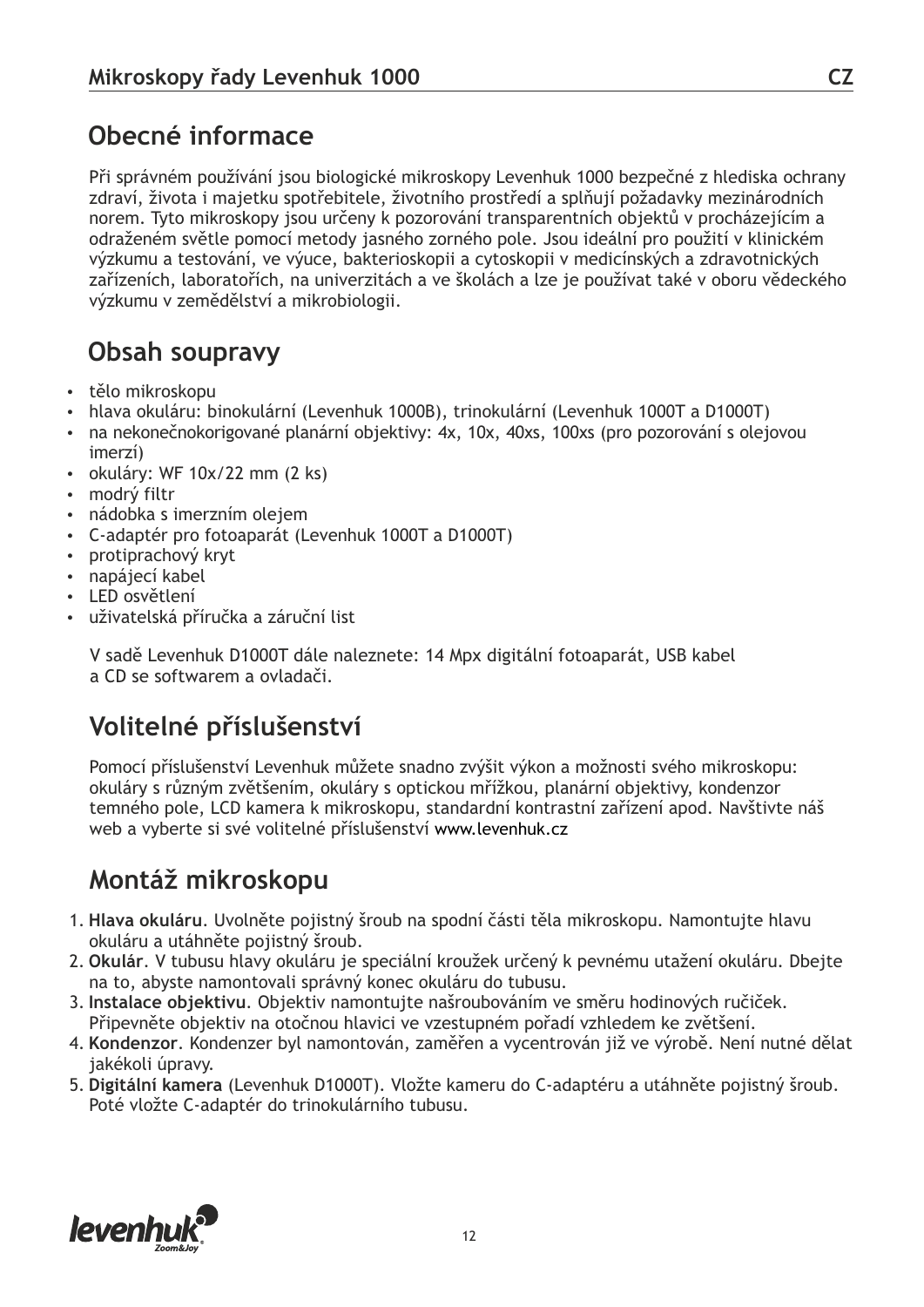### **Použití**

- џ **Osvětlení.** Připojte mikroskop ke zdroji napájení. Zapněte napájení; dojde k aktivaci indikátoru napájení. Hladinu jasu můžete změnit pomocí kolečka pro nastavení jasu.
- џ **Irisová clona** je integrována do kondenzoru. Nastavte irisovou clonu tak, aby odpovídala numerické cloně různých objektivů. Otevřete nebo zavřete irisovou clonu pomocí stavěcího šroubu. Pokud je šroub napravo, irisová clona je zcela otevřená.
- џ **Položení preparátu**. Položte preparát na pracovní stolek a překryjte jej sklíčkem. Bezpečně zafixujte preparát pomocí svorek. Posunujte pracovním stolkem v horizontálním a vertikálním směru tak, aby objektiv směřoval na preparát.
- џ **Zaostřování**. Otáčením otočné hlavice nastavte objektiv s nejmenším zvětšením. Otočením makrošroubu stolek zvedněte. Při neustálém sledování přes objektiv pomalu otáčejte makrošroubem pro hrubé zaostření tak, aby se pracovní stolek pohyboval směrem dolů až do bodu, kdy uvidíte pozorovaný preparát. Poté obraz doostřete pomocí mikrošroubu pro doostření. POZOR: Objektiv by se neměl dotýkat preparátu, jinak může dojít k poškození objektivu a/nebo preparátu.
- џ **Nastavení hlavy okuláru**. Nastavte tubusy okuláru tak, aby bylo zobrazení v levém i pravém okuláru totožné. Zahajte nastavení dioptrií na hodnotě "0" a pokračujte, dokud nebude obraz ostrý.
- џ **Imerzní olej**. Pro pozorování při vysokém zvětšení pomocí objektivu se 100x zvětšením je nutné použít imerzní olej. Umístěte kapku imerzního oleje na preparát. Otočnou hlavicí nastavte objektiv se 100x zvětšením do pracovní pozice. Zvedejte pracovní stolek pomocí makrošroubu pro hrubé zaostření až do momentu, kdy se bude spodek objektivu dotýkat kapky oleje. Pohybujte otočnou hlavicí dozadu a dopředu a eliminujte tak vzduchové bubliny v oleji. Poté zafixujte objektiv v pracovní pozici. Ujistěte se, že olej zaplňuje celou plochu mezi objektivem a preparátem.
- џ **Výměna žárovky**. Mikroskop je vybaven integrovaným LED osvětlením. Žárovku měňte pouze tehdy, je-li to nezbytné.

# **Digitální fotoaparát**

Levenhuk D1000T je dodáván spolu s digitálním fotoaparátem s rozlišením 14 Mpx. Tento fotoaparát vám umožňuje na monitoru vašeho PC pozorovat jemné detaily preparátů ve skutečných barvách a snímky ukládat na pevném disku. Připojte fotoaparát s kamerou ke svému počítači pomocí USB kabelu, který zároveň slouží jako napájecí kabel.

![](_page_12_Picture_10.jpeg)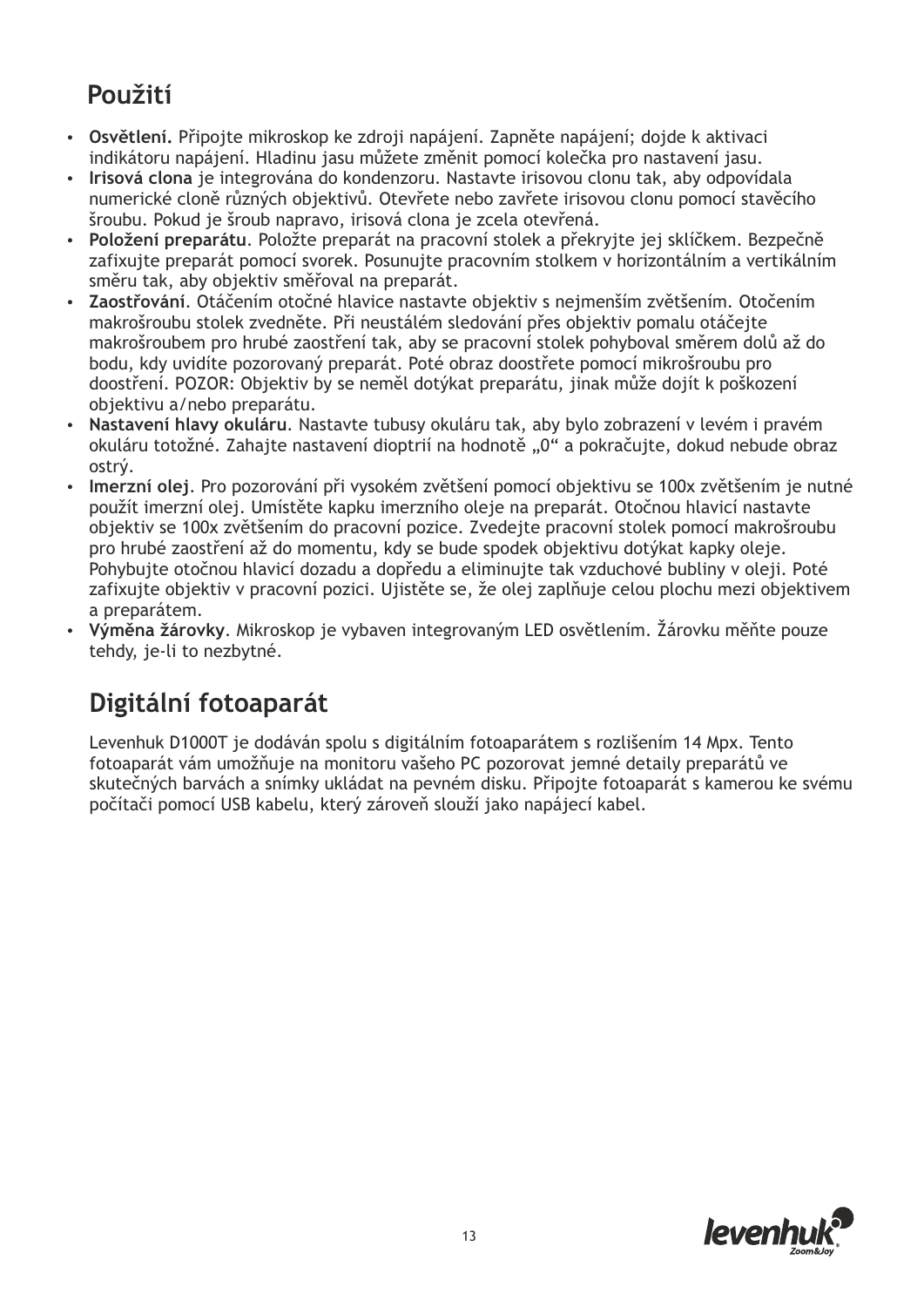# **Specifikace digitálního fotoaparátu s kamerou**

| Max. rozlišení (fotografie) | 4096x3288 px                                                             |
|-----------------------------|--------------------------------------------------------------------------|
| Rozlišení v megapixelech    | 14                                                                       |
| Snímač                      | 1/2,3" CMOS                                                              |
| Montážní místo              | třetí okulár (s C-adaptérem)                                             |
| Rozměr pixelu               | $1,4x1,4 \mu m$                                                          |
| Citlivost                   | 0,724 V/lux.sec@550 nm                                                   |
| Spektrální rozsah           | $380 - 650$ nm                                                           |
| Obrazový formát             | *.jpg, *.bmp, *.png, *.tif                                               |
| Formát videozáznamů         | nahrávání: *.wmv, *.avi, *h.264 (Win 8 a vyšší), *h.265 (Win 10 a vyšší) |
| Expozice                    | ERS (Electronic Rolling Shutter)                                         |
| Vyvážení bílé               | automatické/manuální                                                     |
| Nastavení expozice          | automatické/manuální                                                     |
| Funkce softwaru             | ovládání velikosti, jasu a expozice snímku                               |
| Port                        | USB 2.0, 480 Mb/s                                                        |
| Systémové požadavky         | Mac OS 10.12, Linux Ubuntu 14.04, Windows XP/Vista/7/8/10 (32 a 64bitové |
|                             | verze), CPU 2,8 GHz Intel Core 2 nebo vyšší, RAM ne méně než 2 Gb,       |
|                             | USB port 2.0, CD-Rom                                                     |
| Software                    | Levenhuk                                                                 |
| Napájení kamery             | kabel USB 2.0                                                            |

# **Specifikace mikroskopů**

|                                 | Levenhuk 1000B                                                          | Levenhuk 1000T                                                         | Levenhuk D1000T                         |
|---------------------------------|-------------------------------------------------------------------------|------------------------------------------------------------------------|-----------------------------------------|
| <b>Typ</b>                      | biologický                                                              | biologický                                                             | digitální, biologický                   |
| Hlava okuláru                   | binokulární, otočná o 360°,                                             |                                                                        | trinokulární, otočná o 360°, v úhlu 30° |
|                                 | v úhlu 30°                                                              |                                                                        |                                         |
| Otočná hlavice                  |                                                                         | čtyřnásobně                                                            |                                         |
| Zvětšení                        |                                                                         | 40-1000x                                                               |                                         |
| Objektivy                       |                                                                         | na nekonečnokorigované planární objektivy: 4x, 10x, 40xs, 100xs (olej) |                                         |
| Okuláry                         |                                                                         | WF 10x/22 mm (2 ks)                                                    |                                         |
| Materiál optiky                 |                                                                         | sklo                                                                   |                                         |
| Materiál těla                   | hliník, plast                                                           |                                                                        |                                         |
| Průměr tubusu okuláru           | 30 mm                                                                   |                                                                        | 30 mm (hlava binokulárního okuláru)     |
|                                 |                                                                         |                                                                        | 23,2 mm (třetí vertikální tubus)        |
| Pracovní stolek                 | dvouvrstvý mechanický pracovní stolek, 216x150 mm, s držákem preparátů, |                                                                        |                                         |
|                                 |                                                                         | povrch potažený grafitem                                               |                                         |
| Rozsah posunu pracovního stolku | 75 mm/55 mm                                                             |                                                                        |                                         |
| Kondenzor                       | Abbeův N.A. 1,25 irisová clona a filtr                                  |                                                                        |                                         |
| Systém ostření                  | koaxiální, hrubé (37,7 mm) a jemné (0,001 mm)                           |                                                                        |                                         |
| Osvětlení                       |                                                                         | osvětlení podle Köhlerova principu                                     |                                         |
|                                 |                                                                         | nižší (3W LED, úprava jasu)                                            |                                         |
| Napájení                        |                                                                         | AC adaptér 100-220 V/50-60 Hz                                          |                                         |
| Camera (Fotoaparát)             |                                                                         |                                                                        | 14 Mpx                                  |

Společnost Levenhuk si vyhrazuje právo provádět bez předchozího upozornění úpravy jakéhokoliv výrobku, případně zastavit jeho výrobu.

![](_page_13_Picture_5.jpeg)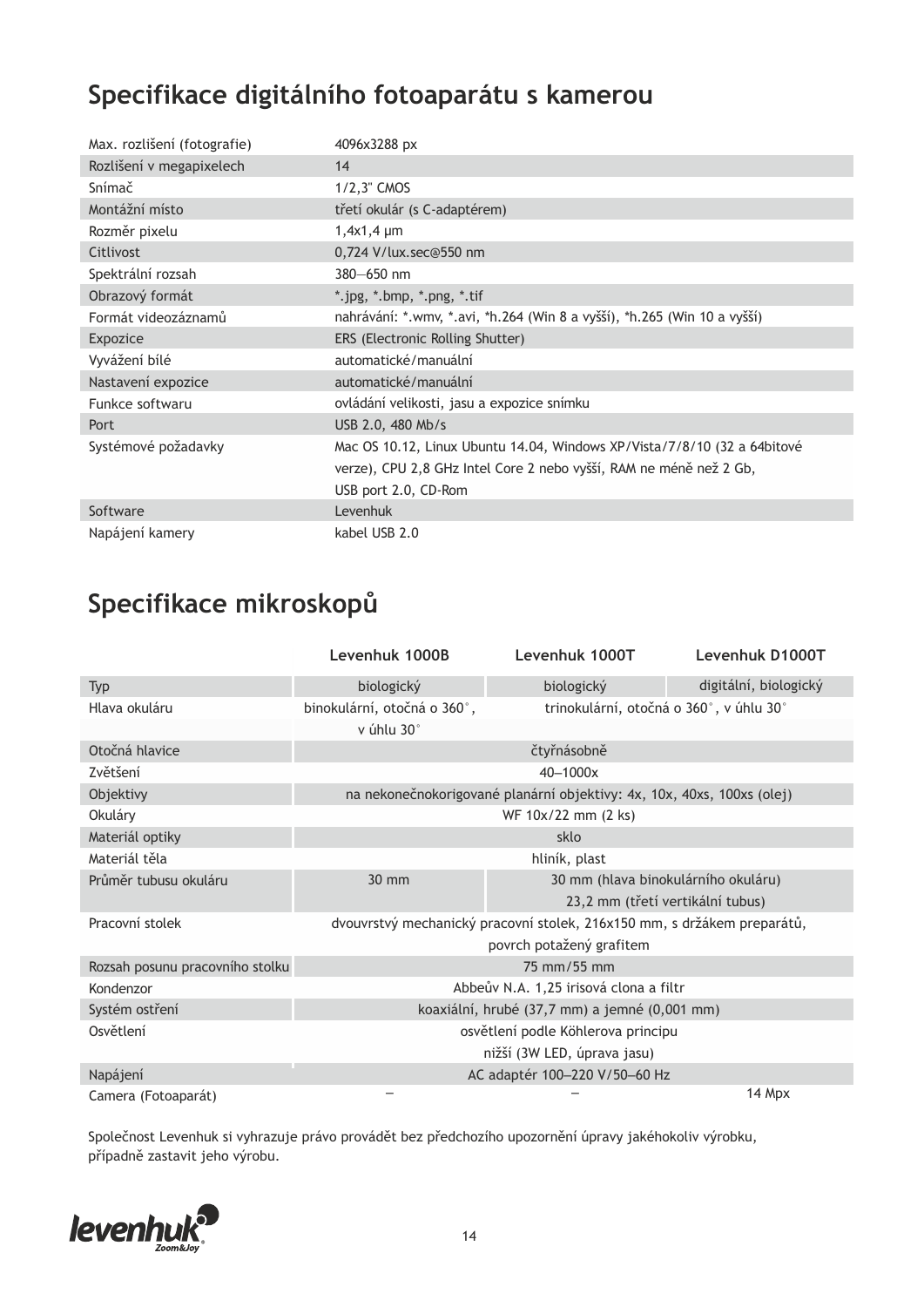# **Péče a údržba**

- џ **Nikdy, za žádných okolností se tímto přístrojem nedívejte přímo do slunce, jiného světelného zdroje nebo laseru, neboť hrozí nebezpečí TRVALÉHO POŠKOZENÍ SÍTNICE a případně i OSLEPNUTÍ.**
- џ Při použití tohoto přístroje dětmi nebo osobami, které tento návod nečetly nebo s jeho obsahem nebyly plně srozuměny, uplatněte nezbytná preventivní opatření.
- Po vybalení mikroskopu a před jeho prvním použitím zkontrolujte neporušenost jednotlivých komponent a spojů.
- џ Nepokoušejte se přístroj sami rozebírat. S opravami veškerého druhu se obracejte na své místní specializované servisní středisko.
- Přístroj chraňte před prudkými nárazy a nadměrným mechanickým namáháním. Při zaostřování nevyvíjejte nadměrný tlak. Neutahujte šrouby konstrukce příliš silně.
- џ Nedotýkejte se svými prsty povrchů optických prvků. K vyčištění vnějších částí přístroje používejte výhradně speciální čisticí ubrousky a speciální nástroje k čištění optiky dodávané společností Levenhuk. K čištění optiky nepoužívejte žádné žíraviny ani kapaliny na acetonové bázi.
- џ Abrazivní částice, například písek, by se neměly z čoček otírat, ale sfouknout nebo smést měkkým kartáčkem.
- џ Přístroj příliš dlouho nepoužívejte ani neponechávejte bez dozoru na přímém slunci. Chraňte přístroj před stykem s vodou.
- Při pozorování dbejte na opatrnost; po skončení pozorování vždy nasaďte ochranný kryt, abyste mikroskop ochránili před prachem a jiným znečištěním.
- џ Pokud svůj mikroskop nebudete delší dobu používat, uložte čočky objektivu a okuláru odděleně od samotného mikroskopu.
- џ Přístroj ukládejte na suchém, chladném místě, mimo dosah nebezpečných kyselin nebo jiných chemikálií, topných těles, otevřeného ohně a jiných zdrojů vysokých teplot.
- Mikroskop nepoužívejte v blízkosti hořlavých materiálů nebo látek (benzín, papír, lepenka, plast apod.), neboť stativ se může při práci zahřívat a vyvolávat riziko požáru.
- Před otevřením stativu nebo výměnou žárovky osvětlení vždy mikroskop odpojte od zdroje napájení. Bez ohledu na typ žárovky (halogenová nebo obyčejná) ji nechejte před výměnou nějakou dobu vychladnout a vždy ji vyměňujte za žárovku stejného typu.
- џ Vždy používejte napájení o správném napětí tak, jak je uvedeno v technických údajích vašeho nového mikroskopu. Připojení přístroje do odlišné zásuvky může vést k poškození elektronických obvodů mikroskopu, spálení žárovky nebo dokonce vyvolat zkrat.
- џ **Při náhodném požití malé součásti nebo baterie ihned vyhledejte lékařskou pomoc.**

#### **Mezinárodní doživotní záruka Levenhuk**

Na veškeré teleskopy, mikroskopy, triedry a další optické výrobky značky Levenhuk, s výjimkou příslušenství, se poskytuje **doživotní záruka** pokrývající vady materiálu a provedení. Doživotní záruka je záruka platná po celou dobu životnosti produktu na trhu. Na veškeré příslušenství značky Levenhuk se poskytuje záruka toho, že je dodáváno bez jakýchkoli vad materiálu a provedení, a to po dobu **dvou let** od data zakoupení v maloobchodní prodejně. Společnost Levenhuk provede opravu či výměnu výrobku nebo jeho části, u nichž se po provedení kontroly společností Levenhuk prokáže výskyt vad materiálu nebo provedení. Nezbytnou podmínkou toho, aby společnost Levenhuk splnila svůj závazek provést opravu nebo výměnu takového výrobku, je předání výrobku společně s dokladem o nákupu vystaveným ve formě uspokojivé pro Levenhuk.

Tato záruka se nevztahuje na spotřební materiál, jako jsou žárovky (klasické, LED, halogenové, úsporné a jiné typy žárovek), baterie (akumulátory i jednorázové baterie), elektromontážní spotřební materiál apod.

Další informace – navštivte naše webové stránky: www.levenhuk.cz/zaruka

V případě problémů s uplatněním záruky, nebo pokud budete potřebovat pomoc při používání svého výrobku, obraťte se na místní pobočku společnosti Levenhuk.

![](_page_14_Picture_21.jpeg)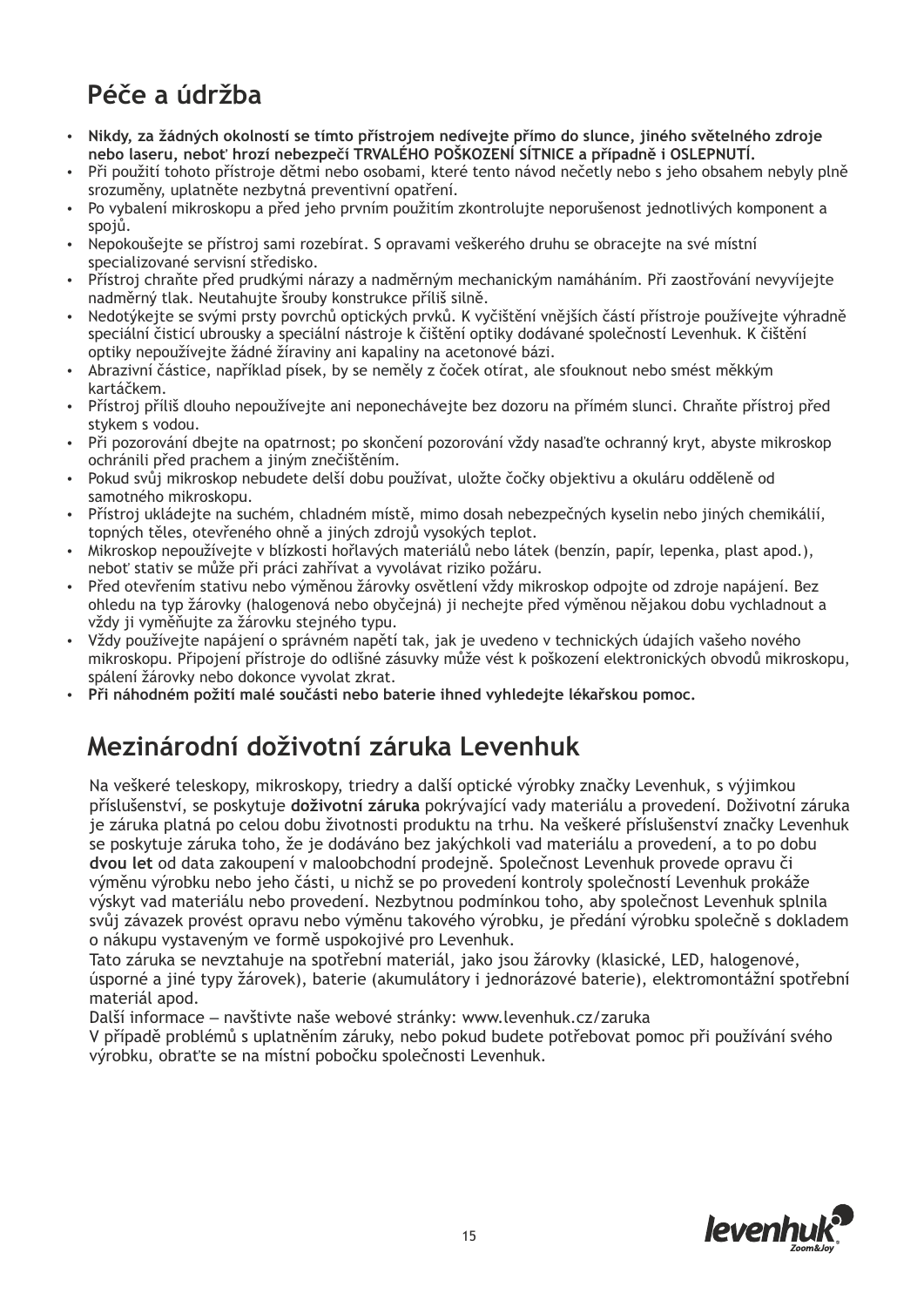#### **Allgemeine Informationen**

Die Levenhuk-Biologiemikroskope der 10000-Serie sind bei richtigem Einsatz sicher in der Anwendung, erfüllen Vorgaben internationaler Standards. Die Mikroskope sind zur Beobachtung transparenter Objekte im Durchlicht gemäß Hellfeld-Verfahren vorgesehen. Die Instrumente eignen sich für klinische Forschung und Tests, zu Demonstrationszwecken, zur Bakterio- und Zytoskopie im medizinischen Umfeld, zum Einsatz in Laboratorien, Universitäten und Schulen sowie zur wissenschaftlichen Forschung bei Agrikultur und Mikrobiologie.

#### **Das Set enthält**

- Mikroskop
- Okularkopf: Binokular (Levenhuk 1000B), Trinokular (Levenhuk 1000T und D1000T)
- Unendlich-korrigierte Planarobjektive: 4x, 10x, 40xs, 100xs (Öl)
- Okulare: WF 10x/22 mm (2 Stück)
- Blaufilter
- Fläschchen mit Immersionsöl
- џ C-Anschluss für Kameras (Levenhuk 1000T und D1000T)
- Staubschutzhaube
- Netzkabel
- LED-Beleuchtung
- Anleitung und Garantiekarte

Das Levenhuk-D1000T-Set enthält zusätzlich: 14-Megapixel-Digitalkamera, USB-Kabel, CD mit Software und Treibern.

#### **Separat erhältliches Zubehör**

Mit dem Levenhuk-Zubehör können Sie die Möglichkeiten Ihres Mikroskops noch weiter ausbauen: Okulare mit unterschiedlicher Vergrößerung, Strichplattenokulare, Planarobjektive, Dunkelfeld-Kondensor, LCD-Mikroskopkamera, Standardkontrastgerät etc. Auf unseren Internetseiten finden Sie reichlich gutes Zubehör www.levenhuk.de

#### **Mikroskop montieren**

- 1. **Okularkopf**. Lösen Sie die Fixierschraube am Boden des Mikroskops. Setzen Sie den Okularkopf auf, ziehen Sie die Fixierschraube wieder an.
- 2. **Okular**. Im Tubus des Okularkopfes sitzt ein spezieller Ring, der das Okular fest und sicher im Tubus hält. Achten Sie darauf, das Okular richtig herum in den Tubus einzusetzen.
- 3. **Objektive installieren**. Schrauben Sie die Objektive durch Drehen im Uhrzeigersinn ein. Installieren Sie die Objektive am besten in aufsteigender Vergrößerungsreihenfolge im Revolver.
- 4. **Kondensor**. Der Kondensor wurde bereits im Werk installiert, fokussiert und zentriert. Anpassungen sind gewöhnlich nicht erforderlich.
- 5. **Digitalkamera** (Levenhuk D1000T). Setzen Sie die Kamera in den C-Anschluss ein, ziehen Sie die Fixierschraube an. Anschließend setzen Sie den C-Anschluss in den Trinokulartubus ein.

![](_page_15_Picture_24.jpeg)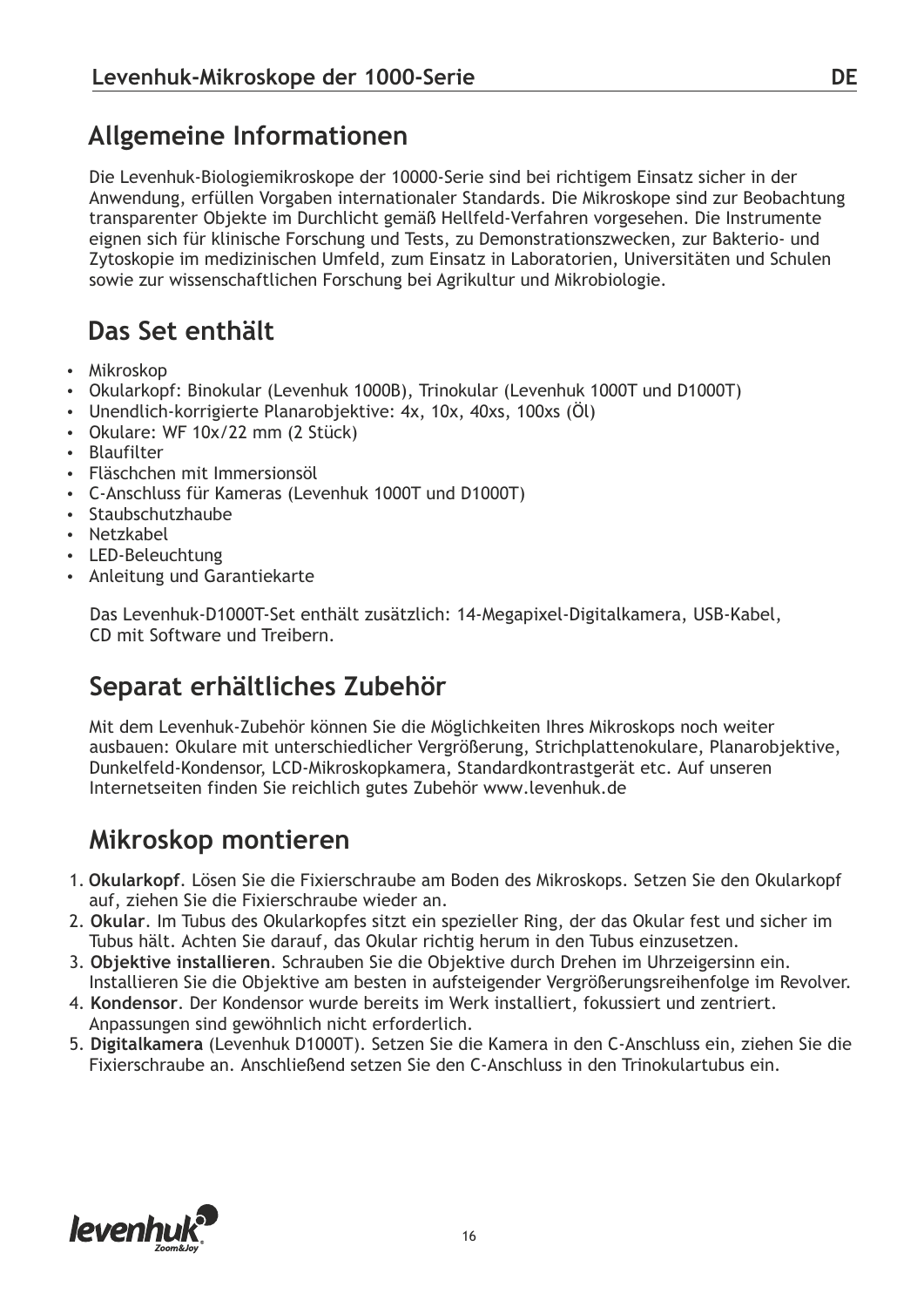#### **Bedienung**

- џ **Beleuchtung**. Schließen Sie Ihr Mikroskop an eine Steckdose an. Schalten Sie das Instrument ein – die Betriebsanzeige leuchtet auf. Sie können die Helligkeit der Objektbeleuchtung mit dem Helligkeitsregler einstellen.
- џ Der Kondensor ist mit einer **Irisblende** ausgestattet. Stellen Sie die Irisbinde passend zur Öffnungsanzahl der unterschiedlichen Objektive ein. Mit dem Einstellknopf öffnen und schließen Sie die Irisblende. Bei Rechtsstellung des Knopfes ist die Irisblende komplett geöffnet.
- џ **Objekt platzieren**. Legen Sie das Objekt auf den Objektträger, legen Sie ein Deckglas auf. Fixieren Sie das Objekt mit den Klemmen. Bewegen Sie den Objektträger so, dass das Objektiv exakt auf das Objekt zeigt.
- џ **Scharfstellen**. Wählen Sie durch Drehen des Revolvers das Objektiv mit der geringsten Vergrößerung. Heben Sie den Objektträger mit dem Grobtrieb an. Schauen Sie durch das Okular, senken Sie den Objektträger dann mit dem Grobtrieb ab, bis Sie das Objekt gut erkennen können. Zum Scharfstellen drehen Sie den Feintrieb. ACHTUNG: Das Objektiv darf das Objekt nicht berühren. Andernfalls können Objekt und/oder Objektiv beschädigt werden.
- џ **Okularkopf einstellen**. Durch Einstellen des Okularkopfes sorgen Sie dafür, dass die Bilder im linken und rechten Okular zueinander passend dargestellt werden. Beginnen Sie mit dem Einstellungswert 0, ändern Sie die Einstellung, bis das Bild scharf und angenehm dargestellt wird.
- џ **Immersionsöl**. Zum Betrachten mit hoher Vergrößerung (z. B. mit einem 100-fach vergrößernden Objektiv) müssen Sie Immersionsöl verwenden. Geben Sie einen Tropfen Immersionsöl auf das Objekt. Bringen Sie das 100-fach vergrößernde Objektiv durch Drehen des Revolvers in die Arbeitsposition. Heben Sie den Objektträger mit dem Grobtrieb an, bis die Objektivlinse den Öltropfen berührt. Bewegen Sie den Revolver zum Entfernen von Luftblasen im Öl leicht vor und zurück. Anschließend fixieren Sie das Objektiv in seiner Arbeitsposition. Achten Sie darauf, dass das Öl den gesamten Raum zwischen Objektiv und Objekt ausfüllt.
- џ **Leuchtmittel austauschen**. Das Mikroskop ist mit einer langlebigen LED-Beleuchtung ausgestattet. Das Leuchtmittel muss nur in Ausnahmefällen getauscht werden.

#### **Digitalkamera**

Das Levenhuk D1000T wird mit einer Digitalkamera mit 14 Megapixeln Auflösung geliefert. Mit der Kamera können Sie auch feinste Objektdetails in lebensechten Farben am PC-Monitor betrachten, Bilder auf der Festplatte abspeichern. Schließen Sie die Kamera über ein USB-Kabel an den PC an; das Kabel dient auch zur Stromversorgung.

![](_page_16_Picture_10.jpeg)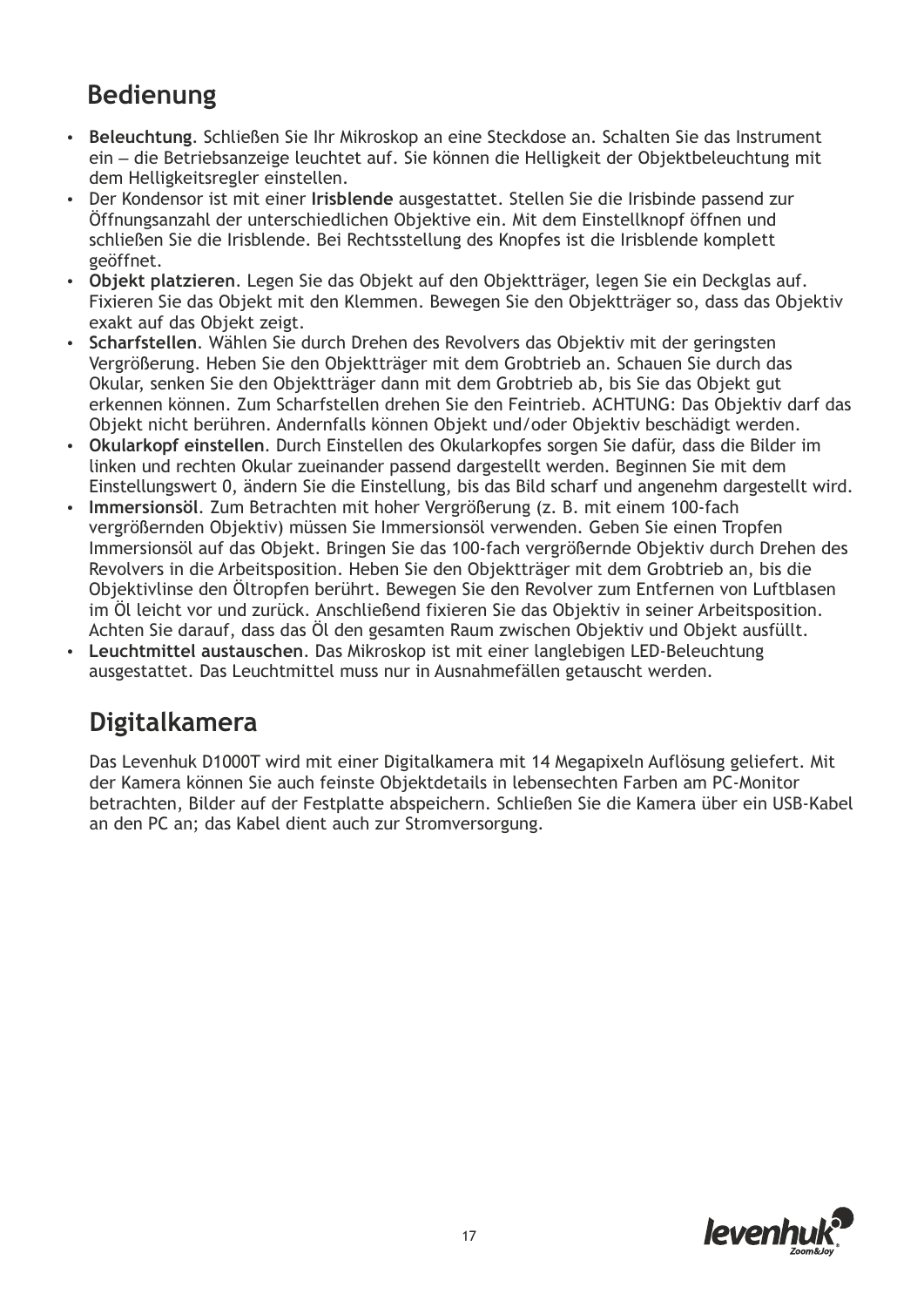# **Digitalkamera – technische Daten**

| Maximale Auflösung (Standbilder) | 4096x3288 Pixel                                                           |
|----------------------------------|---------------------------------------------------------------------------|
| Megapixel                        | 14                                                                        |
| Sensor                           | CMOS, 1/2,3 Zoll                                                          |
| Montageposition                  | Drittes Okular (mit C-Anschluss)                                          |
| Pixelgröße                       | $1,4x1,4 \mu m$                                                           |
| Empfindlichkeit                  | 0,724 V/lux.sec bei 550 nm                                                |
| Spektralbereich                  | 380-650 nm                                                                |
| Bildformate                      | JPG, BMP, PNG, TIFF                                                       |
| Videoformate                     | Aufzeichnung: WMV, AVI, H.264 (Windows ab Version 8),                     |
|                                  | H.265 (Windows ab Version 10)                                             |
| <b>Belichtung</b>                | ERS (Electronic Rolling Shutter)                                          |
| Weißabgleich                     | Auto/Manuell                                                              |
| Belichtungssteuerung             | Auto/Manuell                                                              |
| Softwaremerkmale                 | Bildgröße, Helligkeit, Belichtungssteuerung                               |
| Port                             | USB 2.0, 480 Mb/s                                                         |
| Systemvoraussetzungen            | Windows XP/Vista/7/8/10 (32 und 64 Bit), Mac OS 10.12,                    |
|                                  | Linux Ubuntu 14.04. CPU: ab Intel Core 2, 2,8 GHz. RAM: ab 2 Gb. USB 2.0, |
|                                  | CD-Laufwerk                                                               |
| Software                         | Levenhuk                                                                  |
| Kamerastromversorgung            | USB-2.0-Kabel                                                             |

### **Mikroskop – technische Daten**

|                            | Levenhuk 1000B                                                           | Levenhuk 1000T                                                   | Levenhuk D1000T                            |
|----------------------------|--------------------------------------------------------------------------|------------------------------------------------------------------|--------------------------------------------|
| <b>Typ</b>                 | biologisch                                                               | biologisch                                                       | biologisch, digital                        |
| Okularkopf                 | Binokular, um 360 °                                                      |                                                                  | Trinokular, um 360 ° drehbar, 30 ° Neigung |
|                            | drehbar, 30 ° Neigung                                                    |                                                                  |                                            |
| Revolver                   |                                                                          | vierfach                                                         |                                            |
| Vergrößerung               |                                                                          | 40-1000x                                                         |                                            |
| Objektive                  |                                                                          | Unendlich-korrigierte Planarobjektive, 4x, 10x, 40xs, 100xs (Öl) |                                            |
| Okulare                    |                                                                          | WF 10x/22 mm (2 Stück)                                           |                                            |
| Optikmaterial              | Glas                                                                     |                                                                  |                                            |
| Gehäusematerial            | Aluminium, Kunststoff                                                    |                                                                  |                                            |
| Okulartubusdurchmesser     | 30 mm                                                                    |                                                                  | 30 mm (Binokular-Okularkopf)               |
|                            |                                                                          |                                                                  | 23,2 mm (dritter vertikaler Tubus)         |
| Objekttisch                | Kreuztisch, 216x150 mm, mit Objektträger; graphitbeschichtete Oberfläche |                                                                  |                                            |
| Objekttischverstellbereich | 75 mm/55 mm                                                              |                                                                  |                                            |
| Kondensor                  | Abbe N.A., 1,25-Irisblende und Filter                                    |                                                                  |                                            |
| Fokussierung               | Koaxial, Grobtrieb (37,7 mm) und Feintrieb (0,001 mm)                    |                                                                  |                                            |
| Beleuchtung                | Köhler-Beleuchtung                                                       |                                                                  |                                            |
|                            |                                                                          | Durchlicht (3-W-LED, Helligkeitsregelung)                        |                                            |
| Stromversorgung            | Netzteil, 100-220 V/50-60 Hz                                             |                                                                  |                                            |
| Kamera                     |                                                                          |                                                                  | 14 Megapixel                               |

Levenhuk behält sich das Recht vor, Produkte ohne vorherige Ankündigung zu modifizieren oder einzustellen.

![](_page_17_Picture_5.jpeg)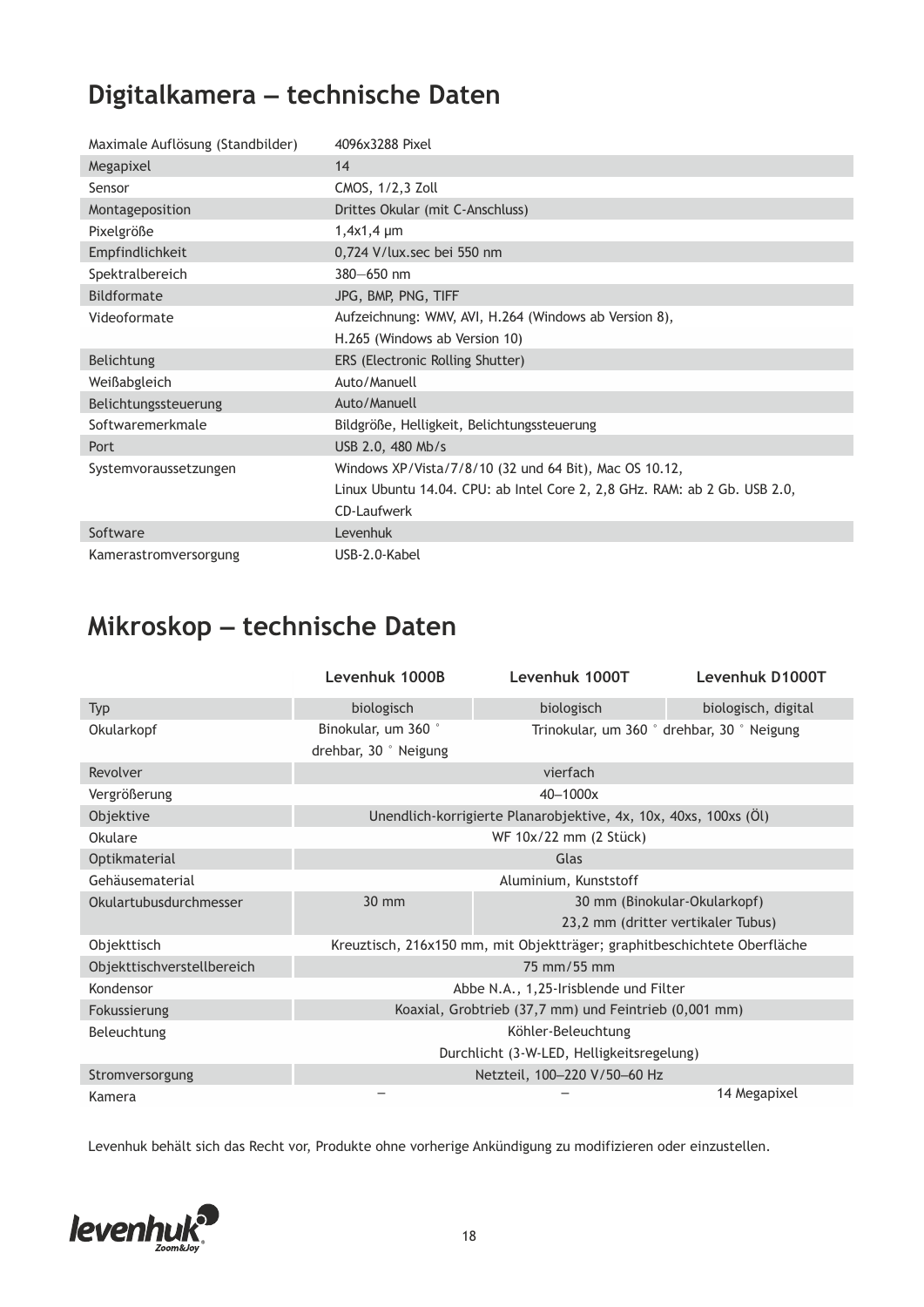# **Pflege und Wartung**

- џ **Richten Sie das Instrument unter keinen Umständen direkt auf die Sonne, andere helle Lichtquellen oder Laserquellen. Es besteht die Gefahr DAUERHAFTER NETZZHAUTSCHÄDEN und ERBLINDUNGSGEFAHR.**
- џ Treffen Sie geeignete Vorsichtsmaßnahmen, wenn Kinder oder Menschen das Instrument benutzen, die diese Anleitung nicht gelesen bzw. verstanden haben.
- џ Prüfen Sie nach dem Auspacken Ihres Mikroskops und vor der ersten Verwendung die einzelnen Komponenten und Verbindungen auf ihre Beständigkeit.
- Versuchen Sie nicht, das Instrument eigenmächtig auseinanderzunehmen. Wenden Sie sich für Reparaturen an ein spezialisiertes Servicecenter vor Ort.
- Schützen Sie das Instrument vor plötzlichen Stößen und anderen mechanischen Belastungen. Üben Sie beim Fokussieren keinen übermäßigen Druck aus. Wenden Sie keine übermäßige Kraft auf die Feststellschrauben und Fixierungsschrauben an.
- џ Berühren Sie die optischen Oberflächen nicht mit den Fingern. Verwenden Sie zur äußerlichen Reinigung des Instruments ausschließlich die speziellen Reinigungstücher und das spezielle Optik-Reinigungszubehör von Levenhuk. Reinigen Sie die Optik nicht mit korrodierenden Flüssigkeiten oder Flüssigkeiten auf Acetonbasis.
- џ Schleifkörper wie Sandkörner dürfen nicht abgewischt werden. Sie können sie wegblasen oder einen weichen Pinsel verwenden.
- Das Instrument ist nicht für Dauerbetrieb ausgelegt. Lassen Sie das Instrument nicht in direktem Sonnenlicht zurück. Halten Sie das Instrument von Wasser und hoher Feuchtigkeit fern.
- џ Lassen Sie Sorgfalt bei der Beobachtung walten und setzen Sie nach Abschluss der Beobachtung die Staubabdeckung wieder auf, um das Gerät vor Staub und Verschmutzungen zu schützen.
- џ Bewahren Sie bei längeren Phasen der Nichtbenutzung die Objektivlinsen und Okulare getrennt vom Mikroskop auf.
- Lagern Sie das Instrument an einem trockenen, kühlen Ort, der frei von Staub, gefährlichen Säuren und anderen Chemikalien ist, und in ausreichendem Abstand zu Heizgeräten, offenem Feuer und anderen Hochtemperaturquellen.
- џ Setzen Sie das Mikroskop nach Möglichkeit nicht in der Nähe brennbarer Materialien oder Substanzen (Benzen, Papier, Karton, Plastik usw.) ein, da sich der Sockel bei der Verwendung erhitzen kann und dies bei Anwesenheit brennbarer Stoffe ein Brandrisiko darstellt.
- џ Trennen Sie das Mikroskop immer vom Strom, bevor Sie den Sockel öffnen oder die Beleuchtungslampe austauschen. Lassen Sie sowohl Glühlampen als auch Halogenlampen vor dem Auswechseln zunächst abkühlen, und ersetzen Sie sie stets durch Lampen desselben Typs.
- џ Verwenden Sie stets eine Stromquelle mit der Spannung, die in den technischen Angaben zu Ihrem Mikroskop spezifiziert ist. Wird das Instrument an eine Steckdose mit abweichender Spannung angeschlossen, ist mit Beschädigung der elektrischen Schaltkreise des Mikroskops, Durchbrennen der Lampe oder sogar Kurzschlüssen zu rechnen.
- џ **Bei Verschlucken eines Kleinteils oder einer Batterie umgehend ärztliche Hilfe suchen!**

#### **Lebenslange internationale Garantie**

Levenhuk garantiert für alle Teleskope, Mikroskope, Ferngläser und anderen optischen Erzeugnisse mit Ausnahme von Zubehör **lebenslänglich** die Freiheit von Material- und Herstellungsfehlern. Die lebenslange Garantie ist eine Garantie, die für die gesamte Lebensdauer des Produkts am Markt gilt. Für Levenhuk-Zubehör gewährleistet Levenhuk die Freiheit von Material- und Herstellungsfehlern innerhalb von **zwei Jahren** ab Kaufdatum. Produkte oder Teile davon, bei denen im Rahmen einer Prüfung durch Levenhuk ein Material- oder Herstellungsfehler festgestellt wird, werden von Levenhuk repariert oder ausgetauscht. Voraussetzung für die Verpflichtung von Levenhuk zu Reparatur oder Austausch eines Produkts ist, dass dieses zusammen mit einem für Levenhuk ausreichenden Kaufbeleg an Levenhuk zurückgesendet wird.

Diese Garantie erstreckt sich nicht auf Verbrauchsmaterialien wie Leuchtmittel (Glühbirnen, LEDs, Halogen- und Energiesparlampen u. a.), Batterien (wiederaufladbare Akkus und nicht wiederaufladbare Batterien), elektrisches Verbrauchsmaterial usw.

Weitere Einzelheiten entnehmen Sie bitte unserer Website: de.levenhuk.com/garantie Bei Problemen mit der Garantie, oder wenn Sie Unterstützung bei der Verwendung Ihres Produkts benötigen, wenden Sie sich an die lokale Levenhuk-Niederlassung.

![](_page_18_Picture_20.jpeg)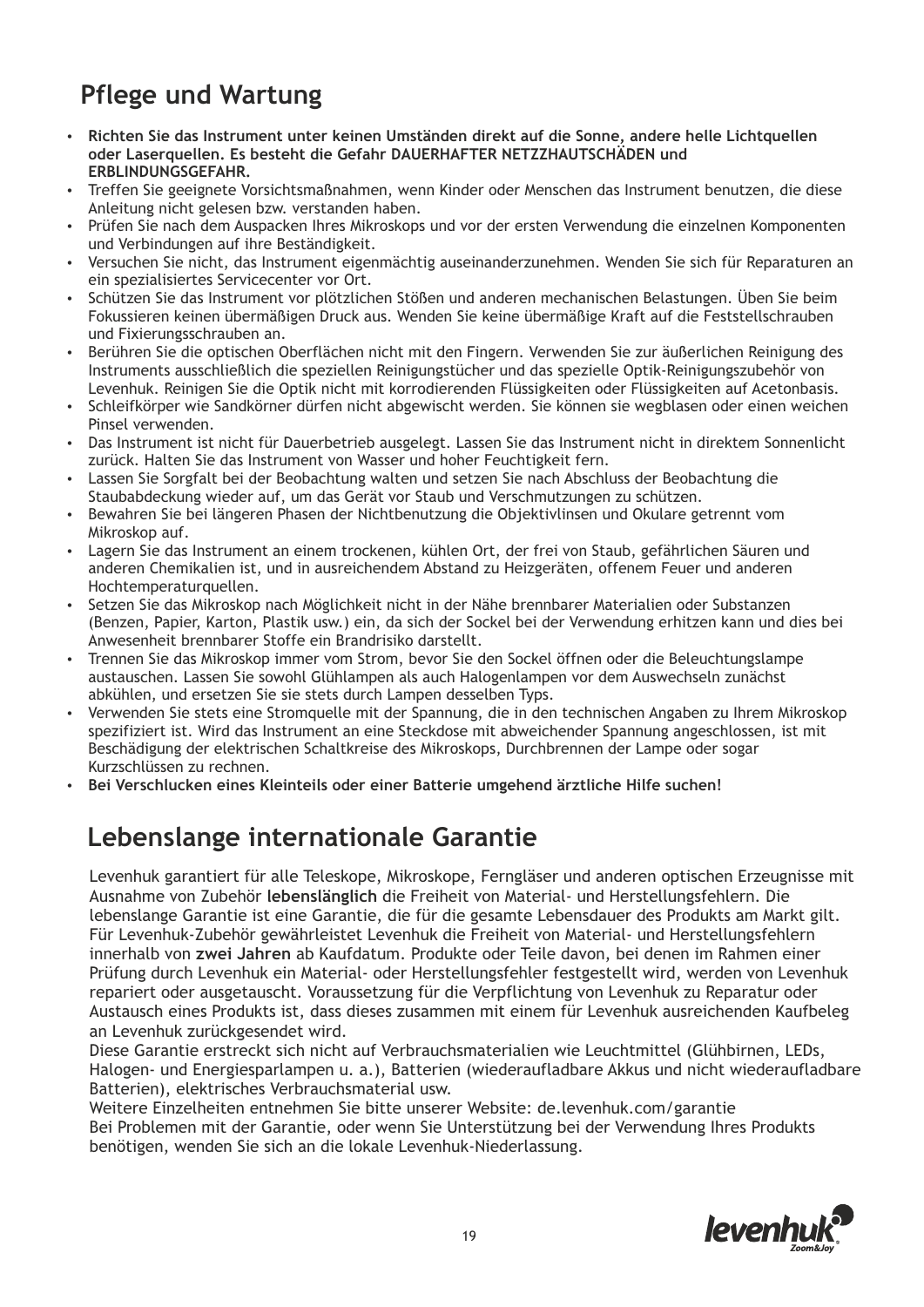### **Información general**

Los microscopios biológicos Levenhuk serie 1000 son seguros para la salud, la vida y los bienes del consumidor y el medio ambiente cuando se usan adecuadamente, y cumplen con los requisitos de las normas internacionales. Estos microscopios están diseñados para observar objetos transparentes en la luz transmitida mediante microscopía de campo claro. Tienen un buen rendimiento en investigación clínica y pruebas; demostraciones de enseñanza; bacterioscopia y citoscopia en establecimientos médicos y de salud, laboratorios, universidades y escuelas; y puede ser utilizado para investigación científica en agricultura y microbiología.

## **El kit incluye**

- џ cuerpo del microscopio
- cabezal: binocular (Levenhuk 1000B), trinocular (Levenhuk 1000T y D1000T)
- objetivos planos corregidos a infinito: 4x, 10x, 40xs, 100xs (aceite)
- oculares: WF10x/22 mm (2 piezas)
- filtro azul
- џ vial de aceite de inmersión
- montura en C para cámara (Levenhuk 1000T y D1000T)
- guardapolvo
- џ cable de alimentación
- џ lámpara led
- manual del usuario y garantía

El kit Levenhuk D1000T incluye también: cámara digital 14 Mpx, cable USB y CD con software y controladores.

#### **Accesorios opcionales**

Puede aumentar las posibilidades de su microscopio equipándolo con los accesorios opcionales Levenhuk: oculares de diferentes aumentos, oculares de retícula, objetivos planos, condensador de campo oscuro, cámara de microscopio LCD, dispositivo de contraste estándar, etc. Visite nuestro sitio web para elegir y comprar accesorios opcionales www.levenhuk.es

#### **Conjunto del microscopio**

- 1. **Cabezal**. Afloje el tornillo de bloqueo en la parte inferior del cuerpo del microscopio. Instale el cabezal y apriete el tornillo de bloqueo.
- 2. **Ocular**. Hay un anillo especial para fijar firmemente el ocular en el tubo del cabezal. Asegúrese de instalar el extremo correcto del ocular en el tubo.
- 3. **Instalación de los objetivos**. Para instalar los objetivos, atorníllelos girando en el sentido de las agujas del reloj. Fije los objetivos al revolver en orden de aumento ascendente.
- 4. **Condensador**. El condensador se ha montado, enfocado y centrado en la fábrica. No hay necesidad de hacer ningún ajuste.
- 5. **Cámara digital** (Levenhuk D1000T). Inserte la cámara en la montura en C y apriete el tornillo de bloqueo. A continuación inserte la montura en C en el tubo trinocular.

![](_page_19_Picture_24.jpeg)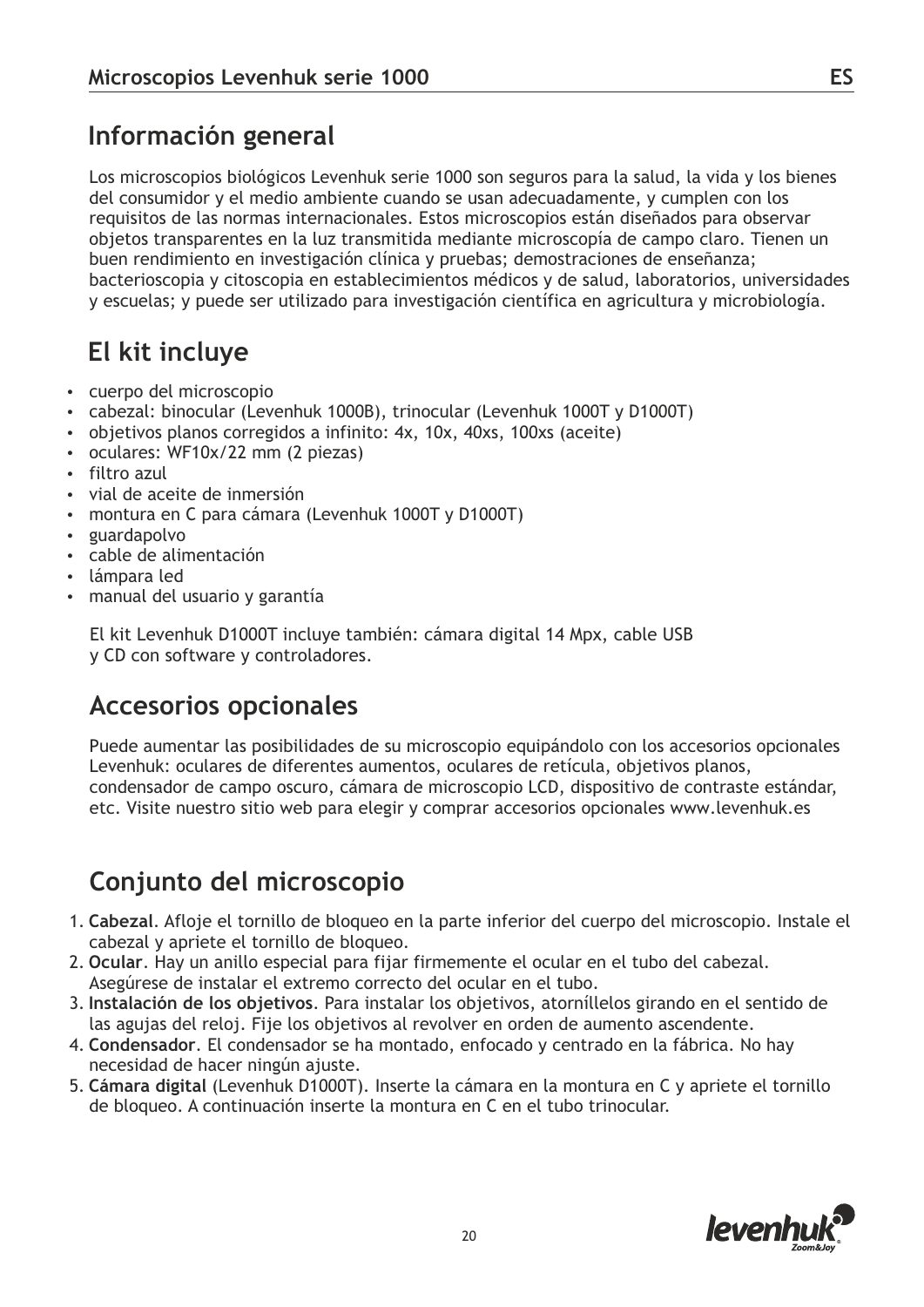#### **Uso**

- џ **Iluminación**. Conecte el microscopio a una toma de corriente. Encienda el aparato; el indicador de encendido se iluminará. Puede cambiar el nivel de brillo con la rueda de ajuste de brillo.
- џ **El diafragma** está incorporado en el condensador. Ajuste el diafragma para que coincida con la apertura numérica de los distintos objetivos. Abra o cierre el diafragma con el tornillo de ajuste. Cuando el tornillo está a la derecha, el diafragma está completamente abierto.
- џ **Colocación de la muestra**. Coloque la muestra en la platina y cúbrala con cristal. Fije la muestra de forma segura con los clips de la platina. Mueva la platina en dirección horizontal y vertical para apuntar el objetivo a la muestra.
- џ **Enfoque**. Seleccione el objetivo con el aumento más bajo girando el revólver. Levante la platina girando el tornillo de enfoque macrométrico. Mientras observa a través del objetivo, gire el tornillo macrométrico lentamente para bajar la platina hasta ver una imagen de la muestra observada. Gire el tornillo micrométrico hasta conseguir una imagen nítida. ¡ATENCIÓN! El objetivo no debe tocar la muestra; de lo contrario, el objetivo y/o la muestra podrían dañarse.
- џ **Ajuste del cabezal**. Ajuste los tubos de los oculares para hacer que la vista del ocular izquierdo y derecho sea pareja. Inicie el ajuste de dioptrías con el valor "0" y continúe hasta que la imagen sea nítida.
- џ **Aceite de inmersión**. Para observar a grandes aumentos con un objetivo 100x, debe usar aceite de inmersión. Coloque una gota de aceite de inmersión en la muestra. Gire el revólver para colocar el objetivo 100x en su posición de trabajo. Levante la platina del microscopio con el tornillo macrométrico hasta que la parte inferior del objetivo toque la gota de aceite. Mueva el revólver hacia adelante y hacia atrás para eliminar las burbujas de aire en el aceite. A continuación fije el objetivo en su posición de trabajo. Asegúrese de que el aceite llene todo el espacio entre la lente del objetivo y la muestra.
- џ **Cambio de la bombilla**. El microscopio está equipado con iluminación LED incorporada. Cambie la bombilla solo si es necesario.

# **Cámara digital**

El instrumento Levenhuk D1000T viene con una cámara digital de 14 Mpx. La cámara le permite observar muestras con detalles finos y colores reales en el monitor de su PC y guardar imágenes en el disco duro. Conecte la cámara a su PC a través de un cable USB que también actúa como cable de alimentación.

![](_page_20_Picture_10.jpeg)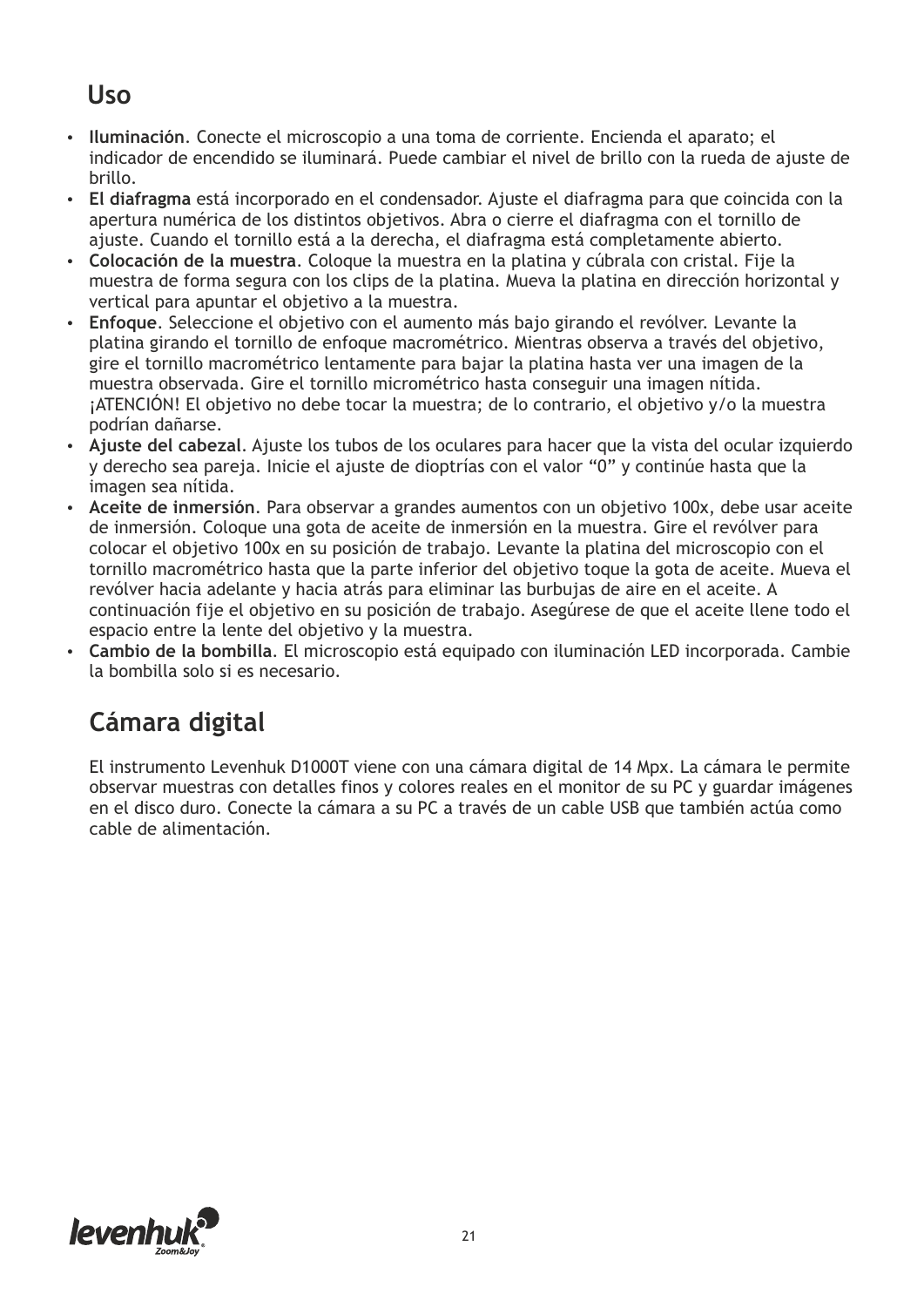#### **Especificaciones de la cámara digital**

| Resolución máx. (imágenes fijas)       | 4096x3288 px                                                                   |
|----------------------------------------|--------------------------------------------------------------------------------|
| Megapíxeles                            | 14                                                                             |
| Sensor                                 | 1/2,3" CMOS                                                                    |
| Lugar de montaje                       | tercer ocular (con una montura C)                                              |
| Tamaño de píxel                        | $1,4x1,4 \mu m$                                                                |
| Sensibilidad                           | 0,724 V/lux.seg@550 nm                                                         |
| Rango espectral                        | 380-650 nm                                                                     |
| Formato de imagen                      | *.jpg, *.bmp, *.png, *.tif                                                     |
| Formato de vídeo                       | grabación: *.wmv, *.avi, *h.264 (Win 8 y superior), *h.265 (Win 10 y superior) |
| Exposición                             | ERS (obturador electrónico)                                                    |
| Balance de blancos                     | automático/manual                                                              |
| Control de exposición                  | automático/manual                                                              |
| Funciones de software                  | tamaño de imagen, brillo, control de exposición                                |
| Puerto                                 | USB 2.0, 480 Mb/s                                                              |
| Requisitos del sistema                 | Mac OS 10.12, Linux Ubuntu 14.04, Windows XP/Vista/7/8/10 (32 y 64 bits),      |
|                                        | CPU 2,8 GHz Intel Core 2 o superior, RAM no iferior a 2 Gb,                    |
|                                        | puerto USB 2.0, CD-Rom                                                         |
| Software                               | Levenhuk                                                                       |
| Fuente de alimentación<br>de la cámara | cable USB 2.0                                                                  |

#### **Especificaciones de microscopios**

|                              | Levenhuk 1000B                                                      | Levenhuk 1000T                                                       | Levenhuk D1000T                             |
|------------------------------|---------------------------------------------------------------------|----------------------------------------------------------------------|---------------------------------------------|
| Tipo                         | biológico                                                           | biológico                                                            | digital, biológico                          |
| Cabezal                      | binocular, 360° giratorio,<br>inclinado a 30°                       |                                                                      | trinocular, 360° giratorio, inclinado a 30° |
| Revólver                     |                                                                     | cuadruple                                                            |                                             |
| Ampliación                   |                                                                     | 40-1000x                                                             |                                             |
| Objetivos                    |                                                                     | objetivos planos corregidos a infinito 4x, 10x, 40xs, 100xs (aceite) |                                             |
| Oculares                     |                                                                     | $WF10x/22$ mm (2 piezas)                                             |                                             |
| Material óptico              | vidrio                                                              |                                                                      |                                             |
| Material del cuerpo          | aluminio, plástico                                                  |                                                                      |                                             |
| Diámetro del tubo del ocular | $30 \text{ mm}$<br>30 mm (cabezal del binocular)                    |                                                                      |                                             |
|                              |                                                                     |                                                                      | 23,2 mm (tercer tubo vertical)              |
| Platina                      | platina mecánica de doble capa, 216x150 mm, con soporte deslizante; |                                                                      |                                             |
|                              |                                                                     | con superficie recubierta de grafito                                 |                                             |
| Desplazamiento de la platina | 75 mm/55 mm                                                         |                                                                      |                                             |
| Condensador                  | Abbe N.A. diafragma 1,25 y filtro                                   |                                                                      |                                             |
| Sistema de enfoque           | coaxial, macro (37,7 mm) y micro (0,001 mm)                         |                                                                      |                                             |
| <b>Iluminación</b>           | iluminación Koehler                                                 |                                                                      |                                             |
|                              |                                                                     | inferior (3W LED, ajuste de brillo)                                  |                                             |
| Fuente de alimentación       | adaptador de CA 100-220 V / 50-60 Hz                                |                                                                      |                                             |
| Cámara                       |                                                                     |                                                                      | 14 Mpx                                      |

Levenhuk se reserva el derecho a modificar o descatalogar cualquier producto sin previo aviso.

![](_page_21_Picture_5.jpeg)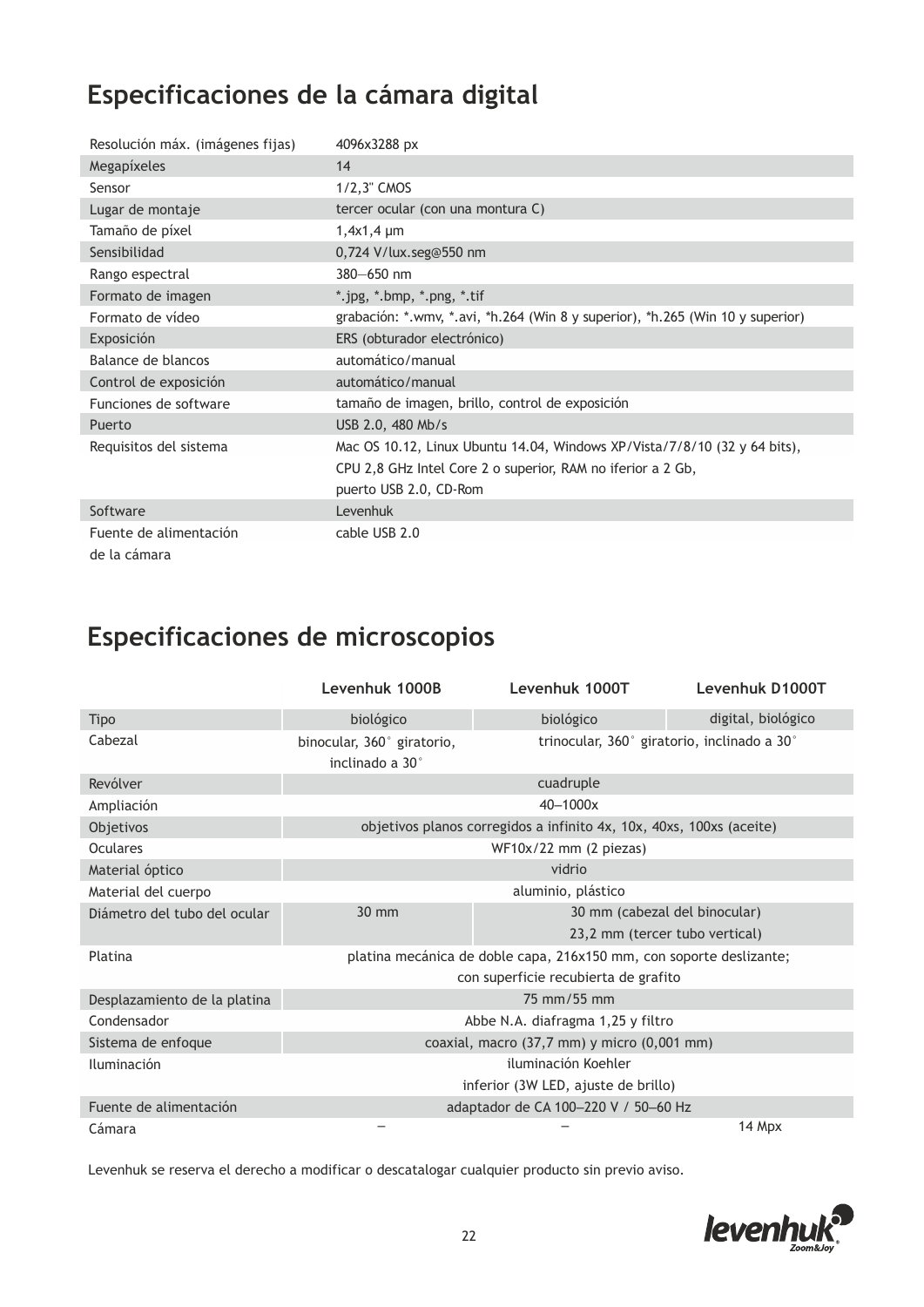# **Cuidado y mantenimiento**

- џ **Nunca, bajo ninguna circunstancia, mire directamente al sol, a otra fuente de luz intensa o a un láser a través de este instrumento, ya que esto podría causar DAÑO PERMANENTE EN LA RETINA y CEGUERA.**
- џ Tome las precauciones necesarias si utiliza este instrumento acompañado de niños o de otras personas que no hayan leído o que no comprendan totalmente estas instrucciones.
- Tras desembalar el microscopio y antes de utilizarlo por primera vez, compruebe el estado y la durabilidad de cada componente y cada conexión.
- џ No intente desmontar el instrumento usted mismo bajo ningún concepto, ni siquiera para limpiar el espejo. Si necesita repararlo o limpiarlo, contacte con el servicio técnico especializado que corresponda a su zona.
- Proteja el instrumento de impactos súbitos y de fuerza mecánica excesiva. No aplique una presión excesiva al ajustar el foco. No apriete demasiado los tornillos de bloqueo.
- џ No toque las superficies ópticas con los dedos. Para limpiar el exterior del instrumento, utilice únicamente los paños y herramientas de limpieza especiales de Levenhuk. No limpie las superficies ópticas con fluidos corrosivos ni a base de acetonas.
- No limpie las partículas abrasivas, como por ejemplo arena, con un paño. Únicamente sóplelas o bien pase un cepillo blando.
- No utilice este dispositivo durante períodos largos de tiempo ni lo deje sin atender bajo la luz directa del sol. Protéjalo del agua y la alta humedad.
- Tenga cuidado durante las observaciones y cuando termine recuerde volver a colocar la cubierta para proteger el dispositivo del polvo y las manchas.
- Si no va a utilizar el microscopio durante periodos largos de tiempo, guarde las lentes del objetivo y los oculares por separado del microscopio.
- џ Guarde el instrumento en un lugar seco y fresco, alejado de ácidos peligrosos y otros productos químicos, radiadores, de fuego y de otras fuentes de altas temperaturas.
- џ Cuando uses el microscopio intenta no hacerlo cerca de materiales o sustancias inflamables (benceno, papel, cartón, plástico, etc.) ya que la base puede calentarse con el uso y suponer un riesgo de incendio.
- џ Desconecta siempre el microscopio de la fuente de alimentación antes de abrir la base o cambiar la bombilla. Independientemente del tipo de lámpara (halógena o incandescente), dale tiempo de enfriarse antes de cambiarla y sustitúyela siempre por otra del mismo tipo.
- џ Utiliza siempre una fuente de alimentación con el voltaje apropiado, el indicado en las especificaciones de tu nuevo microscopio. Si conectas el instrumento a un enchufe distinto podrías dañar el circuito eléctrico, fundir la lámpara o incluso provocar un cortocircuito.
- џ **En el caso de que alguien se trague una pieza pequeña o una pila, busque ayuda médica inmediatamente.**

#### **Garantía internacional de por vida Levenhuk**

Todos los telescopios, microscopios, prismáticos y otros productos ópticos de Levenhuk, excepto los accesorios, cuentan con una **garantía de por vida** contra defectos de material y de mano de obra. La garantía de por vida es una garantía a lo largo de la vida del producto en el mercado. Todos los accesorios Levenhuk están garantizados contra defectos de material y de mano de obra durante **dos años** a partir de la fecha de compra en el minorista. Levenhuk reparará o reemplazará cualquier producto o pieza que, una vez inspeccionada por Levenhuk, se determine que tiene defectos de materiales o de mano de obra. Para que Levenhuk pueda reparar o reemplazar estos productos, deben devolverse a Levenhuk junto con una prueba de compra que Levenhuk considere satisfactoria. Esta garantía no cubre productos consumibles como bombillas (eléctricas, LED, halógenas, de bajo consumo y otros tipos de lámparas), pilas (recargables y no recargables), consumibles eléctricos, etc. Para más detalles visite nuestra página web: es.levenhuk.com/garantia

En caso de problemas con la garantía o si necesita ayuda en el uso de su producto, contacte con su oficina de Levenhuk más cercana.

![](_page_22_Picture_19.jpeg)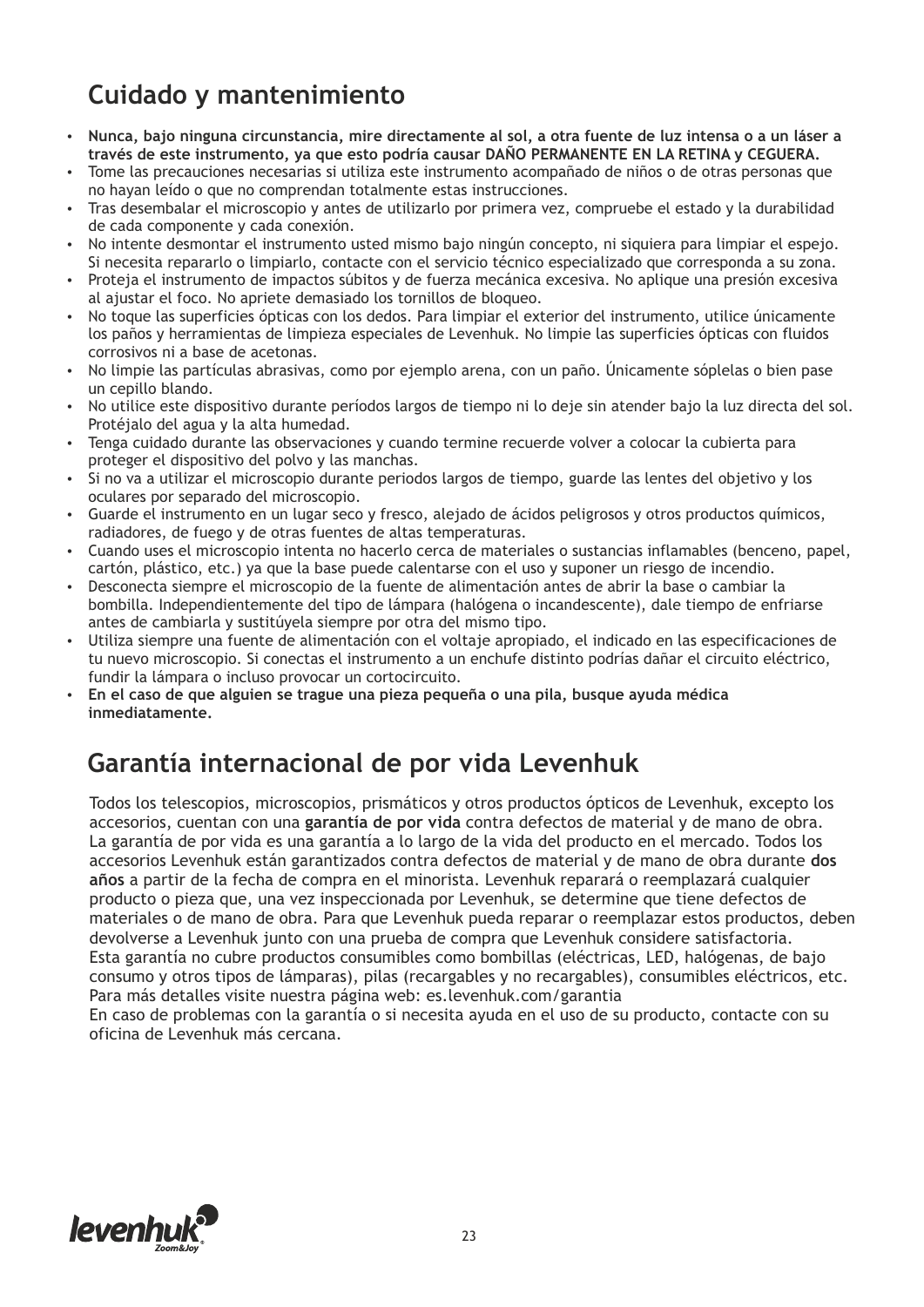# **Általános tudnivalók**

A Levenhuk 1000 sorozatú biológiai mikroszkópok normál használat esetén a vásárló egészségére, életére, tulajdonaira és a környezetre nem ártalmasak, továbbá megfelelnek a nemzetközi szabványoknak. A mikroszkópokat áteső fényben történő, világos látóterű módszert használó megfigyelésre tervezték. Jól teljesítenek klinikai kutatásban és vizsgálatokban; oktatási bemutatókban; a bakterioszkópia és cisztoszkópia területén, orvosi és egészségügyi intézményekben, laboratóriumokban, egyetemeken, iskolákban; mezőgazdaságban és mikrobiológiában tudományos kutatáshoz használhatók.

# **A készlet tartalma**

- mikroszkóp váz
- szemlencse fejrész: binokuláris (Levenhuk 1000B), trinokuláris (Levenhuk 1000T és D1000T)
- џ végtelenre korrigált planáris objektívek: 4x, 10x, 40xs, 100xs (olaj)
- џ szemlencsék: WF10x/22 mm (2 db)
- kék szűrő
- џ immerziós olaj fiola
- џ C-állvány a kamerához (Levenhuk 1000T és D1000T)
- porvédő
- tápkábel
- LED lámpa
- џ használati útmutató és garancia

A Levenhuk D1000T készlet tartalma ezen felül: 14 Mpx digitális kamera, USB-kábel és CD, szoftverrel és meghajtóprogramokkal.

# **Opcionális tartozékok**

Bővítheti a mikroszkóp lehetőségeit a Levenhuk opcionális tartozékaival: különböző nagyítású szemlencsék, hajszálkereszttel rendelkező szemlencsék, planáris objektívek, sötét mezős kondenzor, LCD mikroszkópkamera, standard kontraszteszközök stb. Az opcionális tartozékok kiválasztása és megvásárlása érdekében látogasson el a weboldalunkra www.levenhuk.hu

#### **A mikroszkóp összeállítása**

- 1. **Szemlencse fejrész**. Lazítsa meg a zárócsavart a mikroszkóp váz alján. Szerelje fel a szemlencse fejrészt és húzza meg a szorítócsavart.
- 2. **Szemlencse**. Rendelkezésre áll egy speciális gyűrű, amely szilárdan rögzíti a szemlencsét a szemlencse fejrészének tubusába. Ügyeljen arra, hogy a szemlencse megfelelő végét helyezze a tubusba.
- 3. **Az objektívlencsék beszerelése**. Az objektívlencsék beszereléséhez csavarja be azokat az óramutató járásával megegyező irányban. Csatlakoztassa az objektívlencséket a revolverfejhez növekvő nagyítási sorrendben.
- 4. **Kondenzor**. A kondenzor felszerelése, fókuszálása és központosítása gyárilag megtörtént. Nincs szükség beállítások elvégzésére.
- 5. **Digitális kamera** (Levenhuk D1000T). Illessze be a kamerát a C-állványba és húzza meg a szorítócsavart. Ezután helyezze be a C-állványt a trinokuláris csőbe.

![](_page_23_Picture_24.jpeg)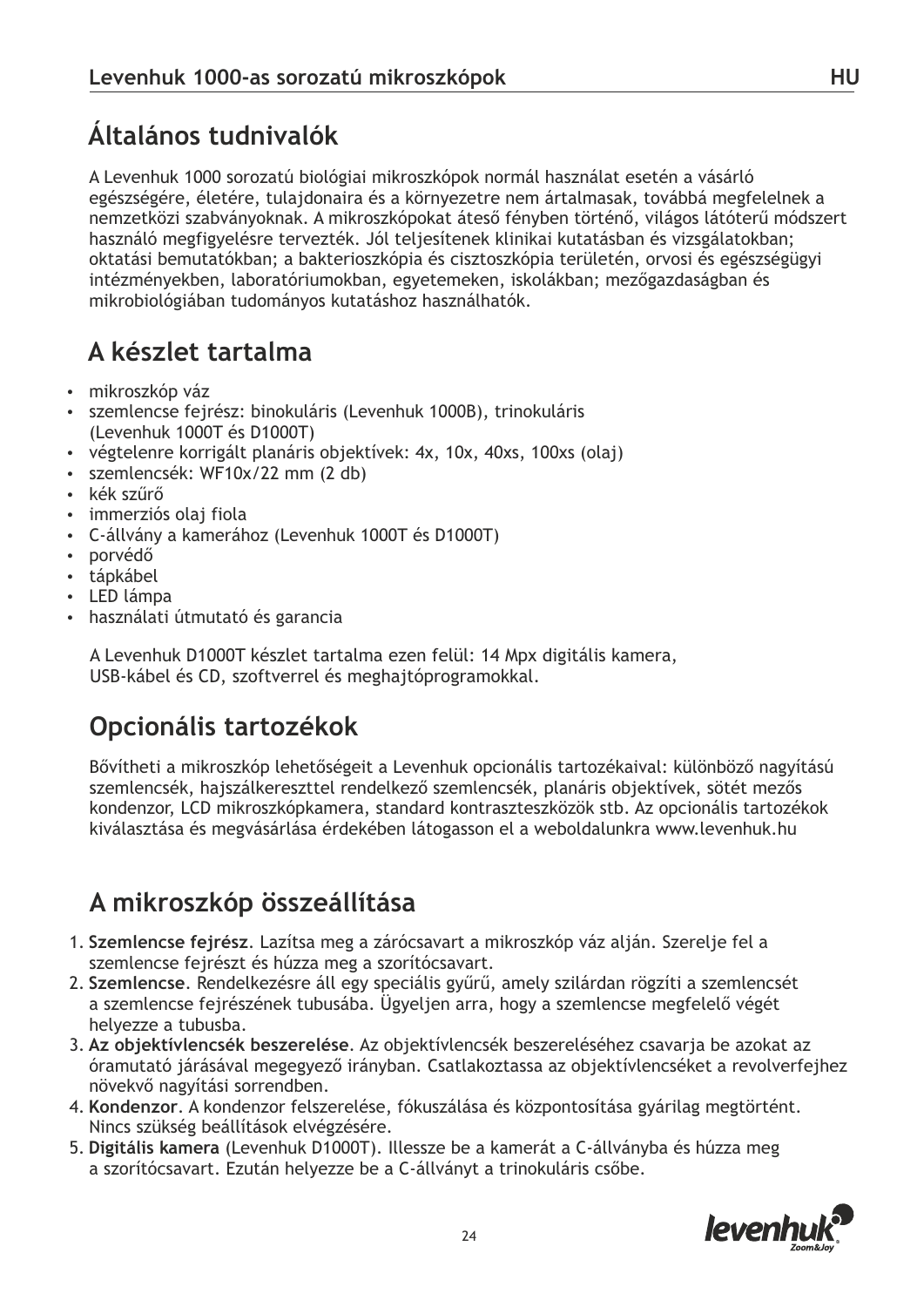### **Használat**

- џ **Világítás**. Csatlakoztassa a mikroszkópot a konnektorba. Kapcsolja be a készüléket; a táplálás visszajelzője bekapcsol. Módosíthatja fényerő szintjét a fényerő-szabályozó kerékkel.
- џ Az **Írisz diafragma** a kondenzorba van beépítve. Állítsa be az írisz diafragmát, hogy az megfeleljen a különböző objektívek rekesznyílása számszerűsíthető méretének. Nyissa ki vagy zárja be az írisz diafragmát a beállítógombbal. Amikor a gomb a jobb oldalon van, az írisz diafragma teljesen nyitott.
- џ **A minta elhelyezése**. Tegye a mintát a tárgyasztalra és fedje le egy üveglappal. Ügyeljen arra, hogy szilárdan rögzítse a mintát a tárgyasztal csiptetőivel. Mozgassa a tárgyasztalt vízszintes és függőleges irányban, hogy az objektívlencsét a mintára irányítsa.
- џ **Fókuszálás**. Válassza ki a legkisebb nagyítással rendelkező objektívlencsét a revolverfej elforgatásával. Emelje meg a tárgyasztalt a durva fókuszáló gomb forgatásával. A objektívlencsén keresztül történő megfigyelés közben lassan forgassa el a durva-fókuszállító gombot, hogy lassan leengedje a tárgyasztalt, amíg meg nem jelenik a megfigyelt minta képe. A finom-fókuszállító gomb elforgatásával tegye élessé a képet. VIGYÁZAT: az objektív nem érintkezhet a mintával, különben az objektív és/vagy a minta megsérülhet.
- џ **A szemlencse fejrész beállítása**. Állítsa be a szemlencsecsöveket úgy, hogy a bal és a jobb szemlencse nézete egyforma legyen. Kezdje a dioptria beállítást a "0" értékkel és folytassa addig, amíg a kép éles nem lesz.
- џ **Immerziós olaj**. A 100x tárgylencsével végzett magas nagyítású megfigyelésekhez immerziós olajat kell használni. Helyezzen egy csepp immerziós olajat a mintára. Forgassa el a revolverfejet úgy, hogy a 100x tárgylencsét munkapozícióba helyezze. Emelje fel a mikroszkóp tárgyasztalát a durva-fókuszállító gombbal, amíg az objektívlencse alja megérinti az olajcseppet. Mozgassa a revolverfejet előre és hátra, hogy eltávolítsa az olajban lévő levegőbuborékokat. Ezután rögzítse a tárgylencsét a munkapozíciójában. Győződjön meg arról, hogy az olaj kitölti-e a tárgylencse és a minta közötti teljes teret.
- џ **Az izzó cseréje**. A mikroszkóp beépített LED-világítással rendelkezik. Csak akkor cserélje ki az izzót, ha ez szükséges.

#### **Digitális kamera**

A Levenhuk D1000T tartozéka az 14 megapixeles digitális kamera. A kamera segítségével a minta nagy részletességgel és valódi színekben a számítógép képernyőjén figyelhető meg és elmenthető a merevlemezre. A kamerát a számítógéphez csatlakoztató USB-kábel egyúttal az áramellátást is biztosítja.

![](_page_24_Picture_10.jpeg)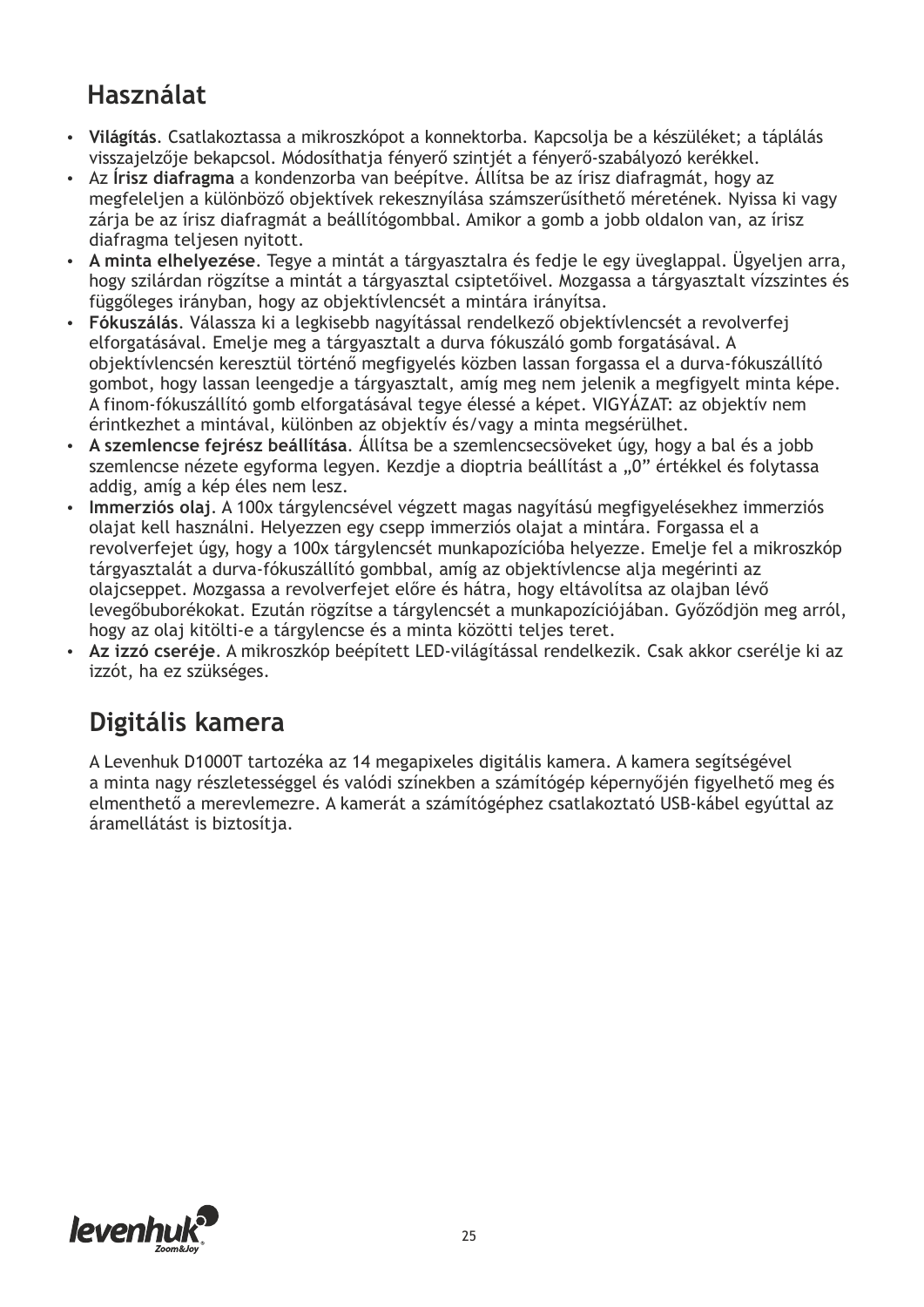# **A digitális kamera műszaki paraméterei**

| Max. felbontás (állókép) | 4096x3288 képpont                                                           |
|--------------------------|-----------------------------------------------------------------------------|
| Megapixel                | 14                                                                          |
| Érzékelő                 | $1/2$ , $3"$ -os CMOS                                                       |
| Felszerelési hely        | harmadik szemlencse (C-állvánnyal)                                          |
| Képpont méret            | $1,4x1,4 \mu m$                                                             |
| Érzékenység              | 0,724 V/lux.sec@550 nm                                                      |
| Színképtartomány         | 380-650 nm                                                                  |
| Képformátum              | *.jpg, *.bmp, *.png, *.tif                                                  |
| Videó formátum           | felvétel: *.wmv, *.avi, *h.264 (Win 8 és ennél újabb),                      |
|                          | *h.265 (Win 10 és ennél újabb)                                              |
| Exponálás                | ERS (elektronikus gördülőzár)                                               |
| Fehéregyensúly           | auto/kézi                                                                   |
| Felvétel vezérlés        | auto/kézi                                                                   |
| Szoftver tulajdonságok   | képméret, fényerő, felvétel vezérlés                                        |
| Port                     | USB 2.0, 480 Mb/s                                                           |
| Rendszerkövetelmények    | Mac OS 10.12, Linux Ubuntu 14.04, Windows XP/Vista/7/8/10 (32 és 64 bit),   |
|                          | CPU 2,8 GHz Intel Core 2 vagy jobb, RAM legalább 2 Gb, USB port 2.0, CD-Rom |
| Szoftver                 | Levenhuk                                                                    |
| Kamera tápellátás        | USB 2.0 kábel                                                               |

#### **Mikroszkóp specifikációk**

|                                      | Levenhuk 1000B                                                                                | Levenhuk 1000T                                            | Levenhuk D1000T                                                               |
|--------------------------------------|-----------------------------------------------------------------------------------------------|-----------------------------------------------------------|-------------------------------------------------------------------------------|
| <b>Típus</b>                         | biológiai                                                                                     | biológiai                                                 | digitális, biológiai                                                          |
| Szemlencse fejrész                   | kétszemlencsés,                                                                               |                                                           | háromszemlencsés, 360°-ban elforgatható,                                      |
|                                      | 360°-ban elforgatható,                                                                        |                                                           | 30°-os szögben döntött                                                        |
|                                      | 30°-os szögben döntött                                                                        |                                                           |                                                                               |
| Revolverfej                          |                                                                                               | négyes                                                    |                                                                               |
| Nagyítás                             |                                                                                               | 40-1000x                                                  |                                                                               |
| Objektívek                           |                                                                                               | végtelenre korrigált planáris 4x, 10x, 40xs, 100xs (olaj) |                                                                               |
| Szemlencsék                          |                                                                                               | WF10x/22 mm (2 db)                                        |                                                                               |
| Optika anyaga                        | üveg                                                                                          |                                                           |                                                                               |
| A váz anyaga                         | alumínium, műanyag                                                                            |                                                           |                                                                               |
| A szemlencsecső átmérője             | 30 mm                                                                                         |                                                           | 30 mm (binokuláris szemlencse fejrész)<br>23,2 mm (harmadik függőleges tubus) |
| Tárgyasztal                          | kétrétegű mechanikus tárgyasztal, 216x150 mm, metszettartóval;<br>grafittal bevont felülettel |                                                           |                                                                               |
| Tárgyasztal elmozdulási<br>tartomány | 75 mm/55 mm                                                                                   |                                                           |                                                                               |
| Kondenzor                            | Abbe N.A. 1,25 írisz-diafragma és szűrő                                                       |                                                           |                                                                               |
| Élességállítási (más néven:          | koaxiális, durva (37,7 mm) és finom (0,001 mm)                                                |                                                           |                                                                               |
| fókuszálási) rendszer                |                                                                                               |                                                           |                                                                               |
| Megvilágítás                         | Koehler világítás, alsó (3 W-os LED, fényerő állítás)                                         |                                                           |                                                                               |
| <b>Tápellátás</b>                    | AC adapter 100-220 V / 50-60 Hz                                                               |                                                           |                                                                               |
| Kamera                               |                                                                                               |                                                           | 14 Mpx                                                                        |

A Levenhuk vállalat fenntartja a jogot, hogy bármely termékét előzetes értesítés nélkül módosítsa vagy kivonja a forgalomból.

![](_page_25_Picture_5.jpeg)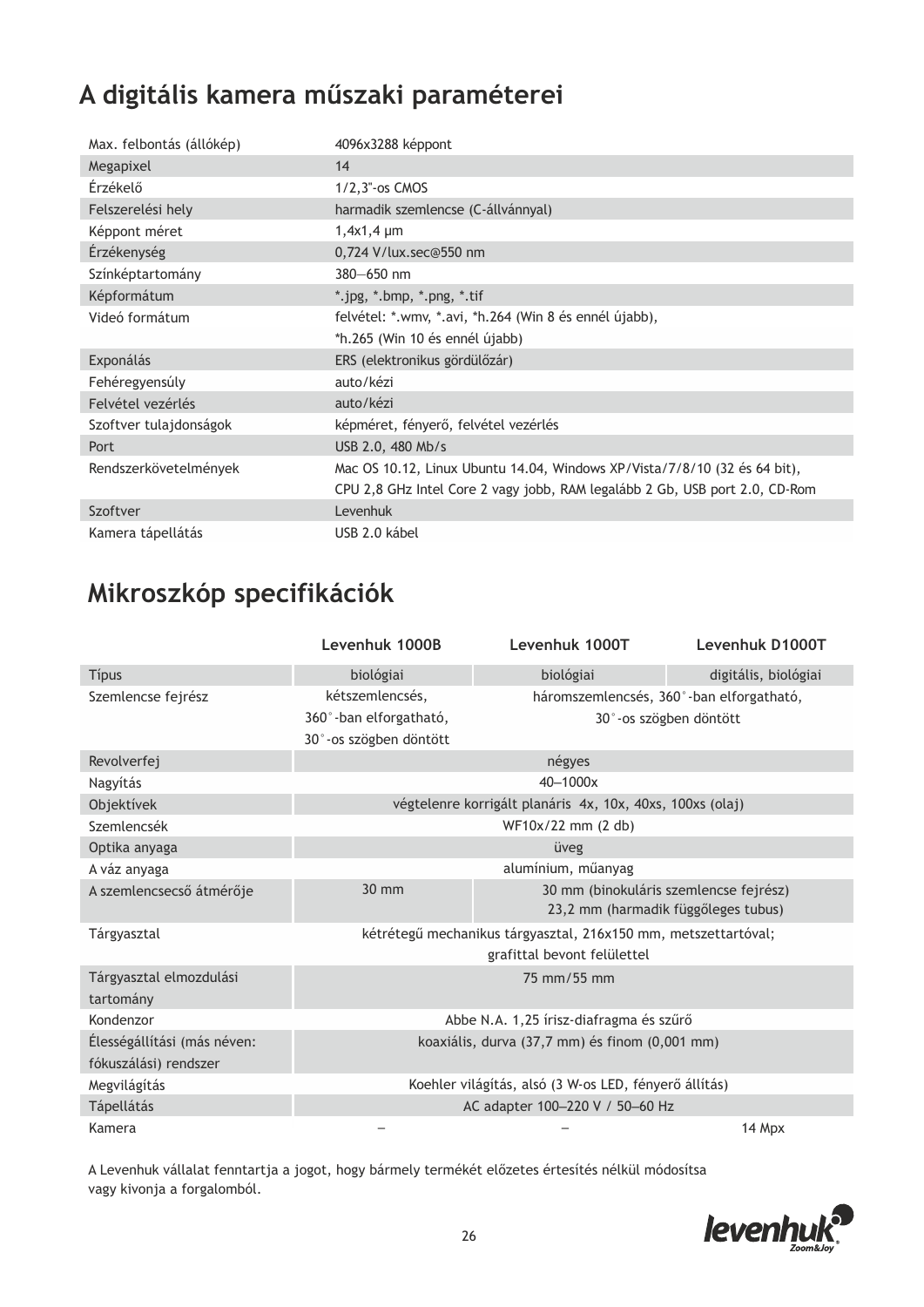# **Ápolás és karbantartás**

- џ **Ennek az eszköznek a használatával soha, semmilyen körülmények között ne nézzen közvetlenül a Napba, vagy egyéb, nagyon erős fényforrásba vagy lézersugárba, mert ez MARADANDÓ KÁROSODÁST OKOZ A RETINÁJÁBAN ÉS MEG IS VAKULHAT.**
- Legyen kellően óvatos, ha gyermekekkel vagy olyan személyekkel együtt használja az eszközt, akik nem olvasták vagy nem teljesen értették meg az előbbiekben felsorolt utasításokat.
- џ A mikroszkóp kicsomagolása után, de még annak legelső használata előtt ellenőrizze az alkatrészek és csatlakozások sérülésmentes állapotát és tartósságát.
- џ Bármi legyen is az ok, semmiképpen ne kísérelje meg szétszerelni az eszközt. Ha javításra vagy tisztításra szorul az eszköz, akkor keresse fel az erre a célra specializálódott helyi szolgáltatóközpontot.
- џ Óvja az eszközt a hirtelen behatásoktól és a hosszabb ideig tartó mechanikai erőktől. Ne használjon túlzott erőt a fókusz beállításánál. Ne húzza túl a szorítócsavarokat.
- џ Az optikai elemek felületéhez soha ne érjen az ujjaival. Az eszköz külső megtisztításához használja a Levenhuk által erre a célra gyártott tisztítókendőt és optikai tisztító eszközöket. Az optikai elemek tisztításához ne használjon maró hatású vagy aceton-alapú folyadékokat.
- џ A koptató hatású részecskéket, például a homokot ne törléssel, hanem fújással vagy puha ecsettel távolítsa el a lencsékről.
- Ne használja az eszközt hosszú időtartamon keresztül a tűző napon, vagy ne hagyja ott felügyelet nélkül. Tartsa az eszközt víztől és magas páratartalomtól védett helyen.
- Legyen körültekintő a megfigyelések során, mindig helyezze vissza a porvédőt a megfigyelés befejeztével, így megóvhatja eszközét a portól és a szennyeződésektől.
- џ Ha a mikroszkóp hosszabb ideig használaton kívül van, akkor a mikroszkóptól elkülönítetten tárolja az objektívlencséket és a szemlencséket.
- џ Száraz, hűvös helyen tárolja az eszközt, veszélyes savaktól és egyéb kémiai anyagoktól elkülönítetten, hősugárzóktól, nyílt lángtól és egyéb, magas hőmérsékletet leadni képes forrásoktól távol.
- Lehetőség szerint ne használja a mikroszkópot gyúlékony anyagok közelében (benzol, papír, kartonlap, műanyag, stb.), mivel a megfigyelés során a mikroszkóp talpazata felmelegedhet és így tűzveszélyessé válhat.
- џ A talpazat kinyitása vagy a megvilágítást biztosító izzó kicserélése előtt minden esetben áramtalanítsa a mikroszkópot. Csere előtt az izzó típusától függetlenül (halogén vagy hagyományos) minden esetben várja meg, amíg az izzó lehűl, és mindig ugyanolyan típusú izzót használjon.
- џ A tápellátást mindig a megfelelő hálózati feszültségi szint mellett használja, azaz kövesse az újonnan vásárolt mikroszkópjának műszaki leírását. Az eszköznek a leírástól eltérő típusú aljzathoz történő csatlakoztatása tönkreteheti a mikroszkóp áramkörét, kiéghet az izzó vagy akár rövidzárlatot is okozhat ezzel.
- џ **Azonnal forduljon orvoshoz, amennyiben bárki lenyelt egy kis alkatrészt vagy elemet.**

#### **A Levenhuk nemzetközi, élettartamra szóló szavatossága**

A Levenhuk vállalat a kiegészítők kivételével az összes Levenhuk gyártmányú teleszkóphoz, mikroszkóphoz, kétszemes távcsőhöz és egyéb optikai termékhez élettartamra szóló szavatosságot nyújt az anyaghibák és/vagy a gyártási hibák vonatkozásában. Az **élettartamra szóló** szavatosság a termék piaci forgalmazási időszakának a végéig érvényes. A Levenhuk-kiegészítőkhöz a Levenhukvállalat a kiskereskedelmi vásárlás napjától számított **két évig** érvényes szavatosságot nyújt az anyaghibák és/vagy a gyártási hibák vonatkozásában. A Levenhuk vállalat vállalja, hogy a Levenhuk vállalat általi megvizsgálás során anyaghibásnak és/vagy gyártási hibásnak talált terméket vagy termékalkatrészt megjavítja vagy kicseréli. A Levenhuk vállalat csak abban az esetben köteles megjavítani vagy kicserélni az ilyen terméket vagy termékalkatrészt, ha azt a Levenhuk vállalat számára elfogadható vásárlási bizonylattal együtt visszaküldik a Levenhuk vállalat felé. Ez a szavatosság nem vonatkozik a fogyóeszközökre, például az izzólámpákra (függetlenül attól, hogy azok hagyományos elektromos izzók, LED-es izzók, halogén izzók, energiatakarékos izzók vagy más típusú izzók-e), az elemekre (beleértve a nem tölthető elemeket és a tölthető akkumulátorokat is), az elektromos fogyóeszközökre stb.

További részletekért látogasson el weboldalunkra: www.levenhuk.hu/ugyfelszolgalat/#warranty Amennyiben garanciális probléma lépne fel vagy további segítségre van szüksége a termék használatát illetően, akkor vegye fel a kapcsolatot a helyi Levenhuk üzlettel.

![](_page_26_Picture_19.jpeg)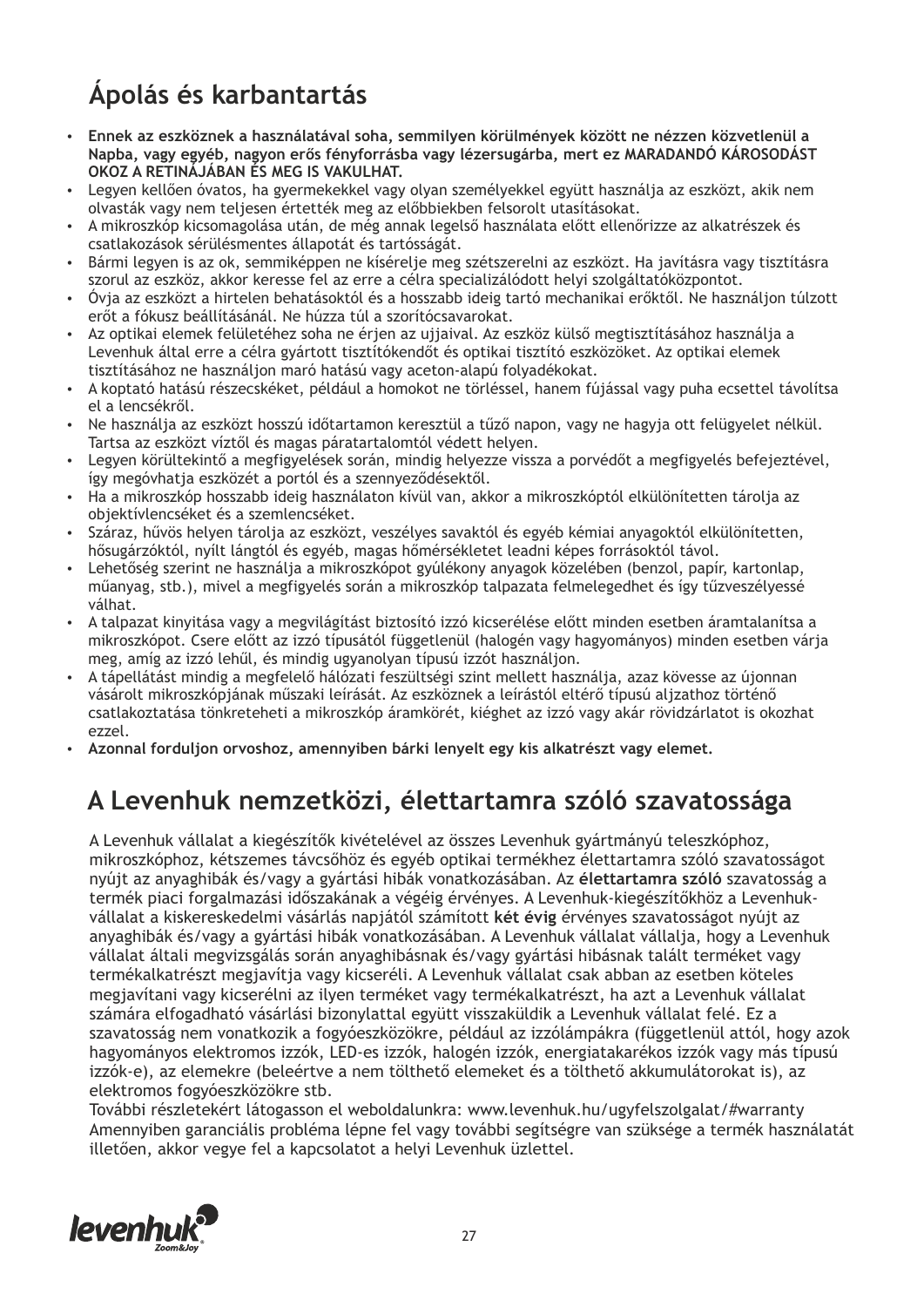# **Informazioni generali**

I microscopi per uso biologico Levenhuk Serie 1000 sono adatti e sicuri per la salute, e rispettano il consumatore e l'ambiente, quando usati in modo opportuno. Inoltre, soddisfano tutti i requisiti degli standard internazionali. Questi microscopi sono progettati per l'osservazione di oggetti trasparenti, con microscopia ottica a campo chiaro e utilizzo di luce trasmessa. Mostrano buone prestazioni nella ricerca clinica e nei test, per le dimostrazioni didattiche, la batterioscopia e l'osservazione di preparati cellulari in ambiente medico e ospedaliero, in laboratori, università e scuole; è possibile utilizzarli anche per la ricerca scientifica per le scienze agrarie e la microbiologia.

## **Il kit comprende**

- џ stativo
- testata degli oculari: binoculare (Levenhuk 1000B), trinoculare (Levenhuk 1000T e D1000T)
- obiettivi planari corretti all'infinito: 4x, 10x, 40xs, 100xs (immersione a olio)
- $\cdot$  oculari: WF10x/22 mm (2 pz)
- filtro blu
- fiala di olio da immersione
- attacco C-mount per videocamera (Levenhuk 1000T e D1000T)
- fodera
- cavo di alimentazione
- lampada LED
- manuale utente e garanzia

Il kit per Levenhuk D1000T comprende inoltre: videocamera digitale da 14 Mpx, cavo USB e CD con software e driver.

#### **Accessori optional**

Se si desiderano aumentare le potenzialità del microscopio è possibile equipaggiarlo con gli accessori optionali Levenhuk: oculari con ingrandimenti diversi, oculari provvisti di reticolo, obiettivi planari, condensatore a campo scuro, monitor LCD per la videocamera del microscopio, ecc. Per la scelta e l'acquisto degli accessori, visitare il nostro sito web www.levenhuk.eu

# **Assemblaggio del microscopio**

- 1. **Testata degli oculari**. Allentare la vite di bloccaggio sul fondo dello stativo. Installare la testata degli oculari e serrare la vite di bloccaggio.
- 2. **Oculare**. È presente un anello speciale per fissare l'oculare all'interno del tubo sulla testata. Assicurarsi di inserire l'oculare nel tubo per il verso corretto.
- 3. **Installare gli obiettivi**. Per installare il sistema di lenti dell'obiettivo, avvitare in senso orario. Inserire gli obiettivi sul revolver in ordine di ingrandimento crescente.
- 4. **Condensatore**. Il condensatore è stato montato, messo a fuoco e centrato già in fabbrica. Non è necessario regolarlo ulteriormente.
- 5. **Videocamera digitale** (Levenhuk D1000T). Agganciare la camera all'attacco C-mount e serrare la vite di bloccaggio. Quindi, inserire l'attacco C-mount nel tubo trinoculare.

![](_page_27_Picture_24.jpeg)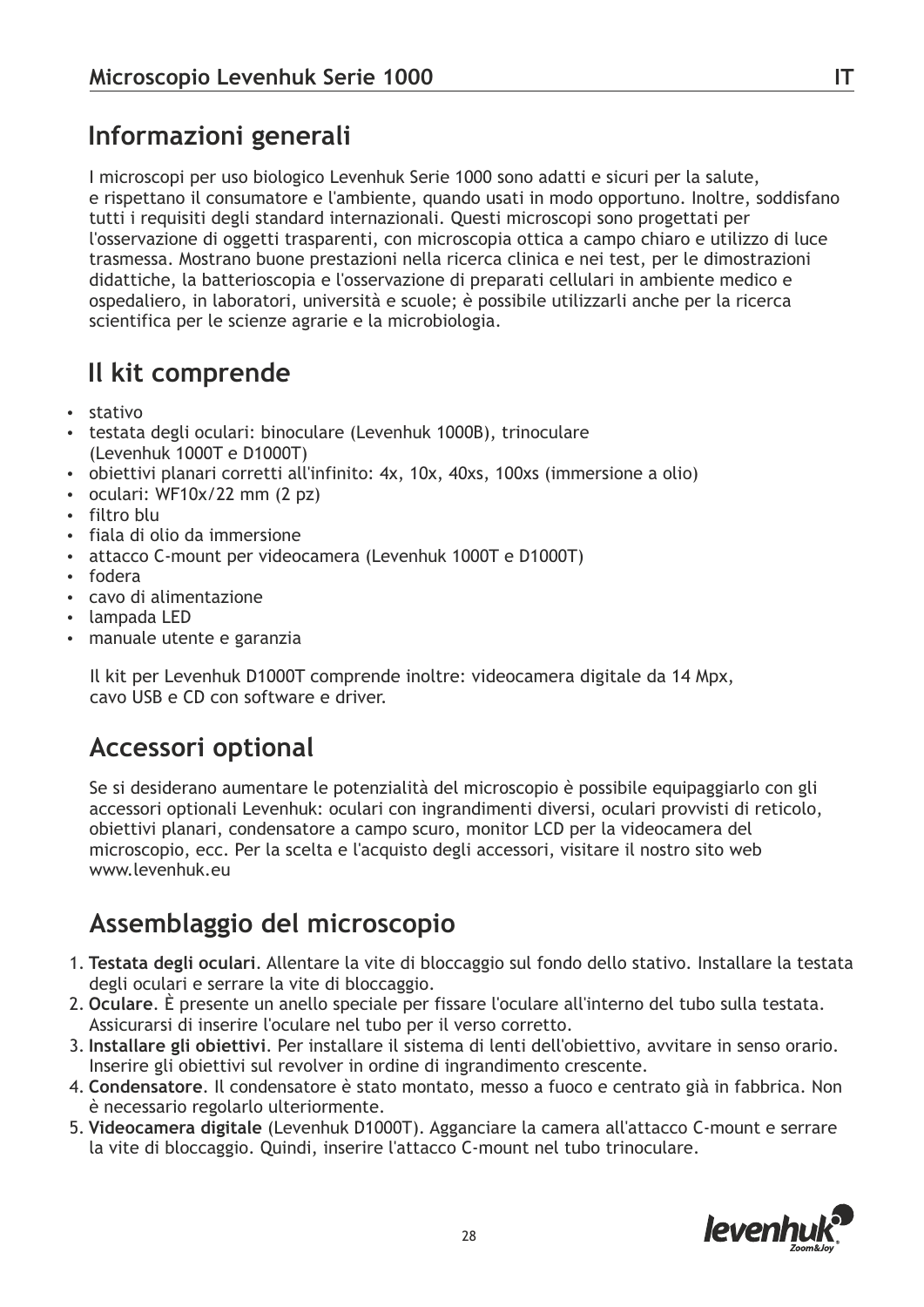#### **Uso**

- џ **Illuminazione**. Connettere il microscopio a una presa elettrica. Accendere il microscopio; l'indicatore di accensione sarà illuminato. È possibile regolare l'intensità luminosa con la rotella di regolazione della luminosità.
- џ **Diaframma a iride** incorporato nel condensatore. Regolare il diaframma per adattarlo all'apertura numerica dell'obiettivo in uso. Aprire o chiudere l'iride del diaframma usando la manopola di regolazione. Quando la manopola si trova a destra, il diaframma è completamente aperto.
- џ **Posizionare il campione**. Posizionare il campione sul tavolino e coprirlo col vetro. Assicurarsi di aver fissato il campione saldamente con le mollette ferma-vetrino. Traslare il tavolino in orizzontale e in verticale per centrare l'obiettivo sul campione.
- џ **Messa a fuoco**. Selezionare l'obiettivo con l'ingrandimento più basso ruotando il revolver porta obiettivi. Sollevare il tavolino usando la vite macrometrica. Guardando attraverso le lenti, ruotare la vite macrometrica per abbassare lentamente il tavolino finché non si visualizza il campione. Ruotare la vite micrometrica per migliorare la nitidezza dell'immagine. ATTENZIONE: L'obiettivo non deve mai toccare il campione; in caso contrario, obiettivo e/o campione potrebbero subire dei danni.
- џ **Regolazione della testata degli oculari**. Regolare i tubi degli oculari per correggere la visione dell'oculare destro e sinistro. Iniziare con la compensazione di diottrie su "0" e continuare a ruotare finché l'immagine non risulta nitida.
- џ **Olio da immersione**. Per l'osservazione tramite obiettivo con ingrandimento 100x, è necessario l'uso dell'olio da immersione. Posizionare una goccia di olio da immersione sul campione. Ruotare il revolver, portando l'obiettivo da 100x in posizione di lavoro. Sollevare il tavolino del microscopio tramite la vite macroscopica finché il fondo dell'obiettivo non tocca la goccia di olio. Muovere il revolver avanti e indietro per eliminare eventuali bolle d'aria nell'olio. Quindi, fissare l'obiettivo nella sua posizione di lavoro. Assicurarsi che l'olio riempia l'intero spazio tra la lente dell'obiettivo e il campione.
- џ **Cambiare la lampadina.** Il microscopio è dotato di illuminazione LED incorporata. Cambiare la lampadina solo se necessario.

#### **Videocamera digitale**

Il Levenhuk D1000T è dotato di videocamera digitale da 14 Mpx. La videocamera consente di osservare i campioni in dettaglio e con colori reali direttamente sullo schermo del PC e di salvare le immagini su disco rigido. Collegare la videocamera al PC tramite il cavo USB, che provvederà anche all'alimentazione.

![](_page_28_Picture_10.jpeg)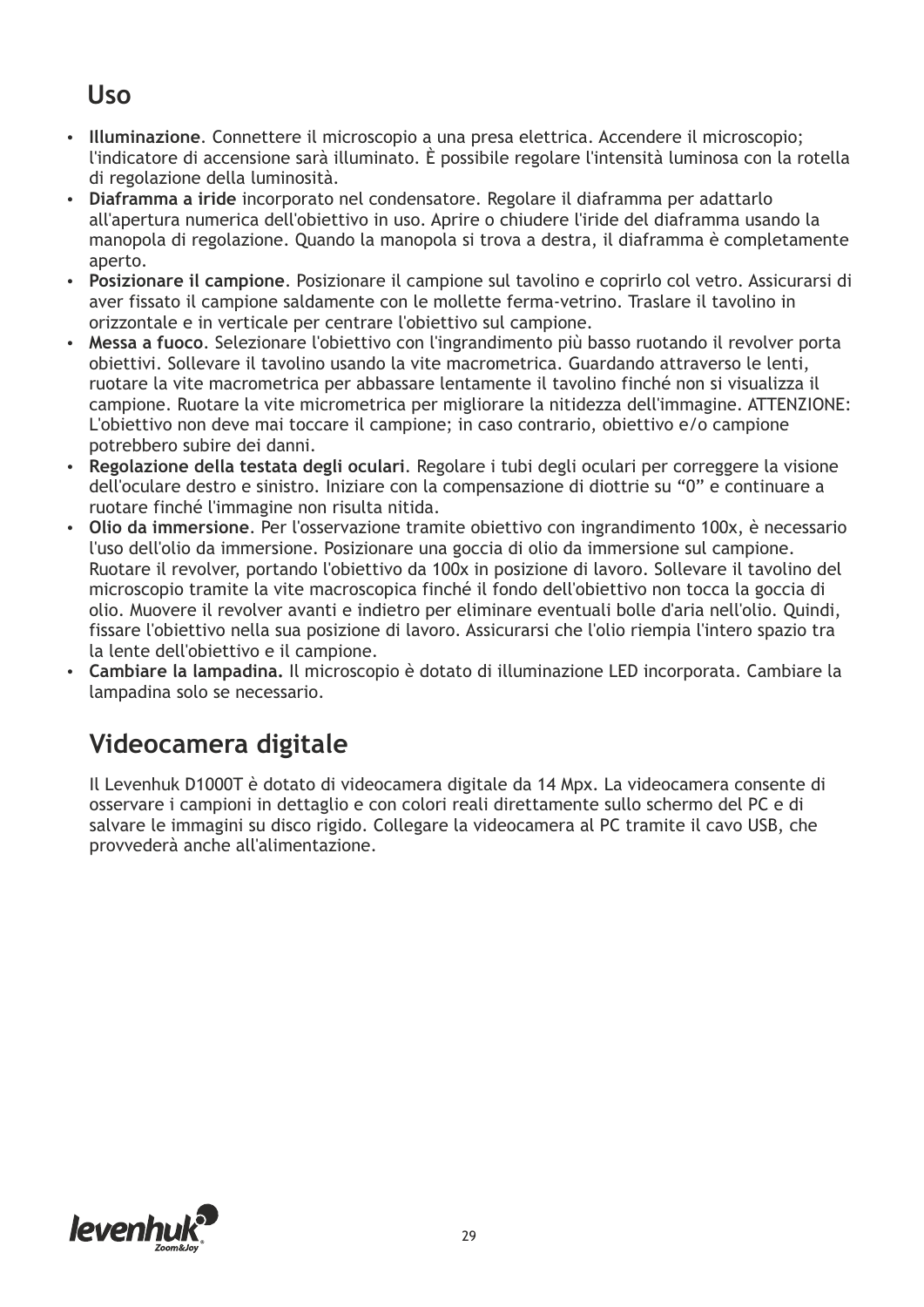### **Cura e manutenzione**

- џ **Non utilizzare in nessun caso questo apparecchio per guardare direttamente il sole, un'altra sorgente di luce ad alta luminosità o un laser, perché ciò potrebbe provocare DANNI PERMANENTI ALLA RETINA e portare a CECITÀ.**
- џ Nel caso si utilizzi l'apparecchio in presenza di bambini o altre persone che non siano in grado di leggere o comprendere appieno queste istruzioni, prendere le precauzioni necessarie.
- џ Dopo aver disimballato il microscopio e prima di utilizzarlo per la prima volta, verificare l'integrità e lo stato di conservazione di tutte le componenti e le connessioni.
- Non cercare per nessun motivo di smontare autonomamente l'apparecchio. Per qualsiasi intervento di riparazione e pulizia, contattare il centro di assistenza specializzato di zona.
- Proteggere l'apparecchio da urti improvvisi ed evitare che sia sottoposto ad eccessiva forza meccanica. Durante la messa a fuoco, non applicare una forza eccessiva. Non stringere eccessivamente le viti di bloccaggio.
- џ Non toccare le superfici ottiche con le dita. Per pulire l'esterno dell'apparecchio, utilizzare soltanto le salviette apposite e gli strumenti di pulizia dell'ottica appositi offerti da Levenhuk. Non utilizzare fluidi corrosivi o a base di acetone per pulire l'ottica del dispositivo.
- Per rimuovere eventuali particelle abrasive, ad esempio sabbia, dalle lenti, non strofinare, ma soffiare oppure utilizzare una spazzola morbida.
- Non utilizzare il dispositivo per lunghi periodi e non lasciarlo incustodito sotto i raggi diretti del sole. Non esporre il dispositivo all'acqua o a elevata umidità.
- џ Prestare attenzione durante le osservazioni e, una volta terminato, rimettere sempre il coperchio protettivo per proteggere l'apparecchio da polvere e macchie.
- џ Se non si intende utilizzare il microscopio per periodi prolungati, conservare le lenti obiettivo e gli oculari separatamente dal microscopio.
- џ Conservare l'apparecchio in un posto fresco e asciutto, al riparo da acidi pericolosi e altri prodotti chimici, da apparecchi di riscaldamento, da fiamme libere e da altre fonti di calore.
- џ Cercare di non utilizzare il microscopio in prossimità di materiali o sostanze infiammabili (benzene, carta, cartone ecc), poiché la base potrebbe riscaldarsi durante l'utilizzo e rappresentare un rischio di incendio.
- џ Disconnettere sempre il microscopio dall'alimentazione prima di aprire la base o sostituire la lampadina di illuminazione. Indipendentemente dal tipo di lampadina (alogena o a incandescenza), attendere che si sia raffreddata prima di cercare di sostituirla e sostituirla sempre con una lampadina dello stesso tipo.
- џ Utilizzare sempre un'alimentazione di tensione adeguata, cioè quella indicata nelle specifiche del microscopio. Collegare lo strumento a una presa di alimentazione differente potrebbe provocare il danneggiamento dei circuiti elettrici del microscopio, bruciare la lampadina o addirittura causare un corto circuito.
- џ **In caso di ingestione di una parte di piccole dimensioni o di una batteria, richiedere immediatamente assistenza medica.**

#### **Garanzia internazionale Levenhuk**

Tutti i telescopi, i microscopi i binocoli e gli altri prodotti ottici Levenhuk, ad eccezione degli accessori, godono di una **garanzia a vita** per i difetti di fabbricazione o dei materiali. Garanzia a vita rappresenta una garanzia per la vita del prodotto sul mercato. Tutti gli accessori Levenhuk godono di una garanzia di **due anni** a partire dalla data di acquisto per i difetti di fabbricazione e dei materiali. Levenhuk riparerà o sostituirà i prodotti o relative parti che, in seguito a ispezione effettuata da Levenhuk, risultino presentare difetti di fabbricazione o dei materiali. Condizione per l'obbligo di riparazione o sostituzione da parte di Levenhuk di tali prodotti è che il prodotto venga restituito a Levenhuk unitamente ad una prova d'acquisto la cui validità sia riconosciuta da Levenhuk. Questa garanzia non copre le parti consumabili, come le lampadine (elettriche, LED, alogene, a risparmio energetico o altri tipi di lampadine), batterie (ricaricabili e non ricaricabili), parti elettriche consumabili, ecc.

Per maggiori dettagli, visitare il nostro sito web: eu.levenhuk.com/warranty

Per qualsiasi problema di garanzia o necessità di assistenza per l'utilizzo del prodotto, contattare la filiale Levenhuk di zona.

![](_page_29_Picture_20.jpeg)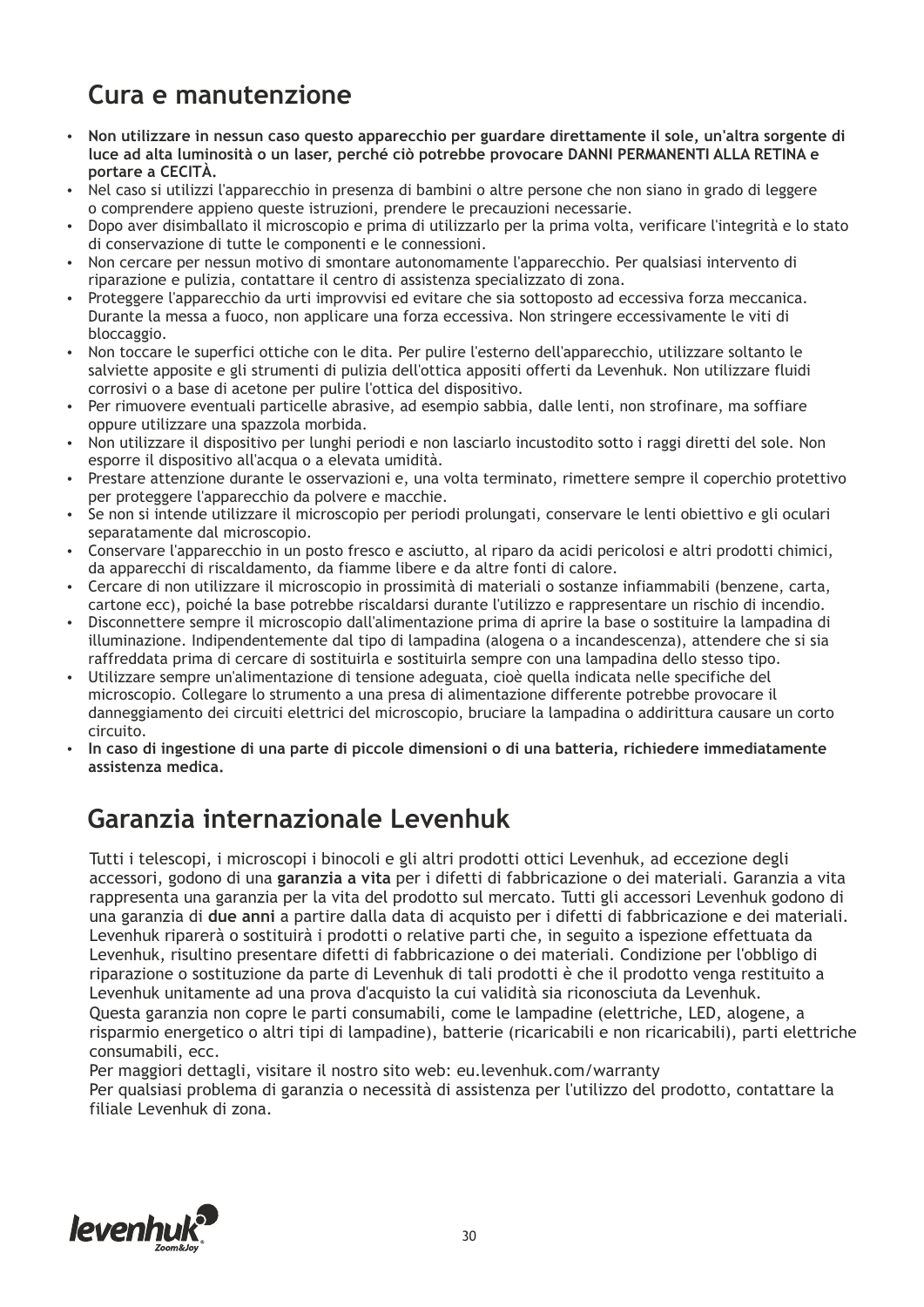# **Specifiche videocamera digitale**

| Risoluzione massima (immagini ferme) 4096x3288 px |                                                                          |
|---------------------------------------------------|--------------------------------------------------------------------------|
| Megapixel                                         | 14                                                                       |
| Sensore                                           | $1/2,3$ " CMOS                                                           |
| Posizione di montaggio                            | terzo oculare (con attacco C-mount)                                      |
| Dimensione pixel                                  | $1,4x1,4 \mu m$                                                          |
| Sensibilità                                       | 0,724 V/lux*s @550 nm                                                    |
| Range spettrale                                   | $380 - 650$ nm                                                           |
| Formato immagine                                  | *.jpg, *.bmp, *.png, *.tif                                               |
| Formato video                                     | rec: *.wmv, *.avi, *h.264 (Win 8 e succ.), *h.265 (Win 10 e succ.)       |
| Esposizione                                       | ERS (Electronic Rolling Shutter)                                         |
| Bilanciamento del bianco                          | auto/manuale                                                             |
| Controllo esposizione                             | auto/manuale                                                             |
| Funzionalità software                             | dimensioni immagine, luminosità, controllo esposizione                   |
| Porte                                             | USB 2.0, 480 Mb/s                                                        |
| Requisiti di sistema                              | Mac OS 10.12, Linux Ubuntu 14.04, Windows XP/Vista/7/8/10 (32 e 64 bit), |
|                                                   | CPU 2,8 GHz Intel Core 2 o superiore, almeno 2 Gb di RAM, porta USB 2.0, |
|                                                   | CD-Rom                                                                   |
| Software                                          | Levenhuk                                                                 |
| Alimentazione videocamera                         | cavo USB 2.0                                                             |

# **Specifiche microscopio**

|                            | Levenhuk 1000B                                                                                           | Levenhuk 1000T                                               | Levenhuk D1000T     |
|----------------------------|----------------------------------------------------------------------------------------------------------|--------------------------------------------------------------|---------------------|
| <b>Tipo</b>                | biologico                                                                                                | biologico                                                    | digitale, biologico |
| Testata degli oculari      | binoculare, rotabile di 360°,<br>inclinata di 30°                                                        | trinoculare, rotabile di 360°, inclinata di 30°              |                     |
| Revolver porta obiettivi   |                                                                                                          | quadruplo                                                    |                     |
| Ingrandimento              | 40-1000x                                                                                                 |                                                              |                     |
| Obiettivi                  | planari corretti all'infinito 4x, 10x, 40xs, 100xs (immersione a olio)                                   |                                                              |                     |
| Oculari                    | WF10x/22 mm (2 pz)                                                                                       |                                                              |                     |
| Materiale delle ottiche    | vetro                                                                                                    |                                                              |                     |
| Materiale dello stativo    | alluminio, plastica                                                                                      |                                                              |                     |
| Diametro tubo oculari      | 30 mm                                                                                                    | 30 mm (testata binoculare)<br>23,2 mm (terzo tubo verticale) |                     |
| Tavolino                   | portaoggetti meccanico a doppio stato, 216x150 mm, con ferma-vetrino;<br>superficie rivestita di grafite |                                                              |                     |
| Range traslazione tavolino | 75 mm/55 mm                                                                                              |                                                              |                     |
| Condensatore               | Abbe N.A. 1,25 diaframma a iride e filtro                                                                |                                                              |                     |
| Sistema di messa a fuoco   | coassiale, macroscopica (37,7 mm), microscopica (0,001 mm)                                               |                                                              |                     |
| Illuminazione              | illuminazione di Koehler                                                                                 |                                                              |                     |
|                            | bassa potenza (LED da 3W, regolazione della luminosità)                                                  |                                                              |                     |
| Alimentazione              | adattatore AC 100-220 V / 50-60 Hz                                                                       |                                                              |                     |
| Videocamera                |                                                                                                          |                                                              | 14 Mpx              |

Levenhuk si riserva il diritto di modificare qualsiasi prodotto o sospenderne la produzione senza alcun preavviso.

![](_page_30_Picture_5.jpeg)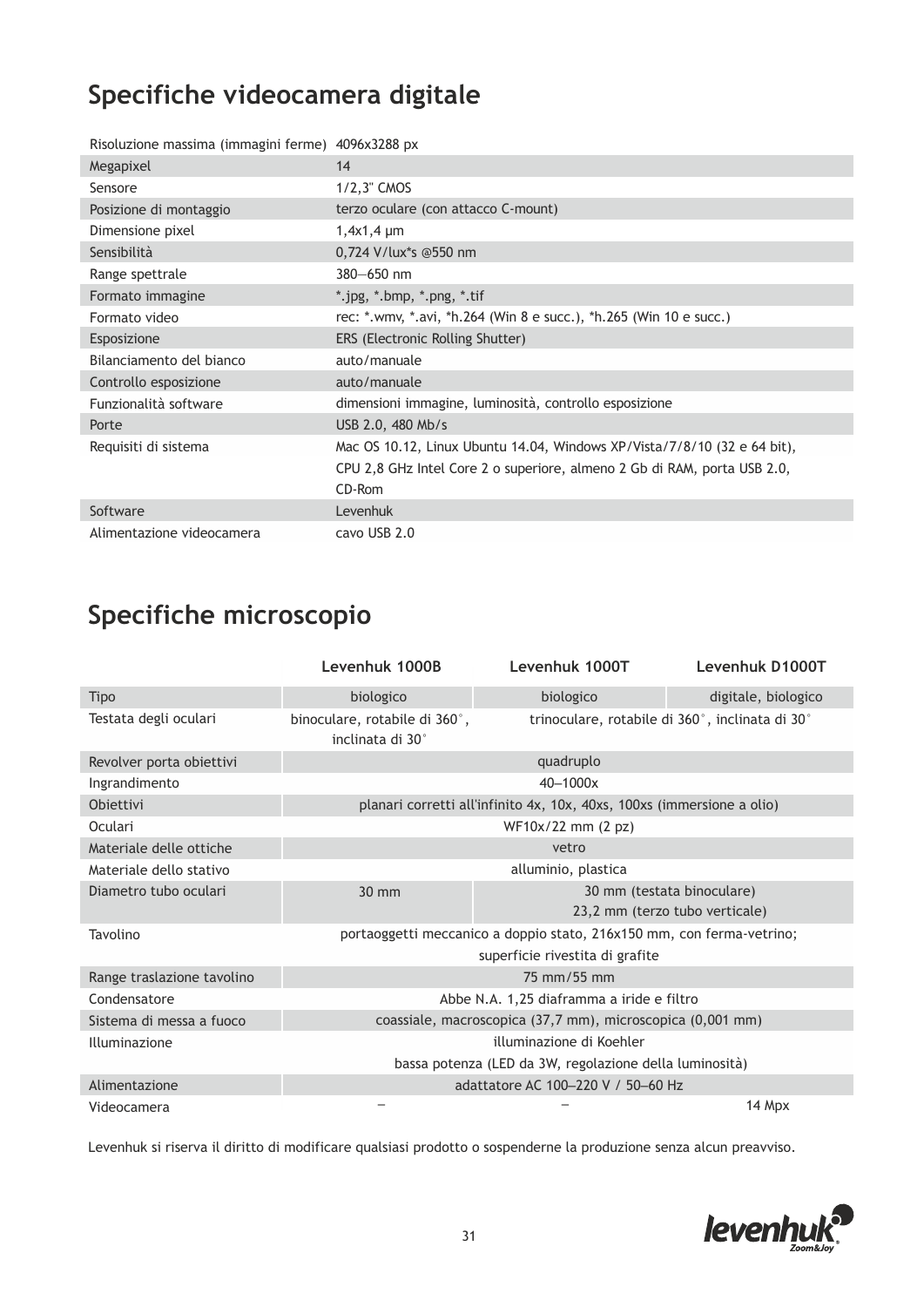# **Informacje ogólne**

Mikroskopy biologiczne serii Levenhuk 1000 są bezpieczne dla zdrowia, życia i mienia użytkownika, a także dla środowiska, jeśli są użytkowane w prawidłowy sposób. Ponadto spełniają wymogi międzynarodowych norm. Te mikroskopy zostały opracowane do obserwacji obiektów przezroczystych w świetle przechodzącym przy użyciu metody jasnego pola. To idealne przyrządy optyczne do badań i testów klinicznych, pokazów szkolnych, bakterioskopii i cytoskopii w placówkach medycznych, laboratoriach, na uniwersytetach oraz w szkołach. Mogą być także stosowane do badań naukowych w rolnictwie i mikrobiologii.

## **Zawartość zestawu**

- korpus mikroskopu
- џ głowica okularu: dwuokularowa (Levenhuk 1000B), trójokularowa (Levenhuk 1000T i D1000T)
- planarne soczewki obiektywowe z korekcją do nieskończoności: 4x, 10x, 40xs, 100xs (olejek)
- џ okulary: WF10x/22 mm (2 szt.)
- filtr niebieski
- $\cdot$  buteleczka z olejkiem imersyjnym
- montaż typu C dla kamery (Levenhuk 1000T i D1000T)
- џ osłona przeciwkurzowa
- kabel zasilający
- lampa LED
- instrukcja użytkownika i karta gwarancyjna

Dodatkowa zawartość zestawu Levenhuk D1000T: kamera cyfrowa 14 Mpx, kabel USB oraz płyta CD z oprogramowaniem i sterownikami.

#### **Akcesoria opcjonalne**

Możliwości mikroskopu można zwiększyć, montując w nim opcjonalne akcesoria Levenhuk: okulary o innym powiększeniu, okulary z siatką, planarne soczewki obiektywowe, kondensor ciemnego pola, kamera mikroskopowa LCD, standardowe urządzenie do kontrastowania preparatów, itp. Odwiedź naszą witrynę internetową, aby wybrać ich zakupić akcesoria opcjonalne www.levenhuk.pl

#### **Montaż mikroskopu**

- 1. **Głowica okularowa.** Poluzuj śrubę blokującą w dolnej części korpusu mikroskopu. Zamontuj głowicę okularu i dokręć śrubę blokującą.
- 2. **Okular.** W tubie głowicy okularowej jest specjalny pierścień do zamocowania okularu. Należy pamiętać, aby zamontować prawidłowy koniec okularu w tubie.
- 3. **Montaż soczewek obiektywowych.** Aby zamontować soczewki obiektywowe, wkręć je w kierunku przeciwnym do kierunku ruchu wskazówek zegara. Zamontuj soczewki obiektywowe w misce rewolwerowej w rosnącej kolejności powiększenia.
- 4. **Kondensor.** Kondensor jest montowany, regulowany i centrowany fabrycznie. Nie wymaga żadnych regulacji.
- 5. **Kamera cyfrowa** (Levenhuk D1000T). Wsuń kamerę w montaż typu C i dokręć śrubę blokującą. Następnie wsuń montaż typu C w tubę głowicy trójokularowej.

![](_page_31_Picture_24.jpeg)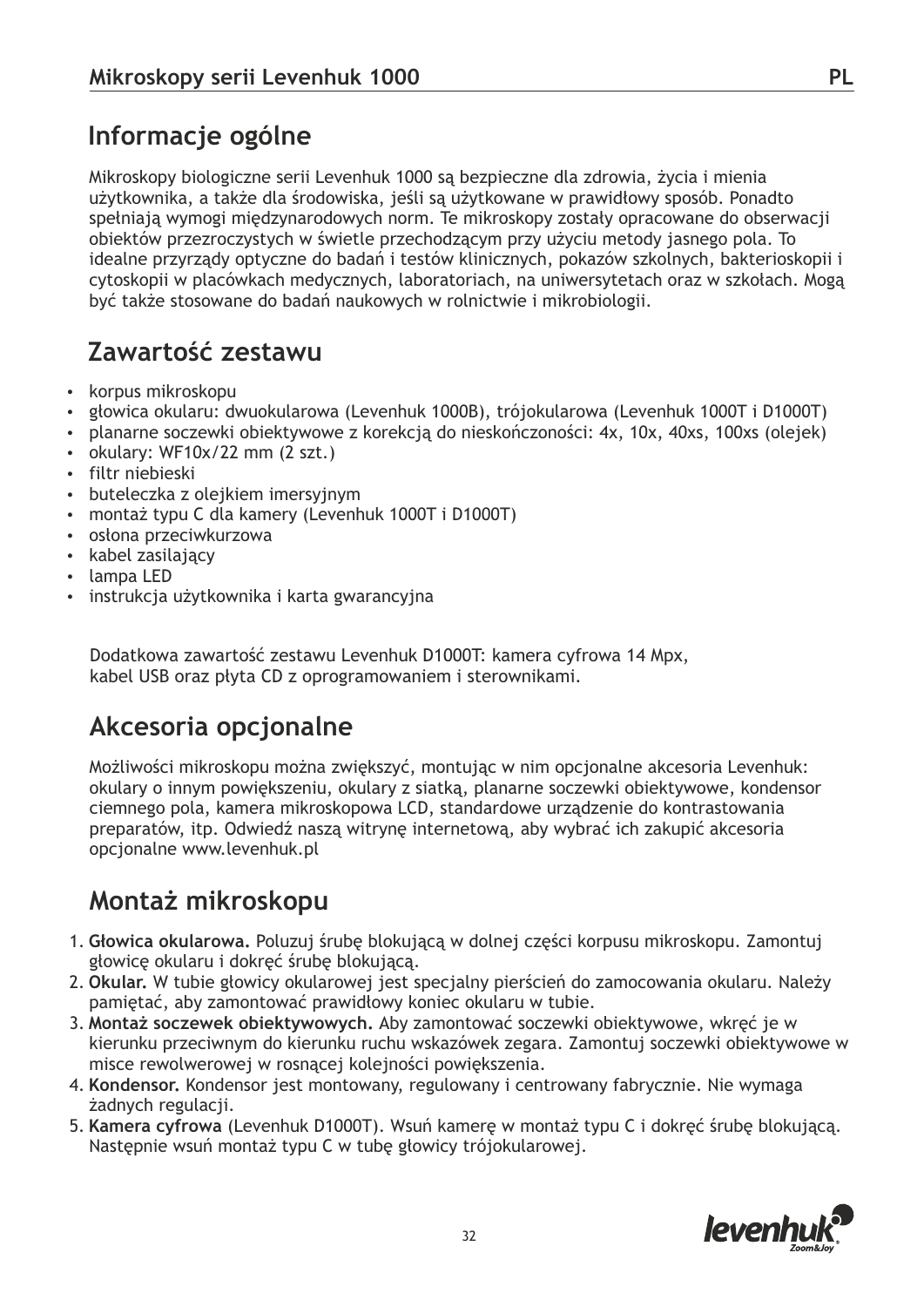# **Obsługa**

- џ **Oświetlenie.** Podłącz mikroskop do źródła zasilania. Włącz zasilanie: zapali się wskaźnik zasilania. Poziom natężenia oświetlenia można zmieniać przy użyciu pokrętła regulacji jasności.
- џ **Przysłona irysowa** jest wbudowana w kondensor. Wyreguluj przysłonę irysową, aby dostosować ją do apertury numerycznej różnych soczewek obiektywowych. Otwórz lub zamknij przysłonę irysową przy użyciu pokrętła regulacyjnego. Gdy pokrętło jest obrócone maksymalnie w prawo, przysłona irysowa jest w pełni otwarta.
- џ **Umieszczanie preparatu.** Umieść preparat na stoliku i nakryj go szkiełkiem. Sprawdź, czy preparat jest prawidłowo zamocowany w zaczepach. Przesuń stolik w kierunku poziomym i pionowym, aby skierować soczewkę obiektywową na preparat.
- џ **Regulacja ostrości.** Wybierz soczewkę obiektywu o najmniejszym powiększeniu, obracając miskę rewolwerową. Podnieś stolik, obracając pokrętło zgrubnej regulacji ostrości. Patrząc przez okular i soczewkę obiektywową, obracaj powoli pokrętło zgrubnej regulacji ostrości w celu opuszczenia stolika do momentu pojawienia się obrazu obserwowanego preparatu. Obrócenie pokrętła precyzyjnej regulacji ostrości powoduje wyostrzenie obrazu. UWAGA: Soczewka obiektywowa nie może dotykać preparatu. W przeciwnym razie może dojść do uszkodzenia soczewki i/lub preparatu.
- џ **Regulacja głowicy okularowej**. Wyreguluj tuby okularu, aby obraz w okularach lewym i prawym był jednakowy. Rozpocznij regulację dioptrii od wartości "0" i kontynuuj, aż do uzyskania ostrego obrazu.
- џ **Olejek immersyjny**. W celu prowadzenia obserwacji przy wysokich powiększeniach za pomocą soczewek obiektywowych 100x należy używać olejku immersyjnego. Umieść kroplę olejku immersyjnego na preparacie. Obróć miskę rewolwerową, aby ustawić soczewkę obiektywową 100x w jej położeniu roboczym. Podnoś stolik mikroskopu przy użyciu pokrętła zgrubnej regulacji ostrości, aż dolna część soczewki obiektywowej dotknie kropli olejku. Porusz miskę rewolwerową do przodu i do tyłu, aby usunąć pęcherzyki powietrza z olejku. Następnie ustaw soczewkę obiektywową w jej położeniu roboczym. Upewnij się, że olejek wypełnia całą przestrzeń między soczewką obiektywową a preparatem.
- џ **Wymiana żarówki.** Mikroskop ma wbudowane oświetlenie LED. Żarówkę należy wymieniać tylko wtedy, gdy jest to konieczne.

#### **Kamera cyfrowa**

Levenhuk D1000T ma kamerę cyfrową 14 Mpx. Kamera umożliwia bardzo szczegółową obserwację preparatów, wyświetlanie ich w rzeczywistych kolorach na monitorze komputera oraz zapisywanie obrazów na dysku twardym. Kamerę należy podłączyć do komputera przy użyciu kabla USB służącego również jako kabel zasilający.

![](_page_32_Picture_10.jpeg)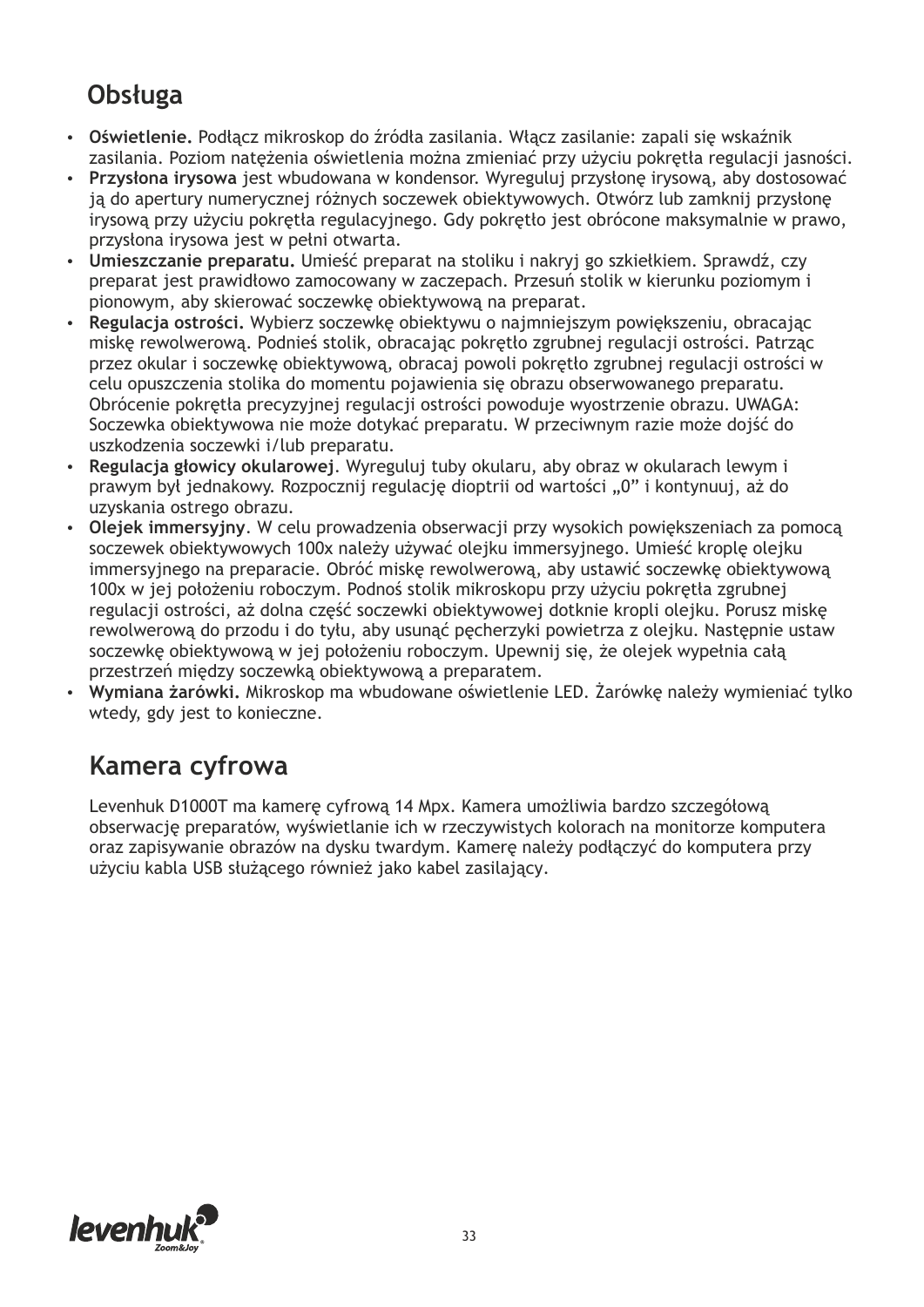#### **Specyfikacja techniczna kamery cyfrowej**

| Maks. rozdzielczość (obrazy | 4096x3288 px                                                       |  |
|-----------------------------|--------------------------------------------------------------------|--|
| nieruchome)                 |                                                                    |  |
| Megapiksele                 | 14                                                                 |  |
| Czujnik                     | 1/2,3" CMOS                                                        |  |
| Miejsce montażu             | trzeci okular (z montażem typu C)                                  |  |
| Rozmiar pikseli             | $1,4x1,4 \mu m$                                                    |  |
| Czułość                     | 0,724 V/luks-s przy 550 nm                                         |  |
| Zakres spektralny           | 380-650 nm                                                         |  |
| Format obrazów              | *.jpg, *.bmp, *.png, *.tif                                         |  |
| Format wideo                | nagrywanie: *.wmv, *.avi, *h.264 (Win 8 i późniejsze wersje),      |  |
|                             | *h.265 (Win 10 i późniejsze wersje)                                |  |
| Ekspozycja                  | migawka elektroniczna ERS (Electronic Rolling Shutter)             |  |
| Balans bieli                | automatyczny/ręczny                                                |  |
| Kontrola ekspozycji         | automatyczny/ręczny                                                |  |
| Funkcje oprogramowania      | rozmiar obrazu, jasność, kontrola ekspozycji                       |  |
| Gniazdo                     | USB 2.0, 480 Mb/s                                                  |  |
| Wymagania systemowe         | Mac OS 10.12, Linux Ubuntu 14.04, Windows XP/Vista/7/8/10          |  |
|                             | (32- i 64-bitowe), procesor 2,8 GHz Intel Core 2 lub wydajniejszy, |  |
|                             | co najmniej 2 Gb pamięci RAM, gniazdo USB 2.0, napęd CD-ROM        |  |
| Oprogramowanie              | Levenhuk                                                           |  |
| Zasilanie kamery            | kabel USB 2.0                                                      |  |

### **Specyfikacja techniczna mikroskopów**

|                                 | Levenhuk 1000B                                              | Levenhuk 1000T                           | Levenhuk D1000T      |
|---------------------------------|-------------------------------------------------------------|------------------------------------------|----------------------|
| Typ                             | biologiczny                                                 | biologiczny                              | biologiczny, cyfrowy |
| Głowica okularowa               | dwuokularowa,                                               | trójokularowa, obracana w zakresie 360°, |                      |
|                                 | obracana w zakresie 360°,                                   | nachylenie do 30°                        |                      |
|                                 | nachylenie do 30°                                           |                                          |                      |
| Miska rewolwerowa               | na cztery soczewki obiektywowe                              |                                          |                      |
| Powiększenie                    | 40-1000 razv                                                |                                          |                      |
| Soczewki obiektywowe            | planarne soczewki obiektywowe z korekcją do nieskończoności |                                          |                      |
|                                 | 4x, 10x, 40xs, 100xs (olejek)                               |                                          |                      |
| WF10x/22 mm (2 szt.)<br>Okulary |                                                             |                                          |                      |
| Materiał układu optycznego      |                                                             | szkło                                    |                      |
| Materiał korpusu                | aluminium, tworzywo sztuczne                                |                                          |                      |
| Średnica tuby okularu           | 30 mm                                                       | 30 mm (głowica dwuokularowa)             |                      |
|                                 |                                                             | 23,2 mm (głowica trójokularowa)          |                      |
| <b>Stolik</b>                   | dwuwarstwowy stolik mechaniczny, 216x150 mm,                |                                          |                      |
|                                 | z uchwytem na preparatyz powierzchnią powlekaną grafitem    |                                          |                      |
| Zakres regulacji stolika        | 75 mm/55 mm                                                 |                                          |                      |
| Kondensor                       | Abbego N.A., przysłona irysowa 1.25 oraz filtr              |                                          |                      |
| Układ regulacji ostrości        | współosiowy, zgrubny (37,7 mm) i precyzyjny (0,001 mm)      |                                          |                      |
| Oświetlenie                     | oświetlenie Koehlera, dolne (LED 3 W, regulacja jasności)   |                                          |                      |
| Zasilanie                       |                                                             | zasilacz AC 100-220 V/50-60 Hz           |                      |
| Kamera                          |                                                             |                                          | 14 Mpx               |

Levenhuk zastrzega sobie prawo do modyfikowania lub zakończenia produkcji dowolnego produktu bez wcześniejszego powiadomienia.

![](_page_33_Picture_5.jpeg)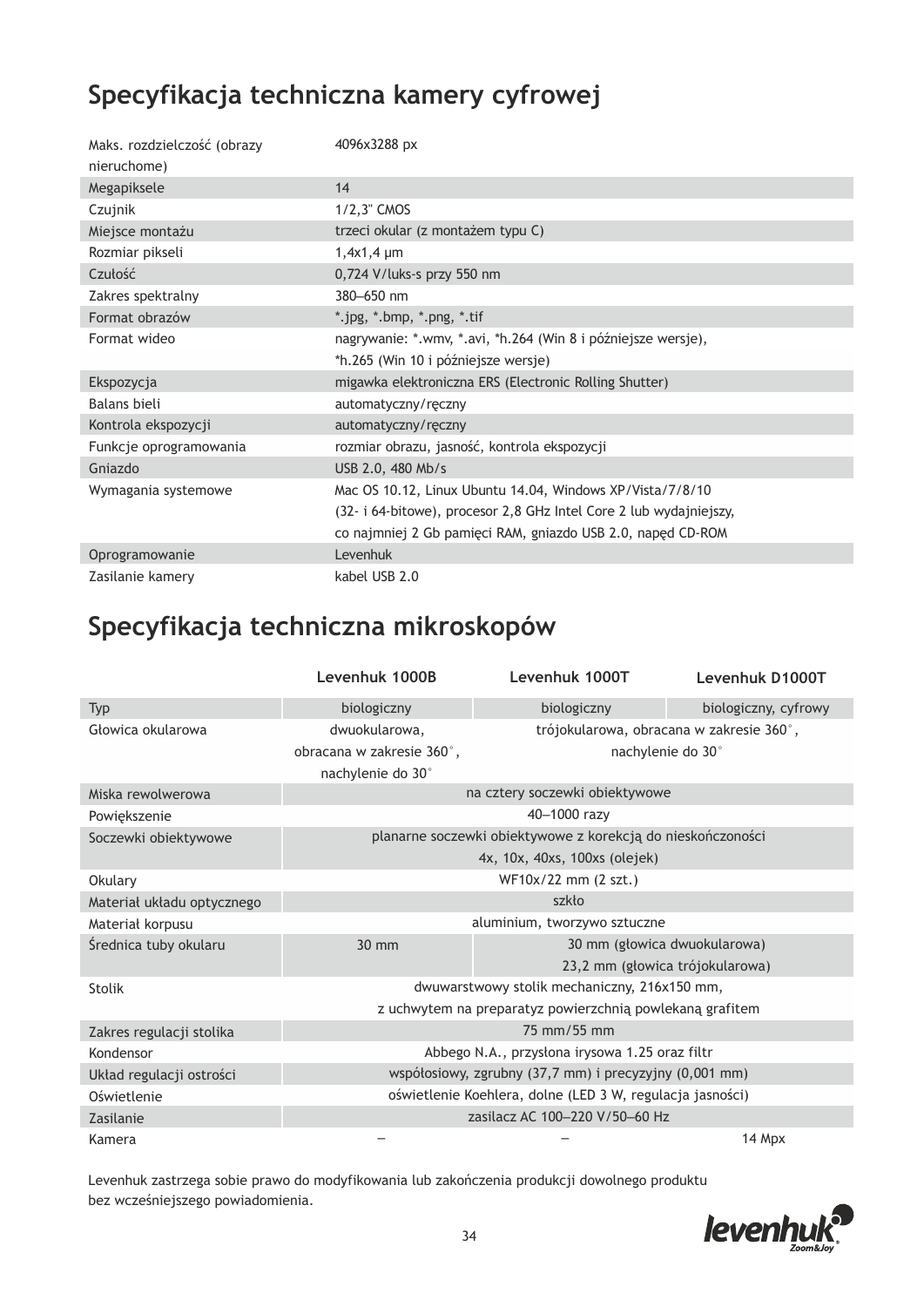# **Konserwacja i pielęgnacja**

- џ **Pod żadnym pozorem nie wolno kierować przyrządu bezpośrednio na słońce, światło laserowe lub inne źródło jasnego światła, ponieważ może to spowodować TRWAŁE USZKODZENIE SIATKÓWKI lub doprowadzić do ŚLEPOTY.**
- џ Zachowaj szczególną ostrożność, gdy urządzenia używają dzieci lub osoby, które nie w pełni zapoznały się z instrukcjami.
- џ Po rozpakowaniu mikroskopu i przed jego pierwszym użyciem należy sprawdzić stan i prawidłowość podłączenia każdego elementu.
- Nie podejmuj prób samodzielnego demontażu urządzenia, nawet w celu wyczyszczenia lustra. W celu wszelkich napraw i czyszczenia skontaktuj się z punktem serwisowym.
- џ Chroń przyrząd przed upadkami z wysokości i działaniem nadmiernej siły mechanicznej. Nie należy używać nadmiernej siły podczas ustawiania ostrości. Nie należy dokręcać zbyt mocno śrub blokujących.
- џ Nie dotykaj powierzchni optycznych palcami. Do czyszczenia zewnętrznych powierzchni przyrządu używaj tylko specjalnych ściereczek i narzędzi do czyszczenia optyki Levenhuk. Nie czyść układu optycznego za pomocą środków żrących lub zawierających aceton.
- џ Cząsteczki ścierające, takie jak ziarna piasku, powinny być zdmuchiwane z powierzchni soczewek lub usuwane za pomocą miękkiej szczotki.
- џ Nie wystawiaj przyrządu na długotrwałe działanie promieni słonecznych. Trzymaj z dala od wody. Nie należy przechowywać w warunkach wysokiej wilgoci.
- џ Podczas obserwacji należy zachować ostrożność. Po zakończeniu obserwacji założ osłonę przeciwpyłową w celu zabezpieczenia mikroskopu przed kurzem i zanieczyszczeniami.
- џ W przypadku korzystania z mikroskopu przez dłuższy czas soczewki obiektywowe i okulary oraz mikroskop należy przechowywać osobno.
- Przyrząd powinien być przechowywany w suchym, chłodnym miejscu, z dala od kurzu, niebezpiecznych kwasów oraz innych substancji chemicznych, grzejników, otwartego ognia i innych źródeł wysokiej temperatury.
- џ Staraj się nie korzystać z mikroskopu w pobliżu łatwopalnych materiałów lub substancji (benzenu, papieru, kartonu, tworzywa sztucznego itp.), ponieważ nagrzewająca się podczas użytkowania podstawa może powodować ryzyko pożaru.
- џ Przed każdym otwarciem podstawy lub wymianą lampy odłączaj mikroskop od źródła zasilania. Przed wymianą lampy, niezależnie od jej rodzaju (halogenowa lub żarowa), zaczekaj, aż jej temperatura spadnie. Lampy wymieniaj zawsze na modele tego samego typu.
- Pamiętaj, aby moc zasilania była dopasowana do napięcia jest ono podane w danych technicznych nowego mikroskopu. Podłączenie do gniazda zasilającego o innej mocy może spowodować uszkodzenie zespołu obwodów elektrycznych przyrządu, spalenie lampy, a nawet zwarcie.
- џ **W przypadku połknięcia małej części lub baterii należy natychmiast zwrócić się o pomoc medyczną.**

#### **Gwarancja międzynarodowa Levenhuk**

Wszystkie teleskopy, mikroskopy, lornetki i inne przyrządy optyczne Levenhuk, za wyjątkiem akcesoriów, posiadają **dożywotnią gwarancję** obejmującą wady materiałowe i wykonawcze. Dożywotnia gwarancja to gwarancja na cały okres użytkowania produktu. Wszystkie akcesoria Levenhuk są wolne od wad materiałowych i wykonawczych i pozostaną takie przez **dwa lata** od daty zakupu detalicznego. Firma Levenhuk naprawi lub wymieni produkty lub ich części, w przypadku których kontrola prowadzona przez Levenhuk wykaże obecność wad materiałowych lub wykonawczych. Warunkiem wywiązania się przez firmę Levenhuk z obowiązku naprawy lub wymiany produktu jest dostarczenie danego produktu firmie razem z dowodem zakupu uznawanym przez Levenhuk. Niniejsza gwarancja nie obejmuje części eksploatacyjnych, takich jak żarówki (elektryczne, LED, halogenowe, energooszczędne i inne), baterie (akumulatory i zwykłe), akcesoria elektryczne itd. Więcej informacji na ten temat znajduje się na stronie: pl.levenhuk.com/gwarancja W przypadku wątpliwości związanych z gwarancją lub korzystaniem z produktu, proszę skontaktować się z lokalnym przedstawicielem Levenhuk.

![](_page_34_Picture_18.jpeg)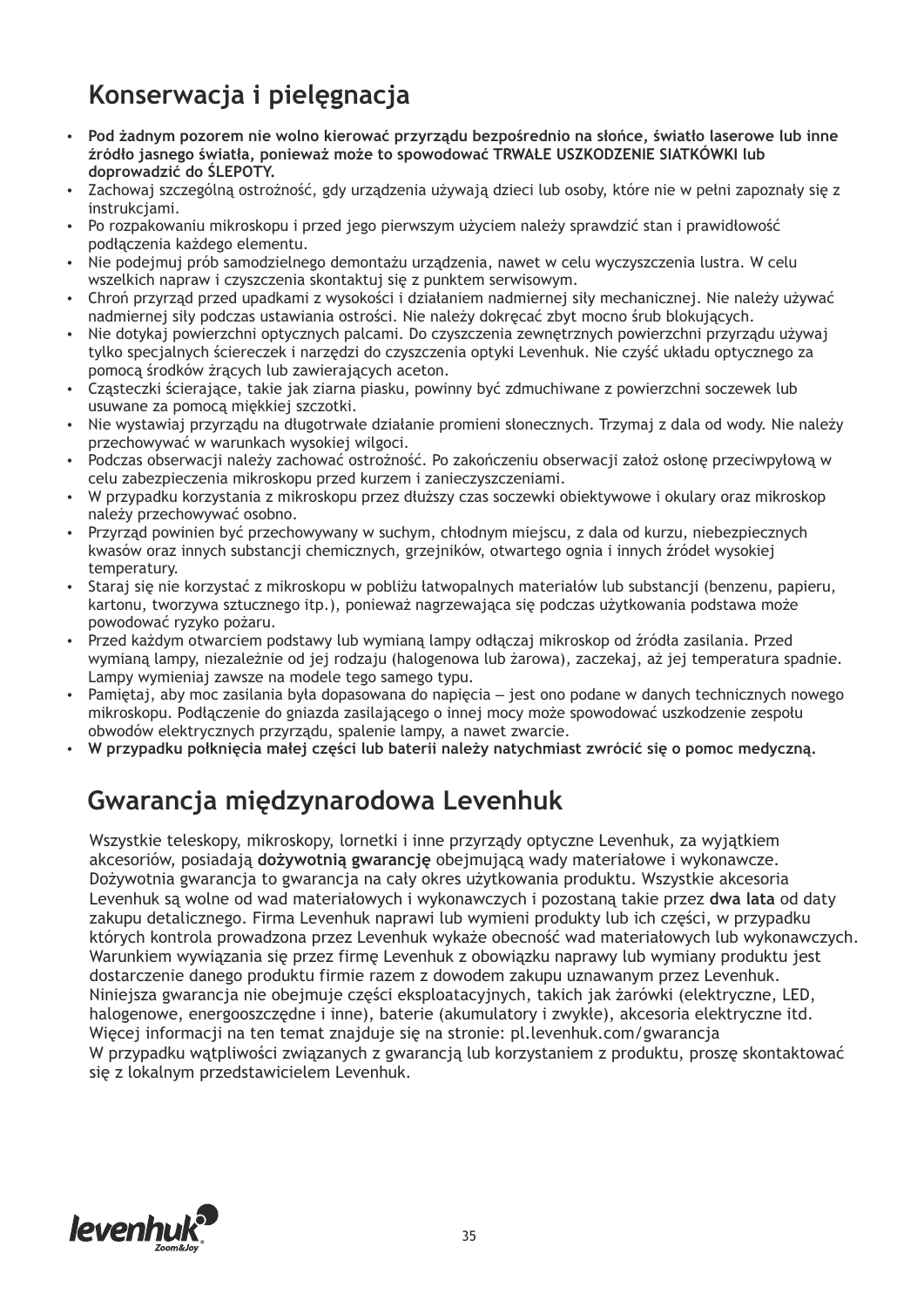#### **Общие сведения**

Микроскопы серии Levenhuk 1000 безопасны для здоровья, жизни, имущества потребителя и окружающей среды при правильной эксплуатации и соответствуют требованиям международных стандартов. Модели предназначены для изучения прозрачных образцов в проходящем свете по методу светлого поля. Они применяются в разных научных областях — для клинических исследований и испытаний, для обучающих демонстраций, для бактериоскопии и цитоскопии в институтах и университетах, медицинских и оздоровительных учреждениях, научно-исследовательских институтах, департаментах лесного и сельского хозяйства и т. п.

#### **Комплектация**

- стойка микроскопа с основанием
- џ окулярная насадка: бинокулярная (Levenhuk 1000B), тринокулярная (Levenhuk 1000T и D1000T)
- џ планарные объективы, скорректированные на бесконечность: 4х, 10х, 40xs, 100хs (масляный)
- окуляры: WF10x/22 мм (2 шт.)
- синий фильтр
- џ флакон c иммерсионным маслом
- џ C-крепление для камеры (Levenhuk 1000T и D1000T)
- пылезащитный чехол
- шнур питания
- светодиодная лампочка
- џ инструкция по эксплуатации и гарантийный талон

В комплект цифрового микроскопа Levenhuk D1000T также входят: цифровая камера 14 Мпикс, USB-кабель, компакт-диск с ПО и драйверами.

#### **Дополнительные аксессуары**

Возможности вашего микроскопа можно увеличить, оснастив его дополнительными аксессуарами Levenhuk: окулярами разной кратности, окулярами с сеткой, планарными окулярами, конденсором темного поля, камерой с ЖК-экраном, устройством фазового контраста и др. Выбрать и купить дополнительные аксессуары можно на официальном сайте Levenhuk в России: www.levenhuk.ru

#### **Сборка**

- 1. **Окулярная насадка**. Ослабьте винт фиксации сверху на корпусе микроскопа. Установите окулярную насадку на корпус и затяните винт.
- 2. **Окуляр**. В окулярных трубках насадки есть особо обработанное кольцо, которое надежно удерживает окуляр. Установите окуляр в трубку правильной стороной.
- 3. **Установка объективов**. Устанавливайте объективы по часовой стрелке. Убедитесь, что они поставлены в порядке возрастания увеличений по часовой стрелке.
- 4. **Конденсор** микроскопа был установлен, сфокусирован и центрирован на заводе. Здесь не требуется никакой настройки.
- 5. **Цифровая камера** (Levenhuk D1000T). Вставьте цифровую камеру в C-крепление и зафиксируйте винтом. Вставьте C-крепление в третью вертикальную трубку окулярной насадки.

![](_page_35_Picture_24.jpeg)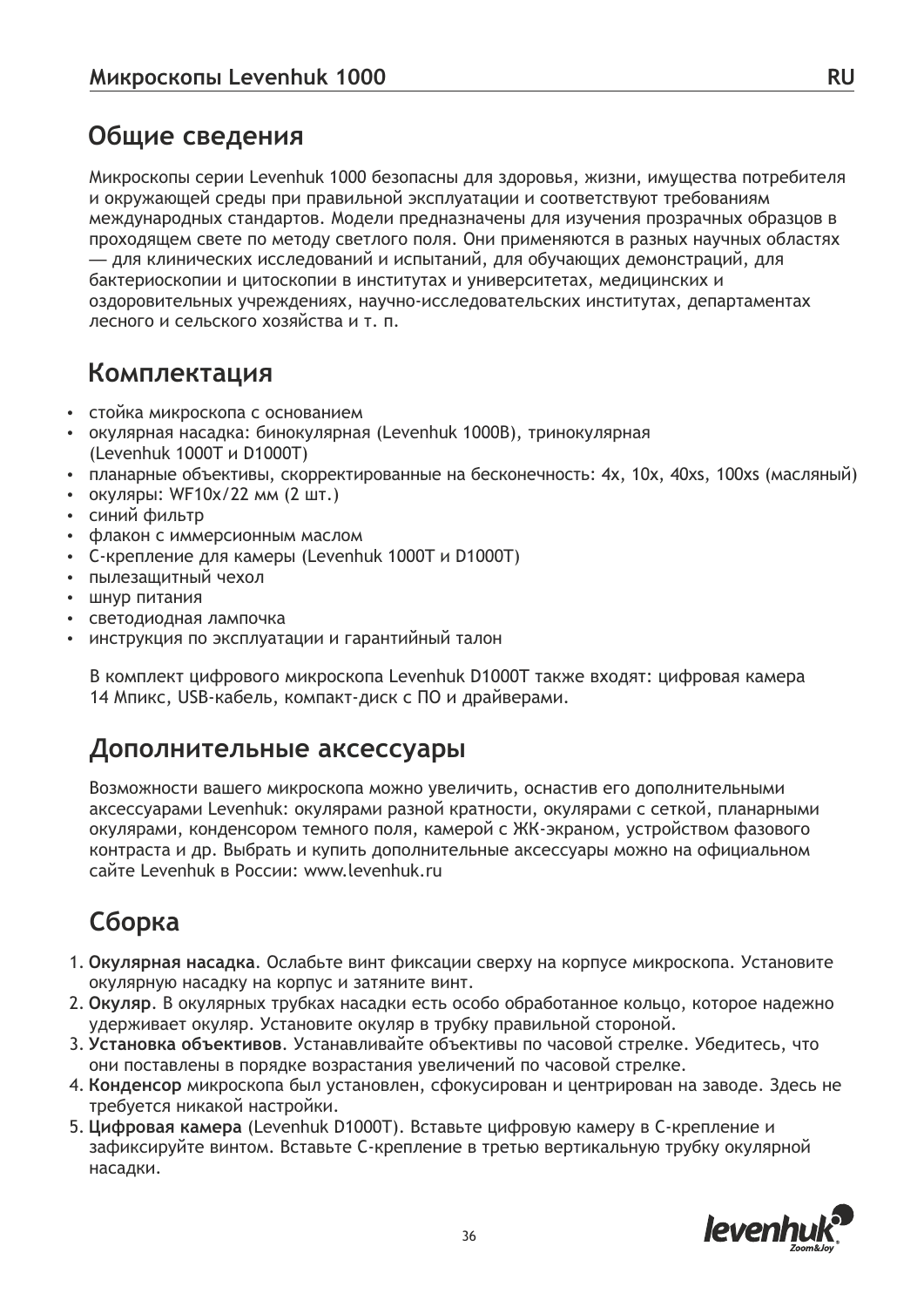#### **Использование**

- џ **Подсветка**. Подключите микроскоп к сети. Включите питание, лампочка подсветки загорится. Яркость можно настроить с помощью колесика регулировки.
- џ **Ирисовая диафрагма** смонтирована на конденсоре. Ее необходимо настраивать в соответствии с разными цифровыми апертурами разных объективов. Откройте/закройте ирисовую диафрагму с помощью ручки регулировки. Если ручка повернута вправо, ирисовая диафрагма полностью открыта.
- џ **Размещение препарата**. Положите препарат на столик и накройте его покровным стеклом. Убедитесь, что зажимы надежно держат препарат. Перемещая столик по вертикали и горизонтали, передвиньте препарат под объектив.
- џ **Фокусировка**. Повернув револьверное устройство, выберите объектив с наименьшим увеличением. С помощью ручки грубой фокусировки поднимите столик в верхнее положение. Наблюдая в окуляр, медленно поверните ручку грубой фокусировки так, чтобы столик медленно опускался до того момента, как появится изображение. Поверните ручку тонкой фокусировки так, чтобы изображение стало четким. ВАЖНО: объектив не должен задевать препарат, иначе можно повредить и препарат, и объектив.
- џ **Регулировка окулярной насадки**. Отрегулируйте окулярные трубки так, чтобы поле зрения в правом и в левом окуляре было одинаковым. Настройте диоптрии окуляра сначала на 0. Затем настройте окуляр под свое зрение, чтобы получить четкое изображение.
- џ **Масляная иммерсия**. Для наблюдений в объектив 100x требуется масляная иммерсия. Опустите предметный столик в нижнее положение. Капните немного масла на наблюдаемый препарат. Поверните револьверное устройство так, чтобы окуляр 100x встал в рабочее положение. С помощью ручки грубой фокусировки поднимите столик так, чтобы нижний край объектива коснулся масла. Поворачивайте револьверное устройство вперед и назад, чтобы избавиться от пузырьков воздуха в масле. Затем зафиксируйте объектив в рабочем положении. Убедитесь, что масло заполняет все пространство между объективом и препаратом.
- џ **Замена лампы**. Микроскоп снабжен светодиодной подсветкой. Без особой необходимости не требуется менять лампочку подсветки.

#### **Цифровая камера**

Модель Levenhuk D1000T комплектуется цифровой камерой с разрешающей способностью 14 мегапикселей. Она позволяет наблюдать препараты в мельчайших деталях и реальном цвете на мониторе компьютера, а также сохранять полученные изображения на диске. Питание камеры и связь с компьютером осуществляется по USB-кабелю.

![](_page_36_Picture_10.jpeg)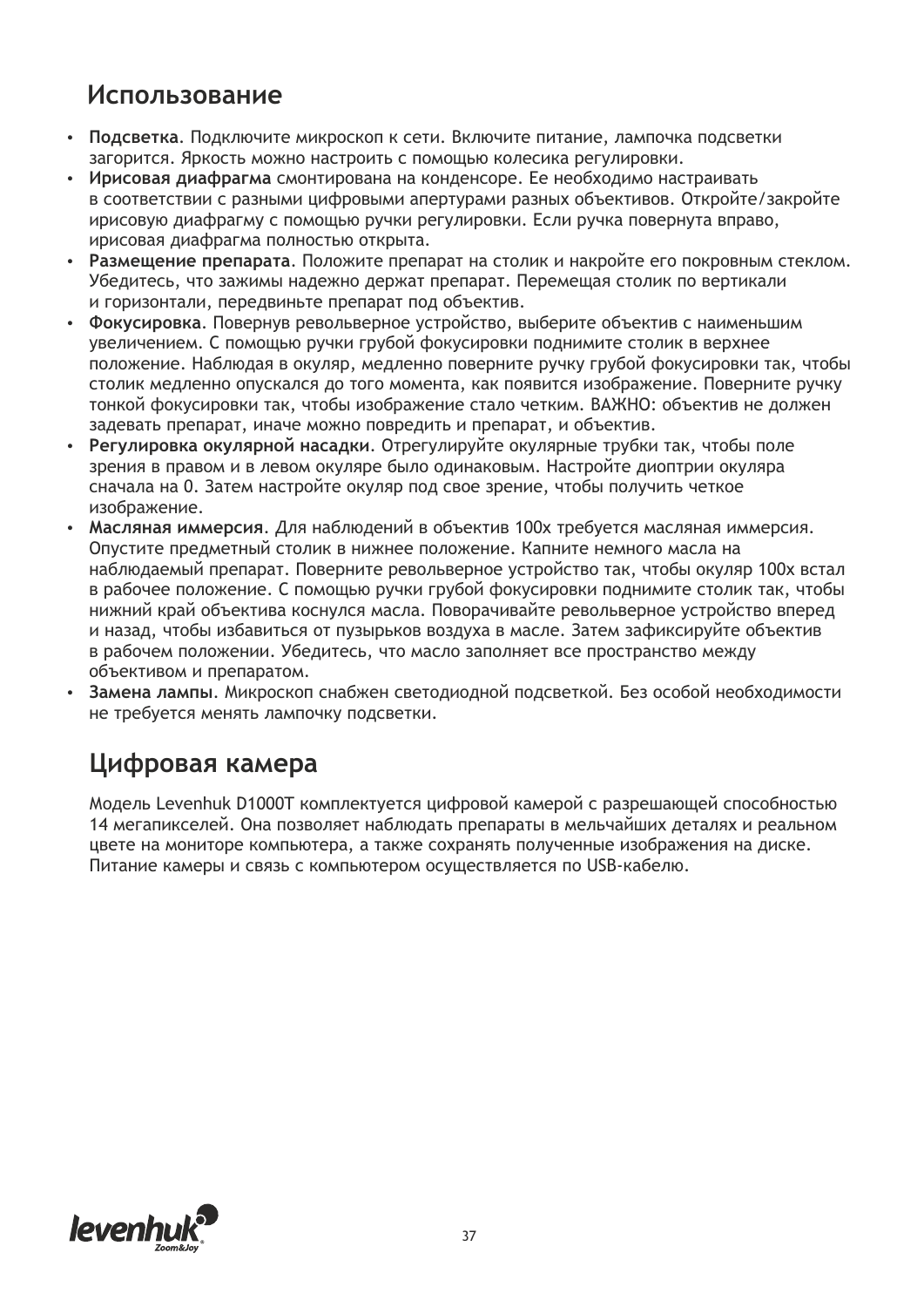#### **Технические характеристики камеры**

| Максимальное разрешение (в покое) 4096х3288 пикс |                                                                          |
|--------------------------------------------------|--------------------------------------------------------------------------|
| Число мегапикселей                               | 14                                                                       |
| Чувствительный элемент                           | $1/2,3$ " CMOS                                                           |
| Место установки                                  | третья окулярная трубка микроскопа; при помощи С-крепления               |
| Размер пикселя                                   | 1,4x1,4 MKM                                                              |
| Чувствительность                                 | 0,724 вольт/люкс-секунду на длине волны 550 нм                           |
| Спектральный диапазон                            | 380-650 нм                                                               |
| Формат изображения                               | *.jpg, *.bmp, *.png, *.tif                                               |
| Формат видео                                     | запись: *.wmv, *.avi, *h.264 (Win 8 или выше), *h.265 (Win 10 или выше)  |
| Тип затвора                                      | ERS (электронная моментальная фотография)                                |
| Баланс белого                                    | авто/ручной                                                              |
| Контроль экспозиции                              | авто/ручной                                                              |
| Программные возможности                          | размер изображения, яркость, время выдержки                              |
| Выход                                            | USB 2.0, 480 Мбит/с                                                      |
| Системные требования                             | Mac OS 10.12, Linux Ubuntu 14.04, Windows XP/Vista/7/8/10 (32 и 64 бит), |
|                                                  | процессор 2,8 ГГц Intel Core 2 или выше, не менее 2 Гб оперативной       |
|                                                  | памяти, порт USB 2.0, CD-Rom                                             |
| Программное обеспечение                          | Levenhuk                                                                 |
| Источник питания                                 | через кабель USB 2.0                                                     |

#### **Технические характеристики микроскопов**

|                              | Levenhuk 1000B                                                                | Levenhuk 1000T | Levenhuk D1000T                                |
|------------------------------|-------------------------------------------------------------------------------|----------------|------------------------------------------------|
| Тип                          | биологический                                                                 | биологический  | цифровой, биологический                        |
| Окулярная насадка            | бинокулярная, поворот                                                         |                | тринокулярная, поворот на 360°, с наклоном 30° |
|                              | на 360°, с наклоном 30°                                                       |                |                                                |
| Револьверная головка         | на 4 объектива                                                                |                |                                                |
| Увеличение                   | 40-1000x                                                                      |                |                                                |
| Объективы                    | планарные, скорректированные на бесконечность 4x, 10x, 40xs, 100xs (масляный) |                |                                                |
| Окуляры                      | WF10x/22 мм (2 шт.)                                                           |                |                                                |
| Материал оптики              | стекло                                                                        |                |                                                |
| Материал корпуса             | алюминий, пластик                                                             |                |                                                |
| Диаметр окулярной трубки     | <b>30 MM</b>                                                                  |                | 30 мм (бинокулярная насадка)                   |
|                              |                                                                               |                | 23,2 мм (третья вертикальная трубка)           |
| Предметный столик            | механический двуслойный, 216х150 мм, с держателем препарата                   |                |                                                |
|                              | поверхность обработана графитом                                               |                |                                                |
| Диапазон перемещения столика | 75 MM / 55 MM                                                                 |                |                                                |
| Конденсор                    | Аббе N.A. 1,25 с ирисовой диафрагмой и фильтром                               |                |                                                |
| Фокусировка                  | коаксиальная, грубая (37,7 мм) и точная (0,001 мм)                            |                |                                                |
| Подсветка                    | освещение по Келеру, нижняя (светодиод 3 Вт, с регулируемой яркостью)         |                |                                                |
| Источник питания             | адаптер сети переменного тока 100-220 В / 50-60 Гц                            |                |                                                |
| Камера                       | 14 Мпикс                                                                      |                |                                                |

Производитель оставляет за собой право вносить любые изменения или прекращать производство изделия без предварительного уведомления.

![](_page_37_Picture_5.jpeg)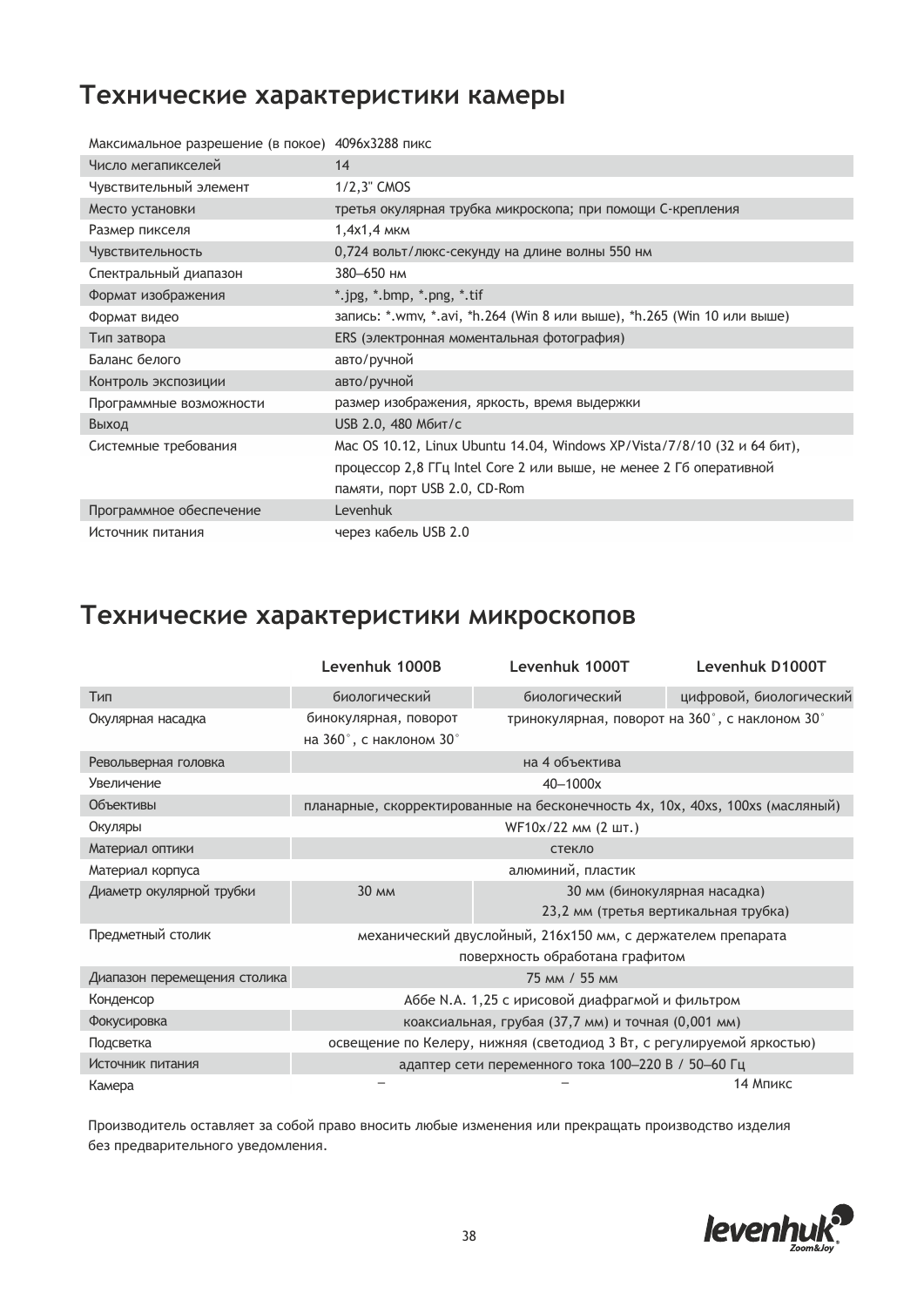#### **Уход и хранение**

- џ **Никогда не смотрите в прибор на Солнце, на источник яркого света и лазерного излучения — ЭТО ОПАСНО ДЛЯ ЗРЕНИЯ И МОЖЕТ ПРИВЕСТИ К СЛЕПОТЕ!**
- Будьте внимательны, если пользуетесь прибором вместе с детьми или людьми, не ознакомленными с инструкцией.
- После вскрытия упаковки и установки микроскопа проверьте каждый компонент.
- Не разбирайте прибор. Сервисные и ремонтные работы могут проводиться только в специализированном сервисном центре.
- Оберегайте прибор от резких ударов и чрезмерных механических воздействий. Не прикладывайте чрезмерных усилий при настройке фокуса. Не затягивайте стопорные и фиксирующие винты слишком туго.
- Не касайтесь пальцами поверхностей линз. Для внешней очистки прибора используйте специальную салфетку и специальные чистящие средства Levenhuk для чистки оптики. Не используйте для чистки средства с абразивными или коррозионными свойствами и жидкости на основе ацетона.
- Абразивные частицы (например, песок) следует не стирать, а сдувать или смахивать мягкой кисточкой.
- Не подвергайте прибор длительному воздействию прямых солнечных лучей. Не используйте прибор в условиях повышенной влажности и не погружайте его в воду.
- Работайте с микроскопом аккуратно, надевайте на него пылезащитный чехол после работы, чтобы защитить его от пыли и масляных пятен.
- Если объективы и окуляры не используются долгое время, храните их упакованными в сухую коробку, отдельно от микроскопа.
- Храните прибор в сухом прохладном месте, недоступном для пыли, влияния кислот или других активных химических веществ, вдали от отопителей (бытовых, автомобильных) и от открытого огня и других источников высоких температур.
- Не используйте микроскоп рядом с воспламеняемыми материалами, так как основание микроскопа может нагреться во время работы.
- Всегда отключайте микроскоп от электросети прежде чем открывать батарейный отсек или менять лампу подсветки. Перед заменой лампы дайте ей остыть и всегда меняйте ее на лампу того же типа.
- Используйте источник питания, соответствующий напряжению сети, иначе может сгореть лампа, повредиться электросхема микроскопа или произойти короткое замыкание.
- џ **Если деталь прибора или элемент питания были проглочены, срочно обратитесь за медицинской помощью.**

#### **Международная пожизненная гарантия Levenhuk**

Компания Levenhuk гарантирует отсутствие дефектов в материалах конструкции и дефектов изготовления изделия. Продавец гарантирует соответствие качества приобретенного вами изделия компании Levenhuk требованиям технической документации при соблюдении потребителем условий и правил транспортировки, хранения и эксплуатации изделия. Срок гарантии: на аксессуары — **6 (шесть) месяцев** со дня покупки, на остальные изделия **пожизненная гарантия** (действует в течение всего срока эксплуатации прибора).

Гарантия не распространяется на комплектующие с ограниченным сроком использования, в том числе лампы (накаливания, светодиодные, галогенные, энергосберегающие и прочие типы ламп), электрокомплектующие, расходные материалы, элементы питания и прочее.

Подробнее об условиях гарантийного обслуживания см. на сайте www.levenhuk.ru/support По вопросам гарантийного обслуживания вы можете обратиться в ближайшее представительство компании Levenhuk.

![](_page_38_Picture_20.jpeg)